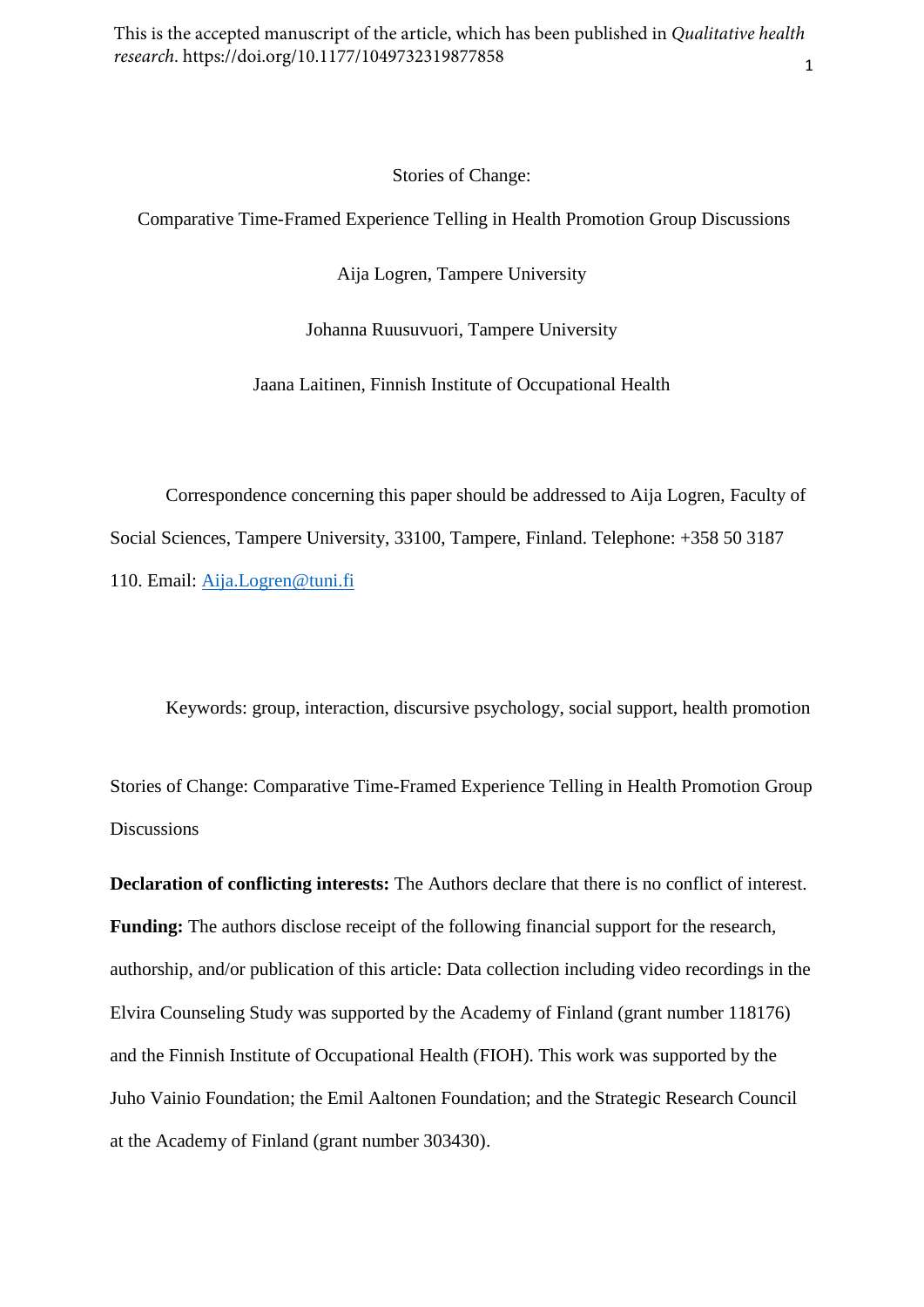#### **Abstract**

In this article, we examine comparative time-framed experience telling: episodes of interaction in health promotion group discussions in which one of the participants tells their experience and, in response, another participant tells their own experiences from separate moments or periods of their life and compares them. In so doing, group members reinforce and encourage the previous speaker's positive stance or challenge the negative stance towards contextually relevant objects: behavior change and suggested solutions. This practice allows group members to demonstrate their independent access to experiences that are similar to those of the other, present evidence of similarities and differences between the experiences, and show their epistemic independence regarding their claims. By recontextualizing the experience of the other in this way, it becomes possible for the group members to interpret and even oppose it while maintaining a level of understanding of the differences between the experiences in question and respecting them.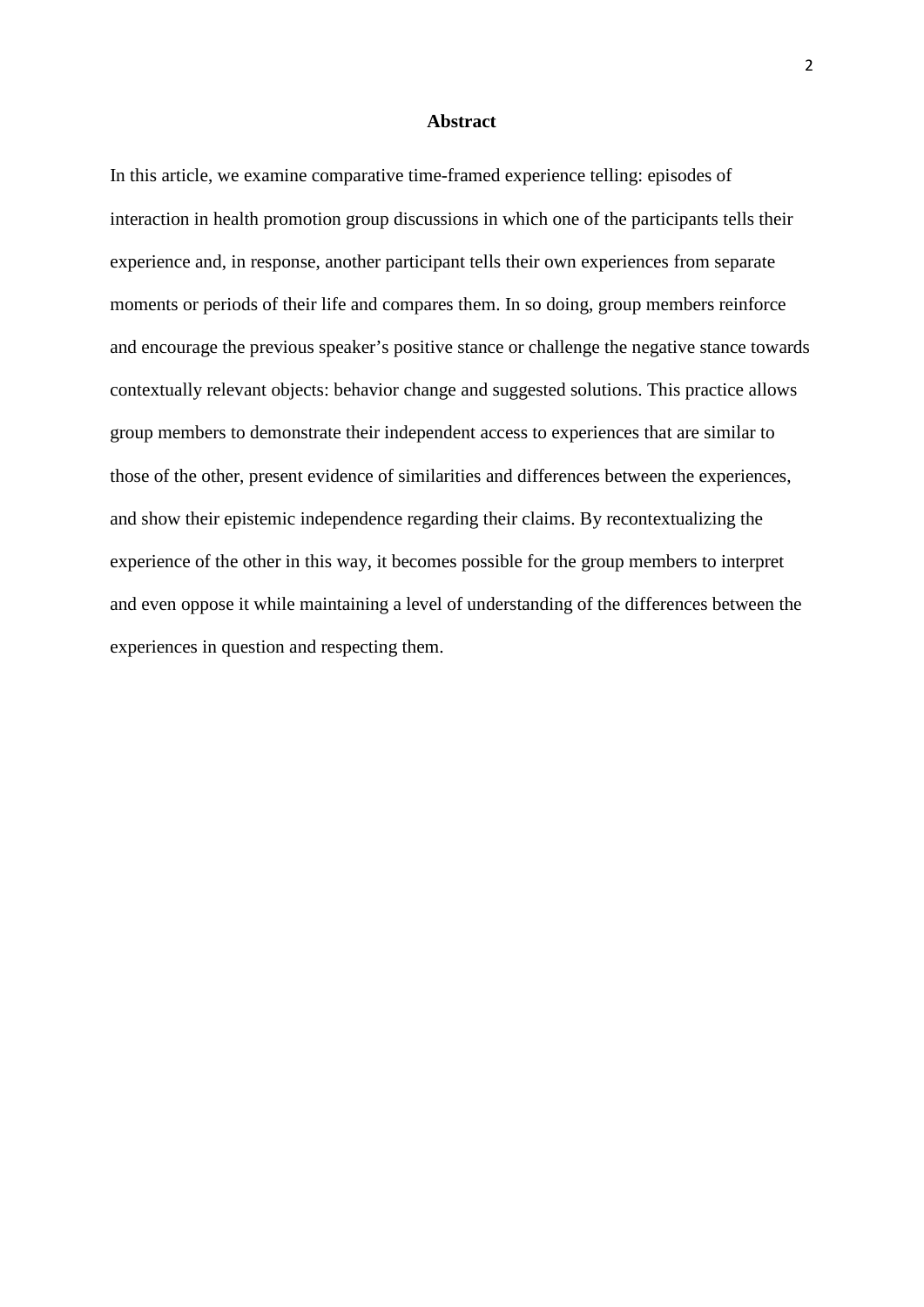#### **Introduction**

In institutional group work, such as health promotion groups, talking about experiences is one of the central ways in which the objectives of the group are pursued (Borek & Abraham, 2018; Frigerio & Montali, 2016; Cormack, Jones, & Maltby, 2018; Öster et al., 2013; Due-Christensen et al., 2012; Mazanderani, Locock, & Powell, 2012; Lund et al., 2019; Patterson, Fleming, & Doig, 2019; Kennedy, Rogers, & Crossley, 2007; Logren et al. 2017a&b). Nevertheless, talking about experiences poses a practical dilemma for the participants: how to manage, on the one hand, the uniqueness of an individual experience, and, on the other, the accessibility, shareability, and comparability of experiences – and thus, how to address the claims participants make on the grounds of their experiences? The main contribution of this article is to describe one interactional practice that participants of health promotion groups use to overcome the dilemma: *comparative time-framed experience telling*. These are episodes of interaction where, in response to other group members' experience telling, speakers tell about their own experiences in separate moments or periods in their lives – two points in the past, or one point in the past and the present moment – and compare them. Thus, by contrasting their own experiences through the two reference points in time, speakers produce a story of a successful change process and relate it to the experience of the first speaker.

Health promotion activities are commonly conducted in groups, but there is little empirical research on the interaction that takes place between group members. Earlier research has explored the efficacy of group interventions and the experience of participation in groups, showing that interaction processes are indeed important with regard to how the group functions and whether it may achieve its objectives (Hoddinott et al., 2010; Taggart et al. 2012; Hughes et al, 2017; Boström et al. 2014). Studies on interaction have mainly focused on the activities of the group leaders (for example Miller & Silverman, 1995; Pino, 2016;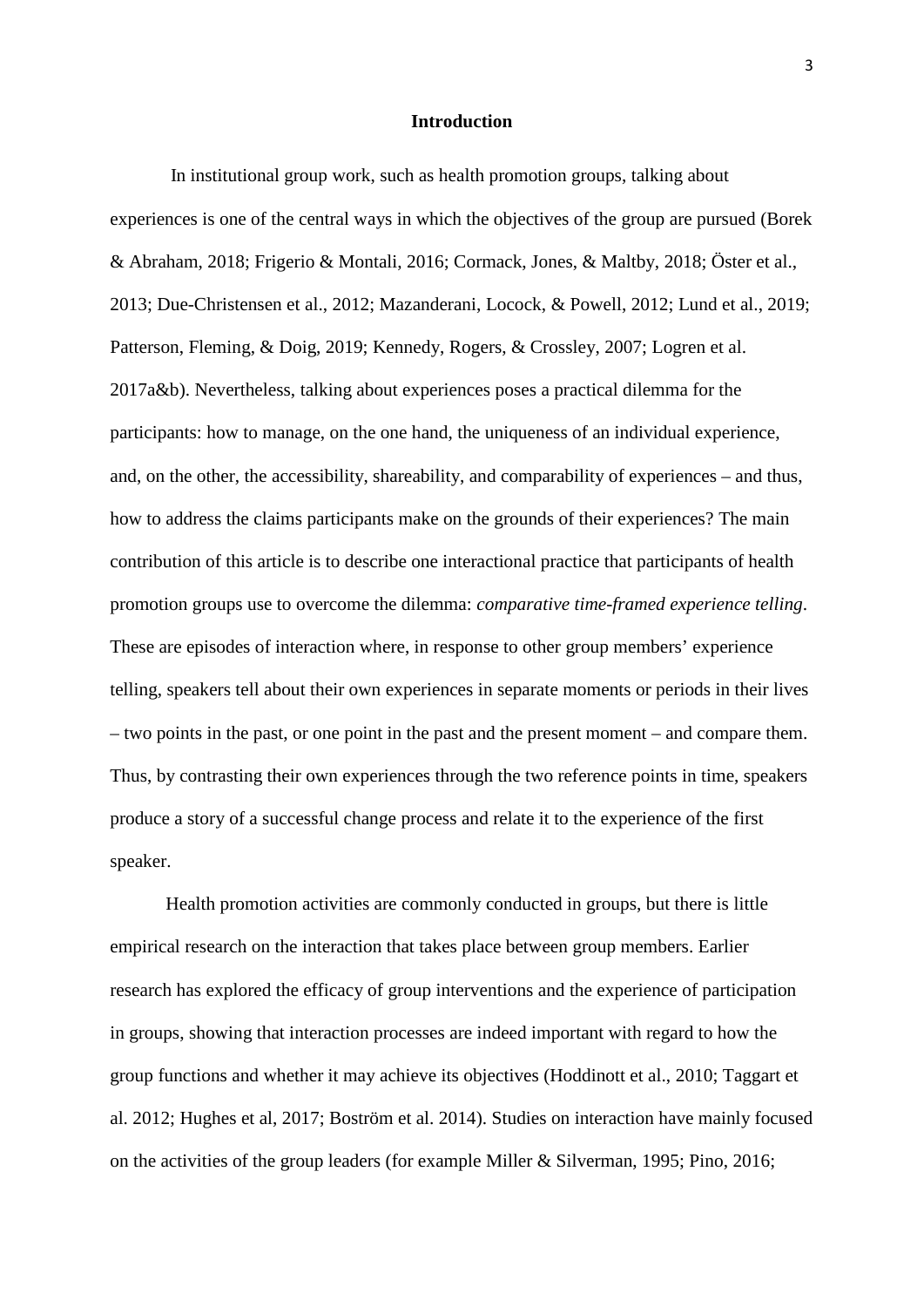Tiitinen et al., 2018), instead of on the discussions that take place between group members. This article aims to illustrate comparative time-framed experience telling as one specific interactional practice that contributes to talking about experiences in health promotion group discussions.

#### **The Interactional Constraints and Resources of Telling and Sharing Experiences**

Experiences are the "working material" in many institutional group contexts where the aim is to work on the client's perceptions and to reflect upon them: to redefine and reinterpret them in order to achieve change in the mental and behavioral processes of the client (for example, Stead, Carroll, & Lancaster, 2017; Weiste, Voutilainen, & Peräkylä, 2015). Further, telling and sharing similar experiences among group members is considered a crucial activity through which institutional tasks are pursued (Yalom & Leszcz, 2005; Kennedy et al., 2007; Holmes & Kivlighan, 2000; Halonen, 2008). One resource for sharing experiences is the socalled second story, which is given in a response to the first speaker's story (Sacks, 1992, Vol. 2, pp. 249-260). Second stories, in which the teller positions themself in a way similar to the way the teller of the first story positioned themself in their story, are considered to show understanding and empathy towards the experiences of the first story teller (Arminen, 1998, 2004) and to interpret and recontextualize the described problem (Ruusuvuori & Voutilainen, 2009). Hence, second stories are considered to have a therapeutic effect. Our own previous studies have shown that sharing and addressing experiences is a central activity in group discussions, and they are closely intertwined with practices of *stance-taking*, (Logren et al. 2017a, 2017b, 2019) – that is, the ways in which participants in interaction evaluate the topics of talk, position themselves in relation to these topics, and align their positionings in relation to those of the other participants (DuBois, 2007; DuBois & Kärkkäinen, 2012).

Telling an experience is a combination of knowledge and affect: the speakers display their epistemic access – that is, their acquired knowledge of certain events, and their affective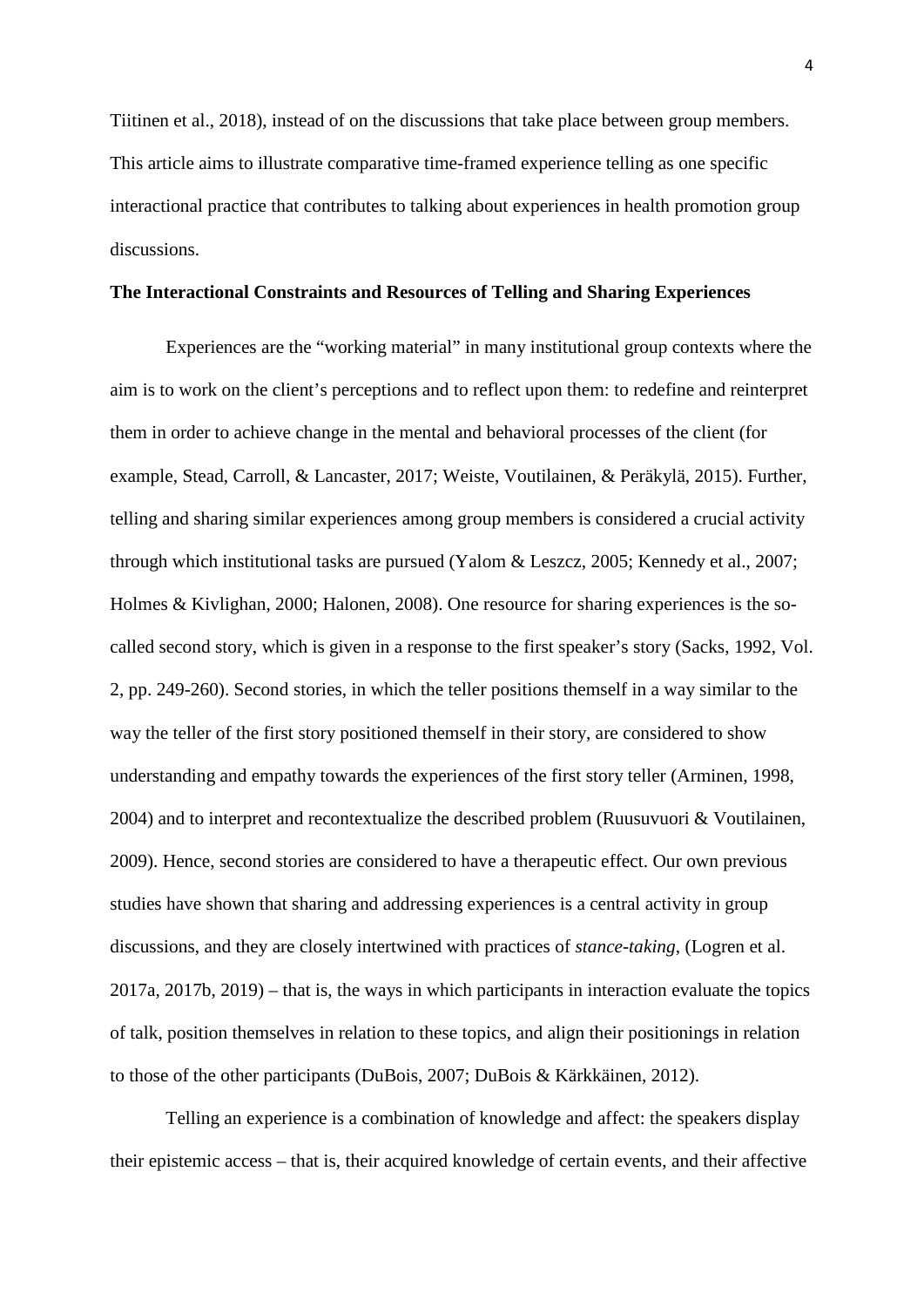stance towards these events (see Heritage, 2011). The epistemic primacy, that is, 'the ownership of experience', is regarded to belong to the one who has experienced it. Hence, others have limited epistemic access to the experience, and thus limited rights to assess, interpret, and define that experience (Sacks, 1984, pp. 424-428; Peräkylä & Silverman, 1991). At the same time, if others can demonstrate that they have epistemic access to a similar experience, the individual experience can be treated as shared. The epistemic primacy of individual experience and limited access to the experiences of others is constantly oriented to in interaction (Sacks, 1992, vol. 1, pp. 764-769, vol. 2, pp. 243-244 & 255-256; Heritage, 2011, 2013; Kuroshima & Iwata, 2016; Hayano, 2016). Due to the epistemic primacy of the teller of the experience, the telling operates in a powerful way in supporting the argument of the speaker (Heritage & Raymond, 2005; Kääntä & Lehtinen, 2016), and claims made on the grounds of the experience may be difficult to deny. Furthermore, since telling an experience embeds an affective stance, it creates relevance for affiliation (see Heritage, 2011; Heritage & Lindström, 2012; Ruusuvuori, 2005; Ruusuvuori et al.2019; Jefferson, 1988). This, in turn, is a crucial element in the collaborative building and strengthening of an argument and in the co-constructing of a shared understanding or identity (Arminen, 1998; Pollner & Stein, 1996; Lehtinen, 2006; Kääntä & Lehtinen, 2016; Andersen 2017).

When people talk about their experiences, they strive to account for their responsibility and motives regarding their conduct; this is achieved through various features of talk (Wiggins, 2017, pp. 71; Webb, 2009; Edwards & Potter, 1992, pp. 168), including references to time. References to time offer a resource to create coherence and order in the telling (Raymond & White, 2017; Sacks, 1992, Vol. 2, pp. 171-172, 1988). Raymond and White (2017) argue that different ways to design a time reference invoke different kinds of affordance and, thus, serve different kinds of social purposes – for example, in terms of who knows what, who is entitled to know it, and what kind of knowledge is known to be shared by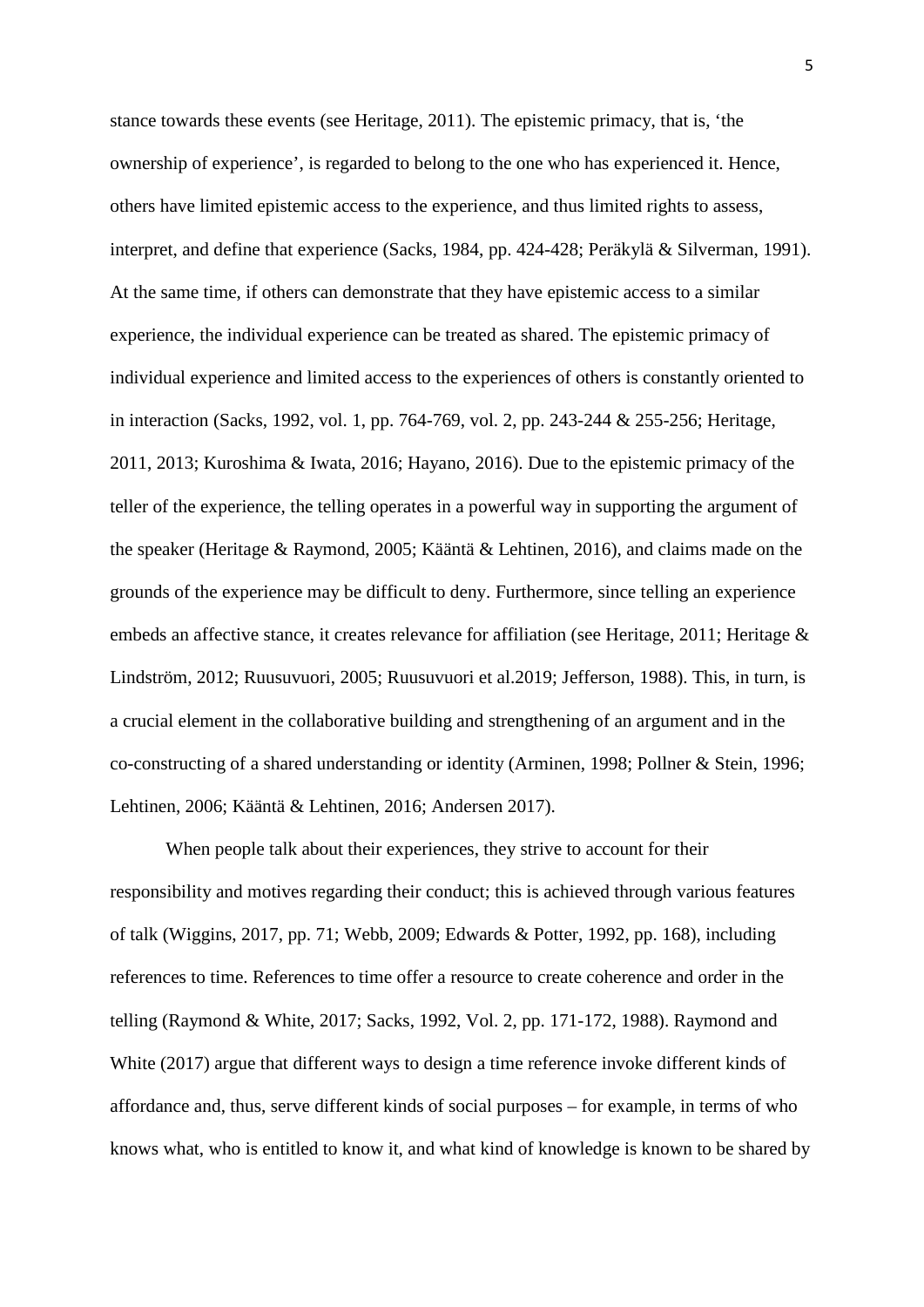the participants. Furthermore, different ways of designing time references are able to convey temporal qualities, like permanence or something occurring only temporarily, happening suddenly, or developing slowly. These aspects may become important in the context of the telling, for example in accounting for knowledge, attributing responsibility, or establishing the intelligibility of the reported behavior or events. Clark and Rendle-Short (2016) show that in therapy, clients use time references when they provide accounts and updates concerning what has happened between the therapy sessions, hence orienting to the expectations of achieving the change that they consider relevant in that particular institutional context.

The research question we ask is how health promotion group members take a stance on the discussed issues while also managing their relationships with each other when they talk about their experiences. We describe a particular interactional practice we have identified, *comparative time-framed experience telling,* and the objective of this article is to examine what is accomplished in and through this practice.

### **Data and Method**

The study draws on the analysis of video recordings of health promotion group sessions in two types of interventions in Finland. The first intervention targeted adults at risk for developing type 2 diabetes, and the second female entrepreneurs. We will henceforth refer to these interventions as 'Diabetes groups' and 'Wellbeing groups'. The Diabetes groups met face-to-face with one group leader, while the Wellbeing groups met mostly via Skype with two group leaders. Further information of the data is described in Table 1.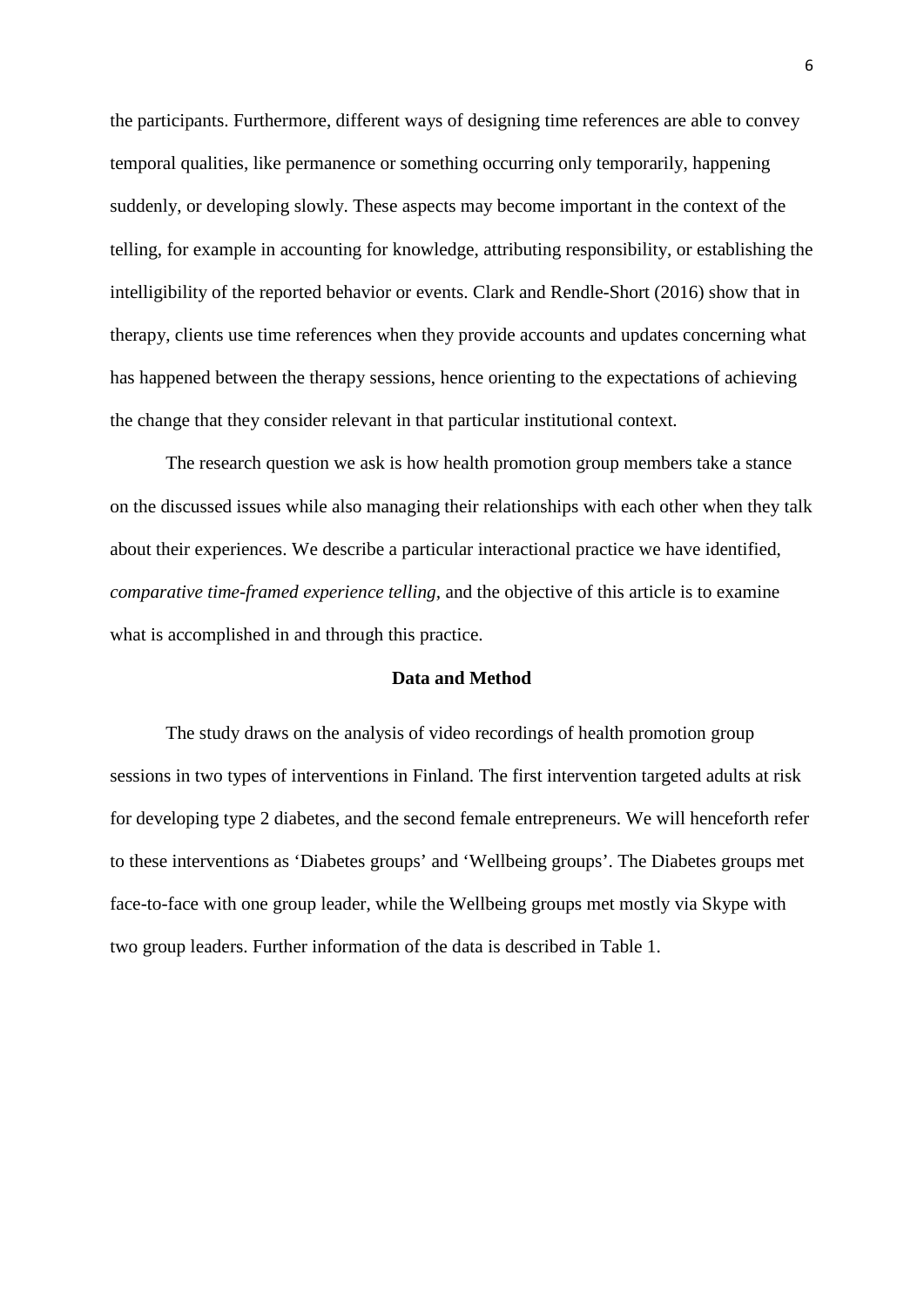|                                               | Diabetes groups                       | <b>Wellbeing groups</b>              |  |
|-----------------------------------------------|---------------------------------------|--------------------------------------|--|
| <b>Context of the</b>                         | Health counseling for adults at risk  | Health and work ability counseling   |  |
| intervention                                  | of type 2 diabetes (face to face)     | for women entrepreneurs (via         |  |
|                                               |                                       | Skype)                               |  |
| Aims of the                                   | To increase skills for losing 5 kg of | To promote work ability and          |  |
| weight, follow a diet of high<br>intervention |                                       | health, increase physical activity   |  |
|                                               | nutritional quality, improve          | and nutritional quality, and support |  |
|                                               | cognitive eating restraints, and      | stress management and recovery       |  |
|                                               | increase physical activity.           | from work.                           |  |
| <b>Duration of the</b>                        | 4 sessions (90 minutes each) over     | 4 sessions (90 minutes each) over    |  |
| intervention                                  | 2 months, 1 or 2 follow ups within    | 4 months, 1 follow up within 6       |  |
|                                               | 6 or 12 months                        | months                               |  |
| <b>Characteristics</b>                        | 6 groups, 4–8 group members and       | 4 groups, 3–6 members and two        |  |
| of groups and                                 | one leader per group.                 | leaders per group.                   |  |
| participants                                  | Total 38 group members (female        | Total 20 group members (all          |  |
|                                               | and male) and 4 leaders.              | female) and 4 leaders.               |  |
| <b>Amount of the</b>                          | 15 x 90 minute sessions,              | 18 x 90 minute sessions,             |  |
| analyzed sessions                             | 1-3 sessions per group                | 3–5 sessions per group               |  |
| <b>Duration of the</b>                        | $22.5$ hours                          | 27 hours                             |  |
| analyzed data                                 |                                       |                                      |  |
| (h)                                           |                                       |                                      |  |

Table 1. Summary of the data.

Both interventions were developed and organized by the Finnish Institute of Occupational Health<sup>1</sup>. Third author J.L. was involved in developing and organizing the interventions and gathering the data. First author A.L. and second author J.R., who conducted the analysis, have no connection to the interventions. The collection and the use of the data was approved by the coordinating ethics committee of the hospital district of Helsinki and Uusimaa (document number 50/E0/2007) for the Diabetes groups and by the ethics committee of the Finnish Institution of Occupational Health for the Wellbeing groups. The group participants were recruited via health care services to participate in the Diabetes groups, and via entrepreneurial organizations, social insurance institutions, and media to participate in the Wellbeing groups. All participants gave their written informed consent.

<sup>&</sup>lt;sup>1</sup> Laitinen et al., 2010; Turpeinen et al. (forthcoming).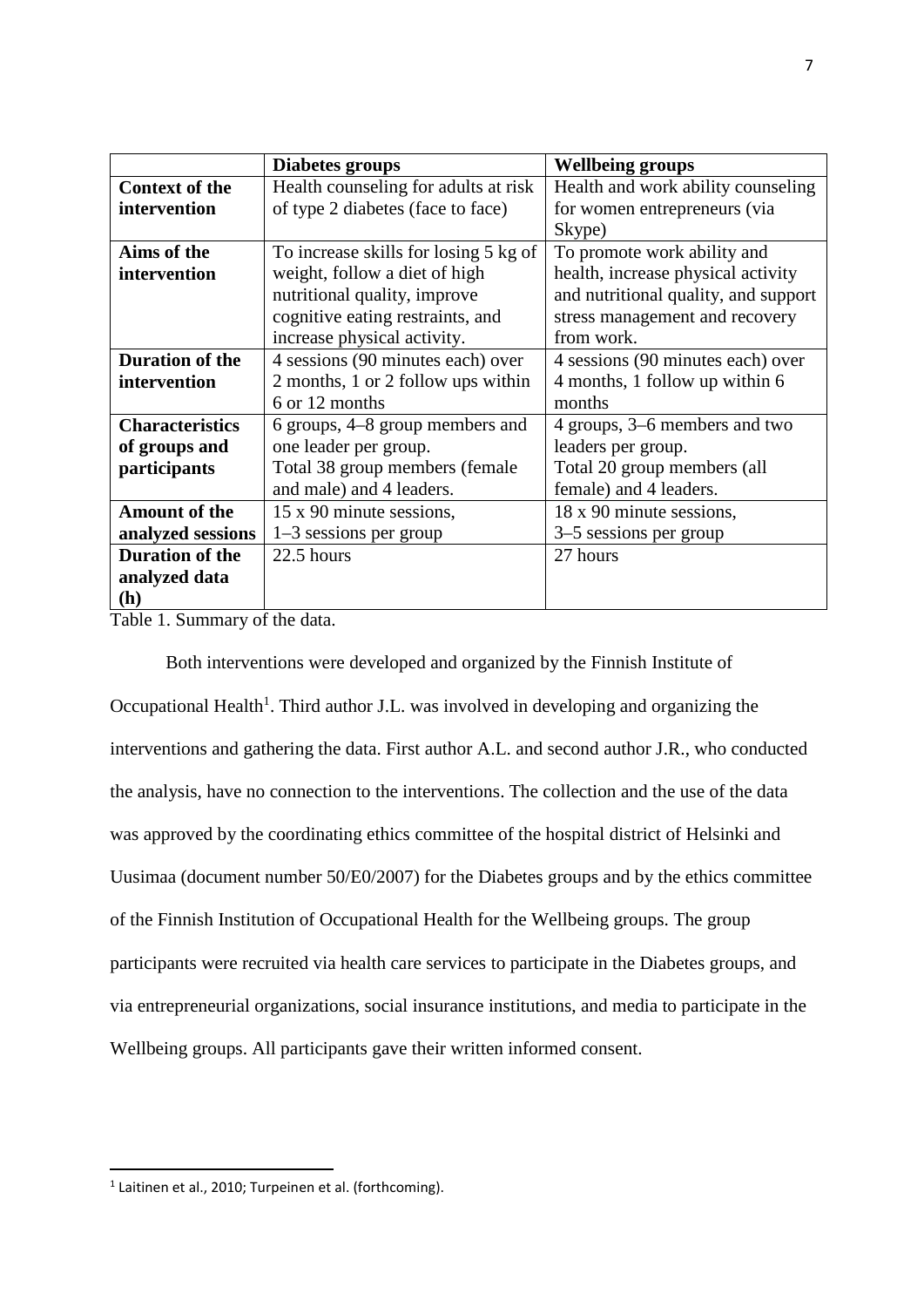The Diabetes group sessions were recorded with two video cameras so that all participants were visible in at least one of the cameras. The Wellbeing group Skype sessions were recorded by focusing the camera on the group leader's screen or by using the screen capture feature of Skype, hence capturing the same view as the group participants themselves had on their screen, displaying the current speaker and the shared materials. The sample of the data was chosen so that it would include the captured sessions from different groups in different phases of the interventions as diversely as possible. The analysis focused on interactional practices and the unit of analysis is a turn in talk. All data are in Finnish and were transcribed verbatim, and all personal details were changed to pseudonyms. After establishing the analytic focus, relevant sections of data were transcribed following the Jeffersonian system, in which details of talk such as overlaps, gaps, intonation and laughter are taken into account (Jefferson 2004; see supplementary material for transcription key).

The theoretical and methodological background of this study is discursive psychology. It focuses on the practices of interaction in and through which participants bring up their orientation to the responsibility and accountability regarding the particular issues they talk about and make them relevant for the other participants. Interaction is understood to be situated in the immediate social context, both taking into account and forming the participants' understanding of the current situation. The basic principle of discursive psychology is that speakers use a variety of interactional resources to construct "versions of the world" – explanations of events, attributions of psychological notions and cognitive states, and accounts of conduct – which in turn may have implications in the local context (Edwards & Potter, 1992, pp. 2 & 168; Wiggins, 2017, pp. 4-19). The analytic aim is then to describe how particular discursive practices are constructed, and, further, what kind of consequences they may have in their context. The validity of discursive psychological analysis is based on the principle that the claims made are grounded in observations of the data and in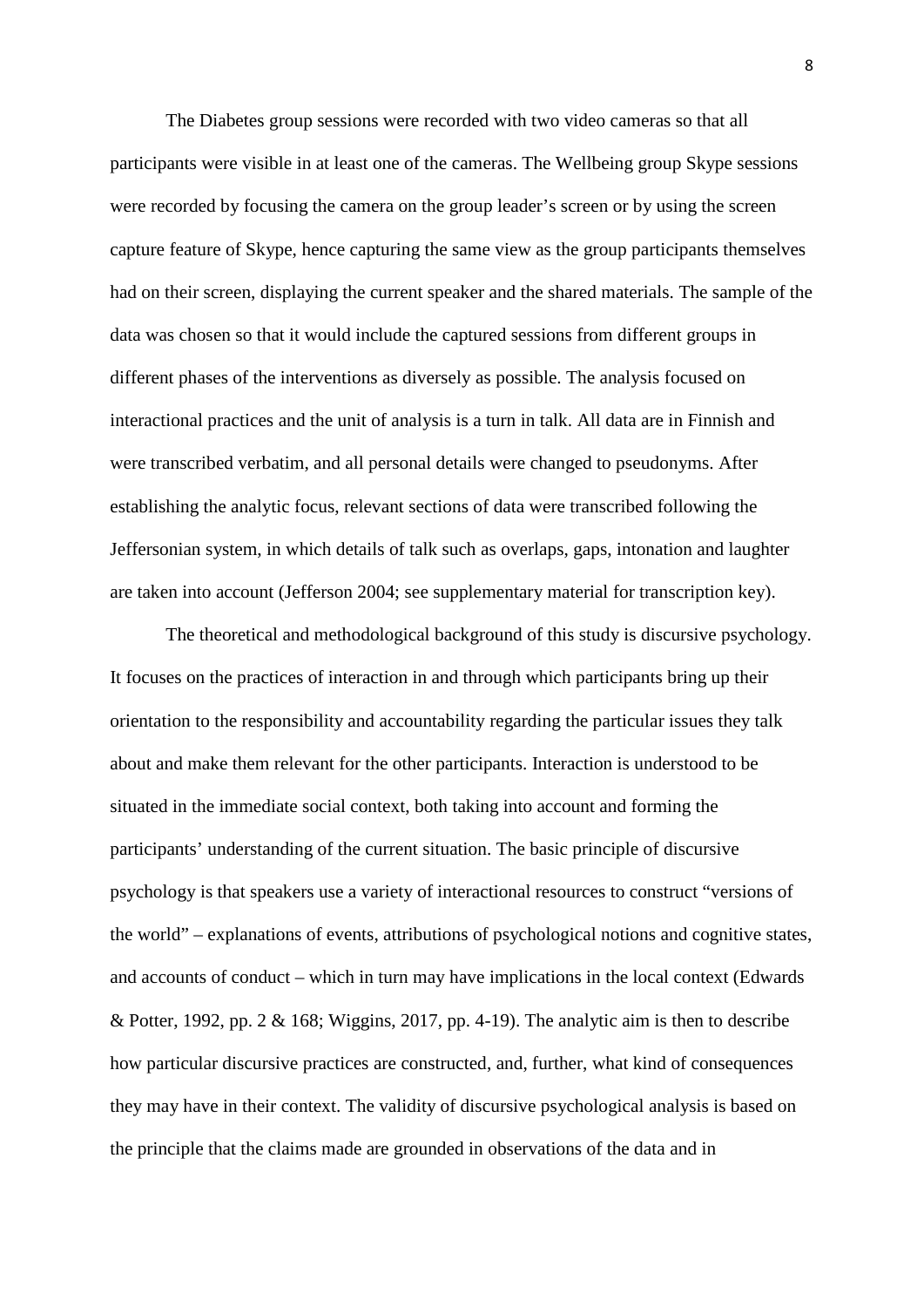participants' own orientations towards specific aspects of conversation (Wiggins 2017, pp. 135-145).

The research question – how group members take a stance on the discussed issues while also managing their relationships with each other – was formulated from an emic, datadriven perspective and was based on earlier analysis and observations of the data. Going through the data, we found segments of talk in which a speaker makes a comparison between different phases or moments of their life in response to the experience telling of other group members. These turns were not always in an immediate second position in relation to the previous experience telling, but nevertheless referred to that turn. As such sequences of talk have not been previously documented in interaction research, we chose them as the focus of our analysis in order to examine what is accomplished in and through them.

In the analytical process, after compiling a collection of twelve segments of comparative time-framed experience telling, we analyzed them in their sequential context. First, we examined how the speakers described the similarities and differences of their own experiences in relation to what the previous speaker had described, and how they located the details of experience in time. Then, we examined what they accomplished by doing so. The departure points for the analysis were epistemic and affective stances – that is, the way participants display their knowledge upon and affectively assess the topic of talk, and how they orient to equivalent displays from the other participants – and how this stance-taking is accomplished and treated in interaction. In this study, stance-taking is regarded, first and foremost, as social: displays of knowledge and affect are not understood as expressions of cognitive states, but as displays and management of social relationships (Heritage, 2013, 2002; Du Bois, 2007; Du Bois & Kärkkäinen, 2012). Furthermore, we scrutinized how the speakers positioned themselves as experiencing subjects in their stories and in relation to the previous speaker's turn (Sacks, 1992, Vol. 2, pp. 249-260). Finally, we categorized the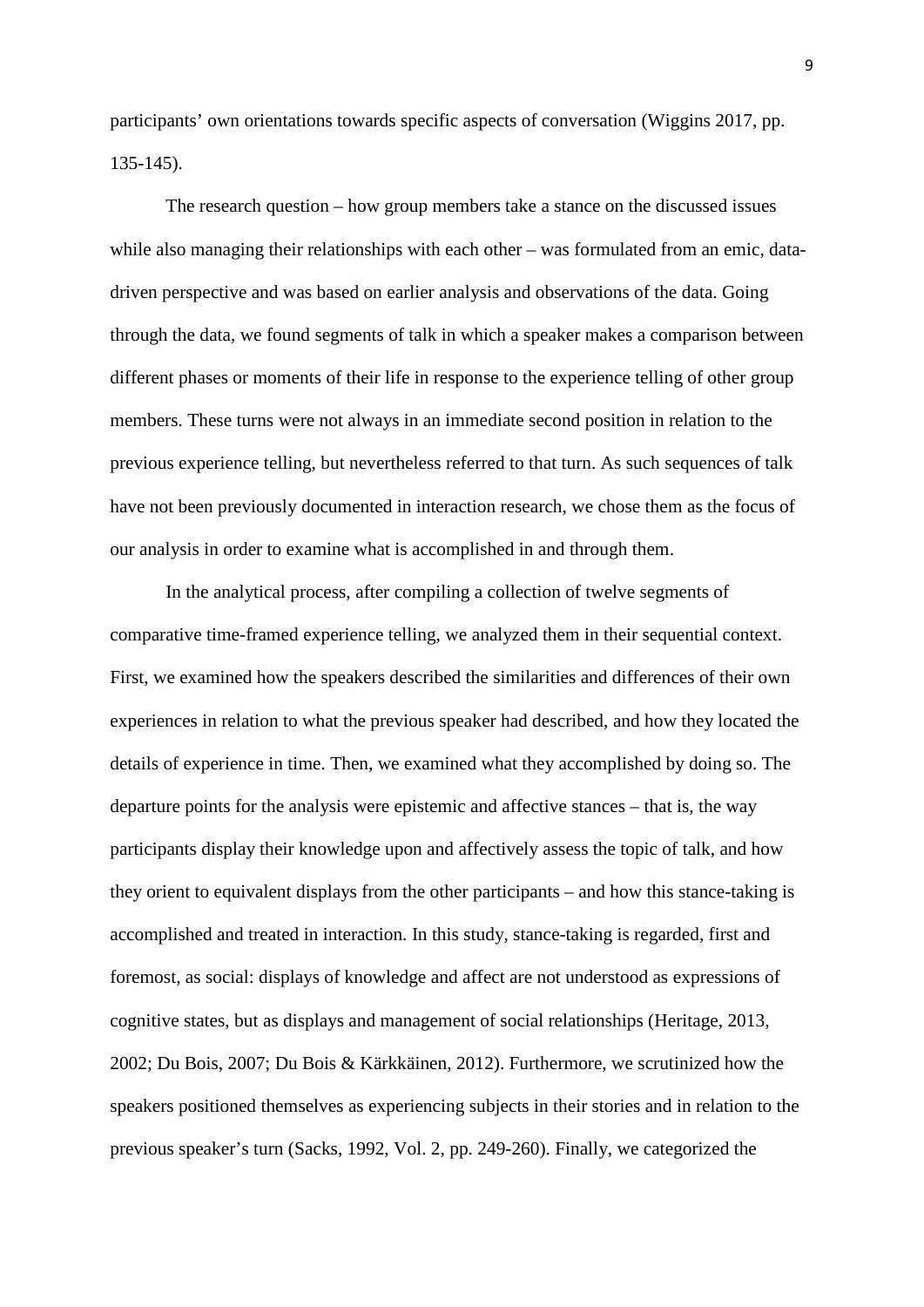segments according to the stance taken in the first speaker's turn, and further according to the position the second speaker takes in their turn in relation to the position in the first speaker's turn.

### **Results**

The main finding we present in this article is a practice of interaction that we call comparative time-framed experience telling, which are, essentially, explicitly designed stories of change. We show how comparative time-framed experience telling displays independent access – the speaker has obtained particular information on their own – (Heritage, 2013) to comparable experience and reinforces epistemic independence – that the speaker's views were formed independently, prior to the ongoing discussion (Heritage, 2002) – in relation to the previous speaker's experience and to the claims that are made on the grounds of that experience. Further, we show how comparative time-framed experience telling may differentiate the speaker's own position from the position of the other and show respect for the other's differing experience. It simultaneously produces and reflects the similarity and difference of the experiences, hence explicating the possibility of change and positioning the speaker in a favorable light as successful and experienced, thus entitled to interpret and even redefine the experiences of others.

In this section, we show how comparative time-framed experience telling reinforces, acknowledges, and encourages or challenges the previous speaker's talk. In the data, there were altogether twelve instances of the practice (Table 2). They occurred in response to turns in which a first speaker took either 1) a positive stance or 2) a negative stance towards a particular change in behavior.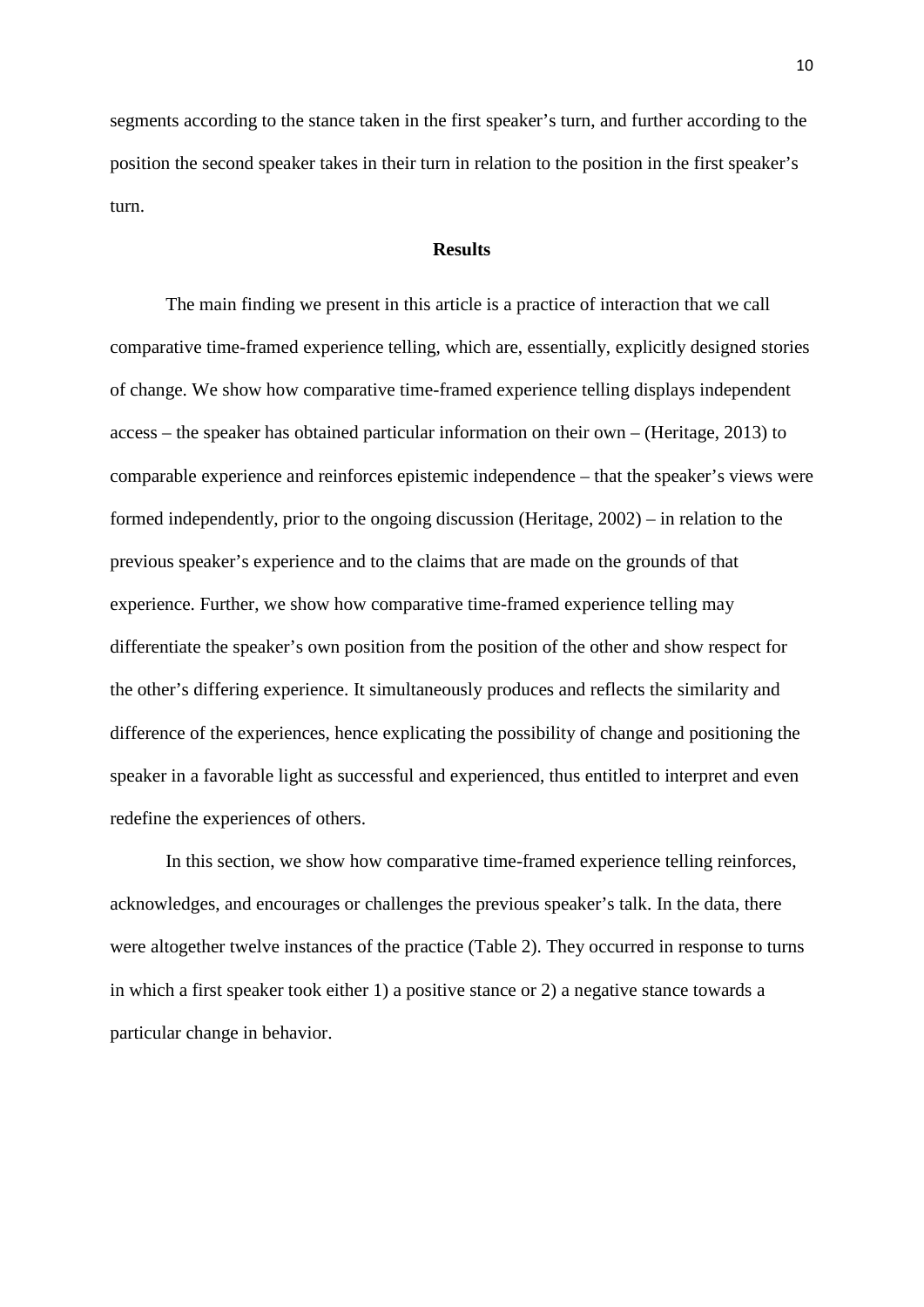| Category:                                                | 1a                                                                                                                        | 1 <sub>b</sub>                                                                                                                               | 2                                                                                           |
|----------------------------------------------------------|---------------------------------------------------------------------------------------------------------------------------|----------------------------------------------------------------------------------------------------------------------------------------------|---------------------------------------------------------------------------------------------|
| First speaker's<br>turn:                                 | Takes a positive<br>stance towards<br>change and describes<br>an accomplished<br>change in behavior                       | Takes a positive<br>stance towards<br>change, presents a<br>current problem and<br>some plans for<br>solution                                | Takes a negative<br>stance towards<br>change or<br>recommended<br>solutions for change      |
| Second speaker's<br>turn:                                |                                                                                                                           | Comparative time-framed experience telling: a story of change                                                                                |                                                                                             |
| Stance in the story<br>of change:                        | Aligns with the<br>positive stance of the<br>first speaker's turn                                                         | Aligns with the<br>positive stance of the<br>first speaker's turn                                                                            | Differs from the<br>negative stance of<br>the first speaker's<br>turn                       |
| <b>Positioning of self</b><br>in the story of<br>change: | Similar as the first<br>speaker described                                                                                 | Similar in the first<br>reference point of<br>time, different in the<br>second                                                               | Similar in the first<br>reference point of<br>time, different in the<br>second              |
| What is achieved<br>with the story of<br>change:         | Reinforcement of the<br>first speaker's<br>description of<br>accomplishing a<br>change in behavior<br>and positive stance | Acknowledgement of<br>the first speaker's<br>problem implication<br>and encouragement<br>of the plans for<br>solution and positive<br>stance | A counterclaim that<br><i>challenges</i> the<br>presented claims and<br>the negative stance |
| <b>Number of</b><br>instances:                           | 3                                                                                                                         | 4                                                                                                                                            | 5                                                                                           |

Table 2. Categories of comparative time-framed experience telling

In the first category (1a and 1b), comparative time-framed experience telling aligned with the positive stance taken by the previous speaker and either a) *reinforced* the first speaker's description of accomplishing a change in behavior and of their positive stance, or b) *acknowledged* the first speaker's problem implication and *encouraged* their plans for a solution and their positive stance, often including a "word of warning." In the second category (2), the comparative time-framed experience telling differed from the negative stance initially taken and produced a counterclaim that *challenged* the presented claims and the negative stance. In the following, we illustrate with data excerpts first categories 1a and 1b, and then category 2. The original transcripts with interlinear gloss and English translations are provided as supplementary material. Here, we present the English translations. Transcript symbols are explained in the supplementary material. In all excerpts, the first speaker is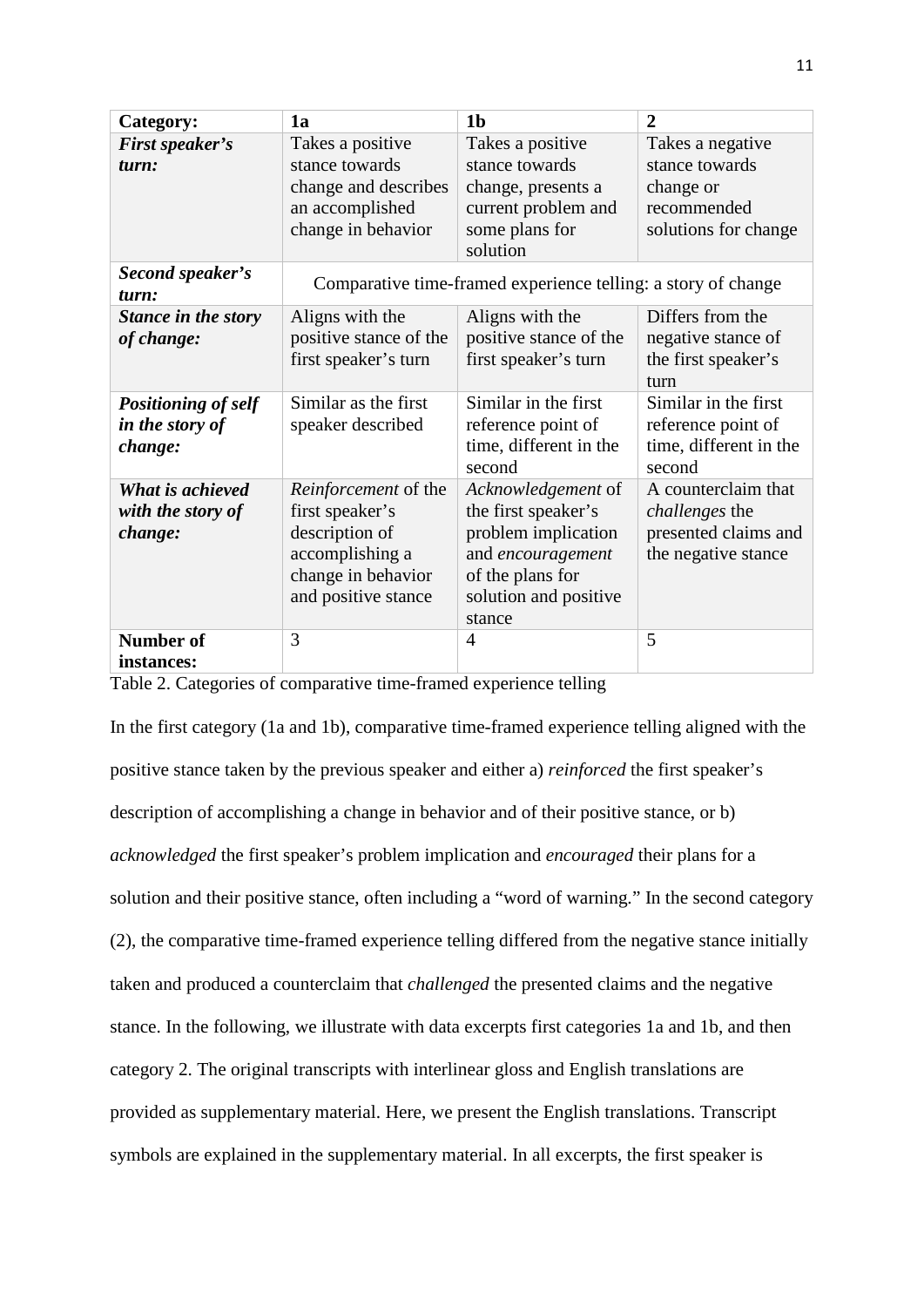marked with A, and the second speaker – that is, the one that produces the comparative timeframed experience telling – is marked with B. All analyzed instances of comparative timeframed experience telling support positive stance towards change and suggested solutions.

# **Supporting Change by Aligning with the Previous Speaker's Positive Stance**

Comparative time-framed experience telling that aligns with a positive stance taken by the previous speaker occurs in two types of sequential contexts: a) following a previous speaker's description of an accomplished change in behavior, and b) following a previous speaker's implication of a problem and a suggestion for a potential solution (see Table 2). In both contexts, comparative time-framed experience telling similarly composes a story of change, but accomplishes different types of social actions. In the first case, the stories describe an experience that is similar to the first speaker's description and maintain a similar position in the story as the previous speaker described. We call these *reinforcing stories*. In the latter case, the stories describe an experience and a position similar to the first speaker's description at the first reference point in time, but then, at a second reference point in time, describe positive development, thus diverging from the position the first speaker took in the previous turn. We call these *acknowledging and encouraging stories*.

#### **Reinforcing stories**

Reinforcing stories unfold in sequences where a first speaker talks about their experience of a change in their behavior and the second speaker tells about a similar experience using a comparative time-framed experience telling. The second speaker shows independent access to a similar situation as the first speaker, thus displaying affiliation instead of merely claiming it (Heritage, 2013, 2002; Sacks, 1992, Vol. 2, pp. 252; Ruusuvuori, 2005; Lehtinen, 2006). Further, by describing their experience through a specific time-frame, the second speaker manages to provide evidence that their claims are formed independently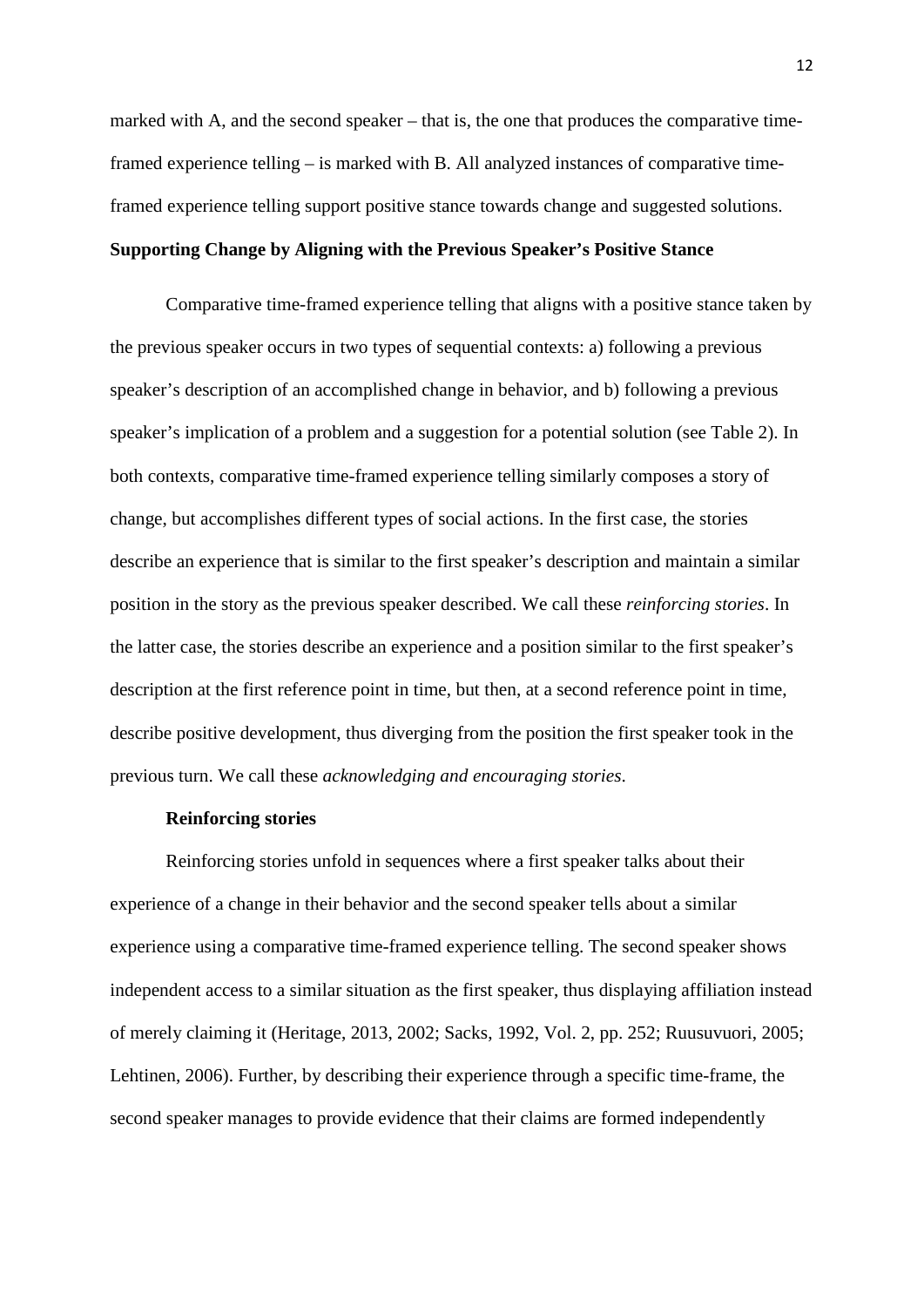(Heritage, 2013, 2002), and also that the changes were successful, thus granting them authority. These aspects are illustrated by Excerpt 1.

In Excerpt 1, the first speaker, Diabetes group member A, tells the group that he has stopped adding salt to his food, and he claims that it is possible to get used to the taste of less salty food (lines 1–15). In response, the second speaker, group member B, tells about a similar experience: he has also stopped adding salt to his food. He elaborates the experience of a change in his taste preferences further by comparing the two points in time: *in the beginning*, the food without salt tasted bad, but *now* he feels the food does not need the salt anymore (lines 17–23). The story receives minimal acknowledgements from A and the group leader.

#### **Excerpt 1: Reinforcing story.(Diabetes group)**

01 A: salt t- one does not tend to add that. 02 I d- at least I have left it out that erm 03 .hh I don't add that salt. ((9 lines omitted)) 13 A: breakfast, breakfast porridge is one example= 14 =I eat porridge without salt. 15 one does get used to that. 16 Y: mcht yeah. 17 B: yeah, it is indeed erm, like, 18 **when my son was born.** (.) 19 **when he started to eat the same food as us**, 20 (0.2) .hh (0.4) 21 and, the salt was left out so **in the beginning** it felt 22 like it tastes bad indeed 23 but **now** one doesn't indeed miss the salt. 24 A: mm 25 GL: ↑mm-m 26 (.)

In his description of his experience (lines  $1-15$ ), A takes a positive stance towards reducing salt intake, despite implying that there may be some discomfort, in his remark "one gets used to that" (line 15). He does not specify how recent this change in behavior has been, whether it occurred during the intervention or had already happened before it, or for how long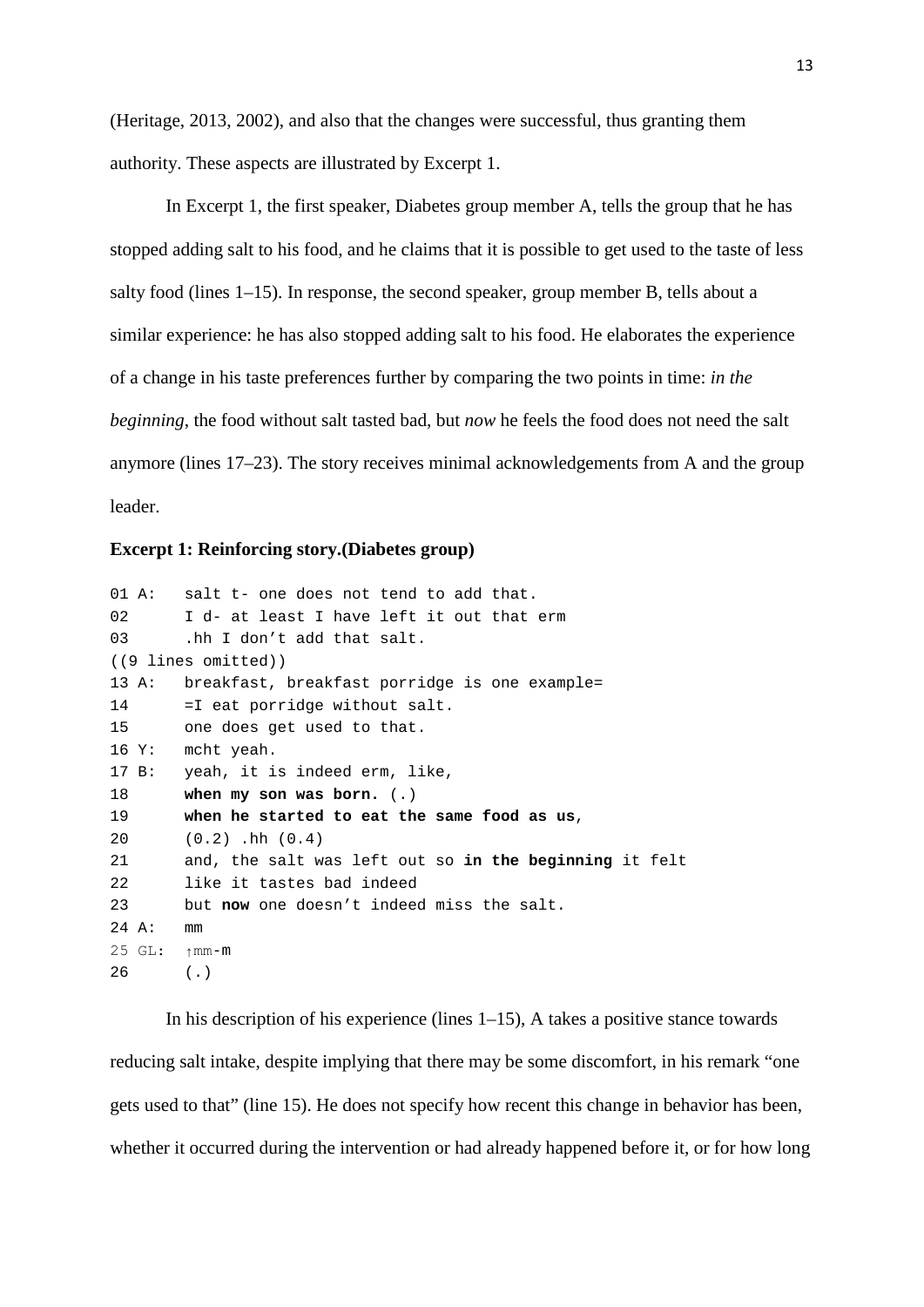he has succeeded in maintaining this behavior. Even his claim that "one gets used to that" leaves ambiguous whether he has gotten used to the taste already or is just hopeful that this might happen eventually. Nevertheless, he has successfully accomplished a change in his behavior.

In response, B picks up the aspect implied in A's experience description, the potential problem of deterioration of taste, and provides evidence of the details of his own change process. Through the time references "when my son was born" and "when he started to eat the same food as us," he locates the change in behavior in the past – the other participants know that his son is not a baby anymore, so this is not a recent change in behavior, but one that occurred before the intervention. Also, with the time reference "now," B manages to show that this change in behavior has lasted over time, and furthermore, specifies exactly how much time has elapsed, assuming other members know about how old his son is, granting extra validity and authority. In terms of epistemic stance, B shows independent access to experiences comparable to that which A has described and epistemic independence regarding the claim of getting used to the taste of less salty food. B's views follow along the lines of what A has said, but they are formed independently, showing that he can legitimately comment on this topic due to his personal experience.

Furthermore, the time references give an account for the change in behavior. The first time reference, "when my son was born," refers to a point in time that represents a major change in life. The second time reference, "when he started to eat the same food as us," refers to caring for his son's wellbeing at a specific point in time, resulting in reducing the salt in his diet. He points out the challenge he experienced "in the beginning" and contrasts it with his non-problematic current situation by the last time reference, "now," followed by a description of the permanence of the change. So, B reveals that he has also used more salt, reduced it due to a significant occurrence in his life, and suffered from the deterioration of taste that leaving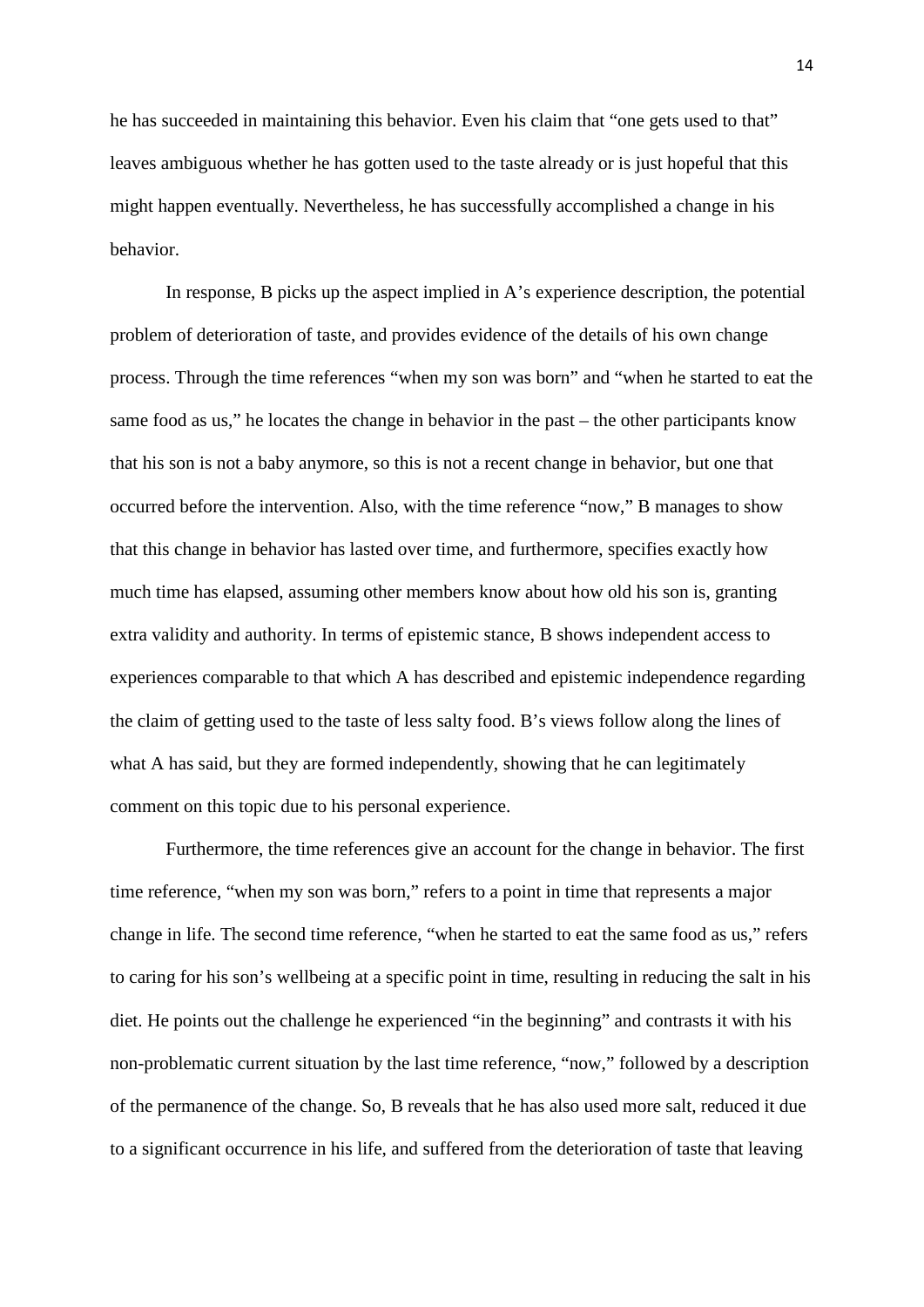out salt entails – but, most importantly, that he got over it. In the design of the story, B alternates various linguistic means of emphasizing and fading the experiencing subject. In particular, the gist of his story, "in the beginning it felt like it tastes bad indeed, but now one doesn't miss the salt," is designed so that the experience is offered as shareable, not entirely confined to his personal domain (Laitinen, 2006). Suomalainen and Varjo (2018) argue that the alternation of the subject provides descriptions of the general state of affairs as the basis of the claims and of the unique, personal examples that reinforce the claims. By providing minute details, B produces a coherent, reliable story about behavior change and his experiences, which affiliates with what the previous speaker, A, has said. In terms of affective stance, it elaborates the potential trouble implied by A and shows understanding and sharing of it, as well as the possibility of overcoming that trouble.

Hence, B takes a stance towards the change process similar to the stance A took in his previous description of experience: in spite of some discomfort, his stance towards reducing salt intake is positive. B gains a position as experienced and successful: he has succeeded in reducing salt from his diet and managed to keep up the change, thus showing that regardless of some minor challenges, such a change is possible. This story aligns with and reinforces the positive stance of the previous speaker towards the change process and the suggested solutions for a healthier lifestyle.

# **Acknowledging and encouraging stories**

Acknowledging and encouraging stories refer to those cases in our data where the first speaker presents a problem and a possible solution to it, and then the second speaker tells a story about their experience of a similar problem and a similar solution that succeeded. In these cases, the second speakers again show understanding and affiliation with the previous speaker through demonstrating independent access to a similar experience. Nevertheless, at the same time, with comparative time-framed experience telling, they also differentiate their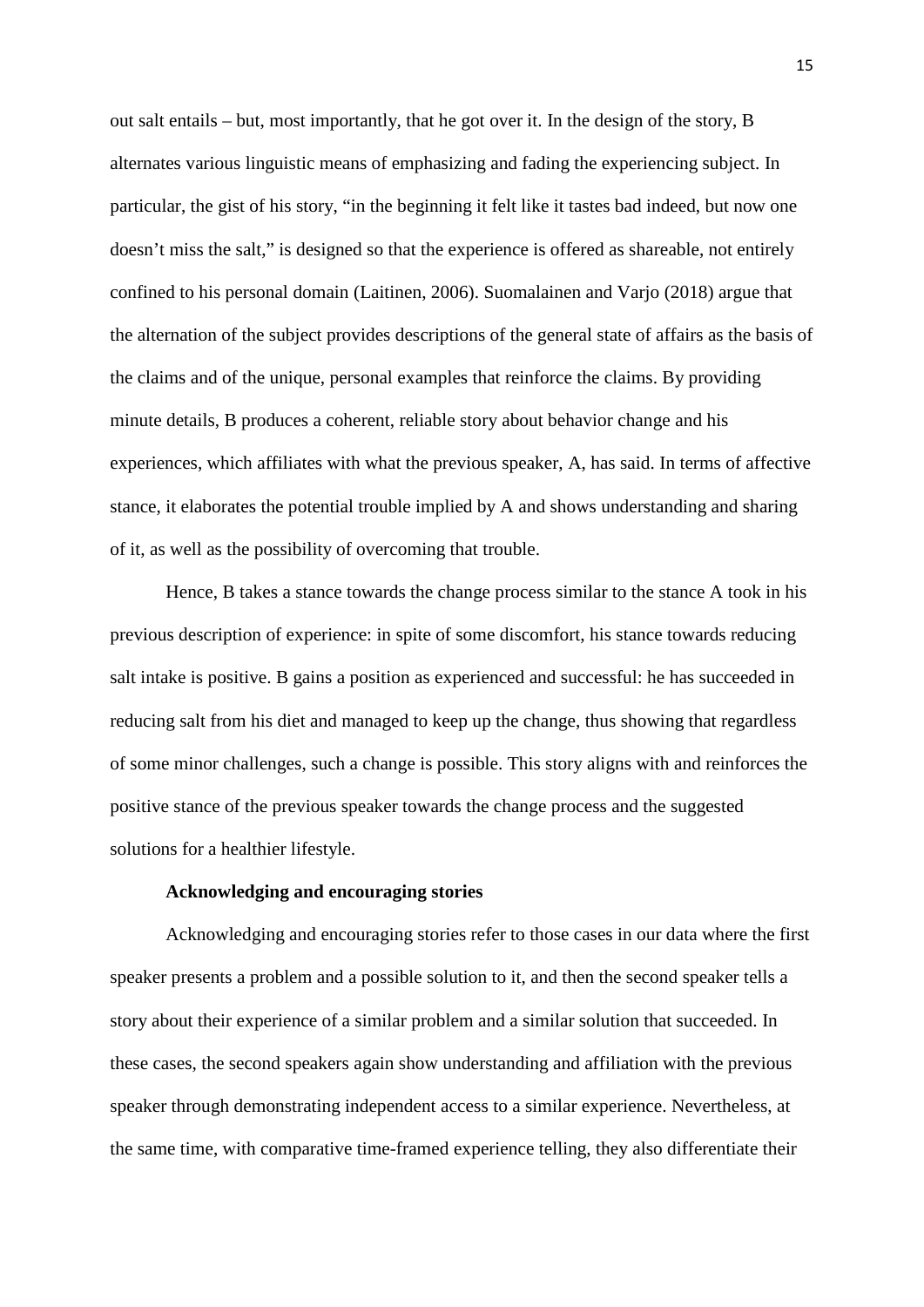own experience from the experience of the other: their experience of the problem has taken place in the past, and they have already overcome it and accomplished a change in their behavior, whereas the first speaker is currently facing the problem. Excerpt 2 is a case in point.

Excerpt 2 takes place during a Wellbeing group session where the group is working on an assignment in which they are supposed to come up with possible solutions to their problems. Group member A has described on several occasions that she is exhausted and feels that she is not able to handle all the work she has to do at her farm. Here, she returns to the problem of handling the workload and suggests a possible solution (lines 1–7). After a group leader's minimal response (line 9), group member B tells an encouraging story of her own change process, acknowledging both the trouble implication and the suggested solution of A (lines 11-31).

**Excerpt 2: Acknowledging and encouraging story.(Wellbeing group)**

```
01 A: I at least think that one should like more,
02 (0.6) in one way or another, invest in oneself.
03 that one would find those means for one's wellbeing andhh,
04 then probably for that, (.) work, (0.2) things related to work
05 one must hire that, or look for that,
06 (0.4) means that erm one copes with thathhh (0.6)
07 total amount of work or then to hire more temporary labor. 
08 (2.2)
09 GL2: yeah. (1.2) Mm.
10 (0.6)
11 B: .hhh well for me it st- for me it went like that,
12 that e(h)r(h)m(h) ha ha, .mt .hh I was like,
13 how long ago that would be then, (0.2)
14 maybe, over a year ago or something so,
15 I had like reached that point in,
16 (0.8) the fatigue and, the health issues that,
17 (.) I had like two options that,
18 (.) like, I made it clear for myself 
19 that it's either up or down to go that,
20 it's impossible to continue the same way. .hhh (.)
21 I had tried to talk to my family and hh,
22 and erm but, there wasn't like that way
23 couldn't find that kind of support for that and .mh resources so then,
```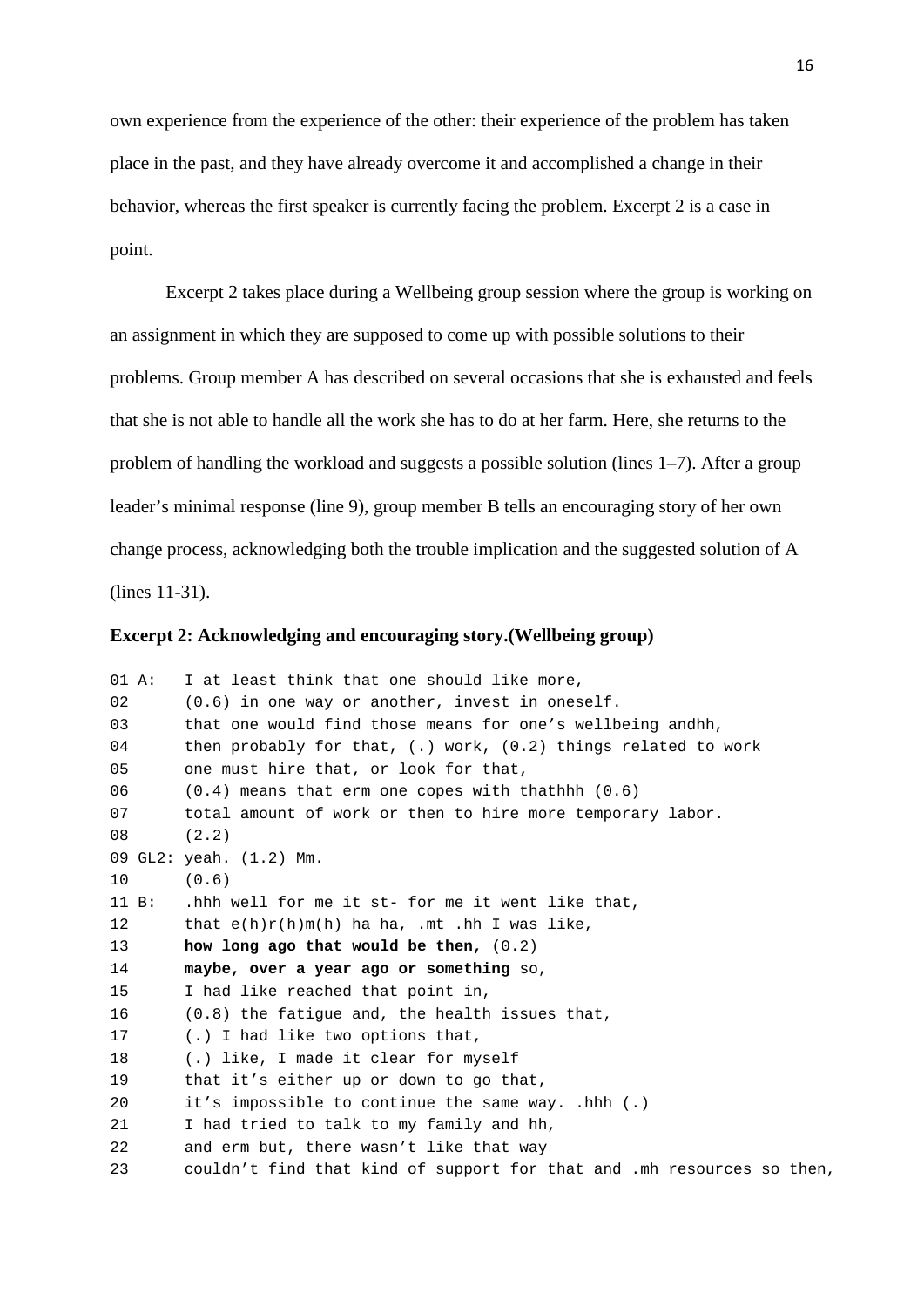| 24 | $(.)$ .hh then I started to talk, hh like,                   |
|----|--------------------------------------------------------------|
| 25 | to some of my closer friends and, .nff                       |
| 26 | that way some channels started to emerge that,               |
| 27 | $(0.2)$ that then I got my niece, $(0.2)$ to our place,      |
| 28 | $(.)$ here, at home to accompany me and                      |
| 29 | by her means I have now got he-                              |
| 30 | =workforce to the cowshed as well, tha(h)t ha ha .hhh        |
| 31 | that erm, really, really, it is really always worth to talk. |

In her turn (lines 1–7), A takes a positive stance towards the need for change and the possible means to achieve that change: the current situation is problematic, so change is needed, and there are accessible and sensible ways to solve the problem. In her response, B, who is also a farmer, tells a story that indicates that she has had a similar experience of overwhelming exhaustion. The first reference point in B's talk, "over a year ago" (line 14), indicates that these events have taken place in the past. Her story continues with a description of how she tried to solve the problem and finally succeeded with a similar solution to the one A suggested: sharing the workload with other people. The second reference point is again the present moment (line 29), which shows that the described problem is no longer current for B.

The way the story is designed, as a comparison of two phases in life, shows that B has independent access to similar problems in her past as A is facing right now, and she has experience in trying a solution similar to that which A is planning. Further, the story provides evidence that in her case, the solution has been a successful way to solve the problem. Hence, it legitimizes B to endorse the solution A suggested. Comparative time-framed experience telling, again, serves to establish the position of the speaker as "experienced." The story of change works to differentiate the speaker's current situation from their own past and, furthermore, from the other group member's current situation. Compared to the previous excerpt, in which the previous speaker described an accomplished change, in this excerpt the previous speaker, A, is still facing the problems that B has already overcome. B has independently come to a solution, which she can now recommend, and encourages A to strive for it. In addition to an epistemic stance, the story takes up an affective stance in relation to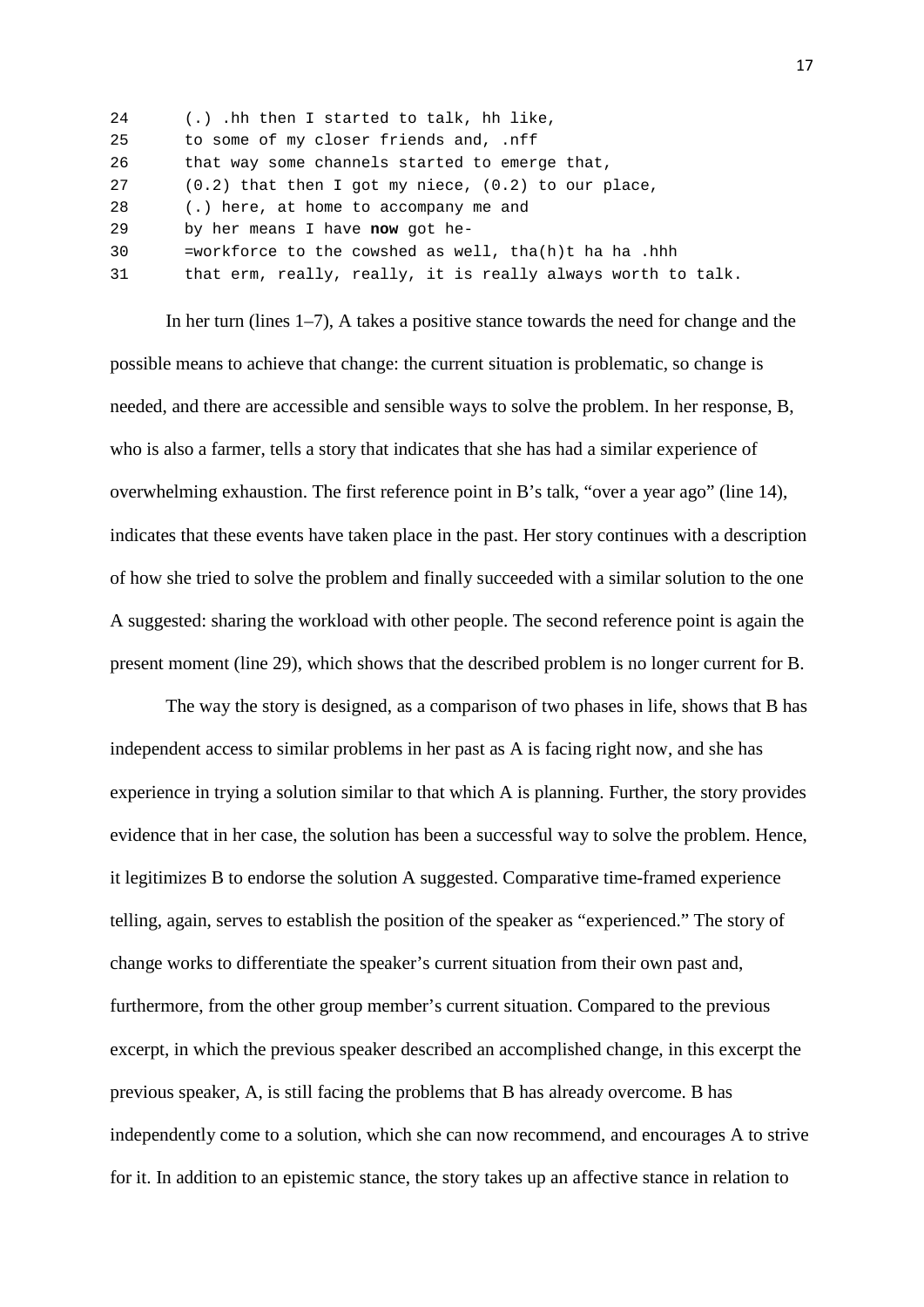the previous speaker: by telling the story of her own experience, B displays an understanding of the burden A bears, and can affiliate to the experience even though she has already overcome the burdensome experience herself. B ends her turn with the advice that it is worth talking about one's problems. Thus, this story acknowledges the problem and the suggested solution, and furthermore is an encouraging story of hope that includes a word of warning: in the beginning of her story, B describes how she had reached a critical point, and thus she implies that it is wise to seek help before hitting rock bottom. It also demonstrates the authority that B has taken on. Again, the story aligns with the institutional goals of striving for wellbeing, and it aligns with and encourages the previous speaker's positive stance towards the change process and the solutions suggested.

#### **Supporting Change by Challenging the Previous Speaker's Negative Stance**

In the second category, the comparative time-framed experience telling differs from the stance taken by the previous speaker. The first speaker's experience telling takes a negative stance towards change and suggested solutions: it criticizes or casts doubt over something that has been discussed before.

In these cases, the comparative time-framed experience telling in response to the negative stance-taking again builds a story about a successful change process, similar to what we have shown in the previous excerpts. They provide evidence for the second speaker's claims and differentiate the position of the speaker – "successful and experienced" – from the position of the first speaker as "having current problems," similar to excerpt 2. Moreover, even while they differ from the previous speaker's stance, they show respect for the differences of current experience. The following example shows a case in point.

Excerpt 3 follows a discussion in Diabetes group between the group leader and group member A, who has a tendency of binge eating, especially candy. The group leader has given A advice on how mindful eating could help to control her binging habits. In the beginning of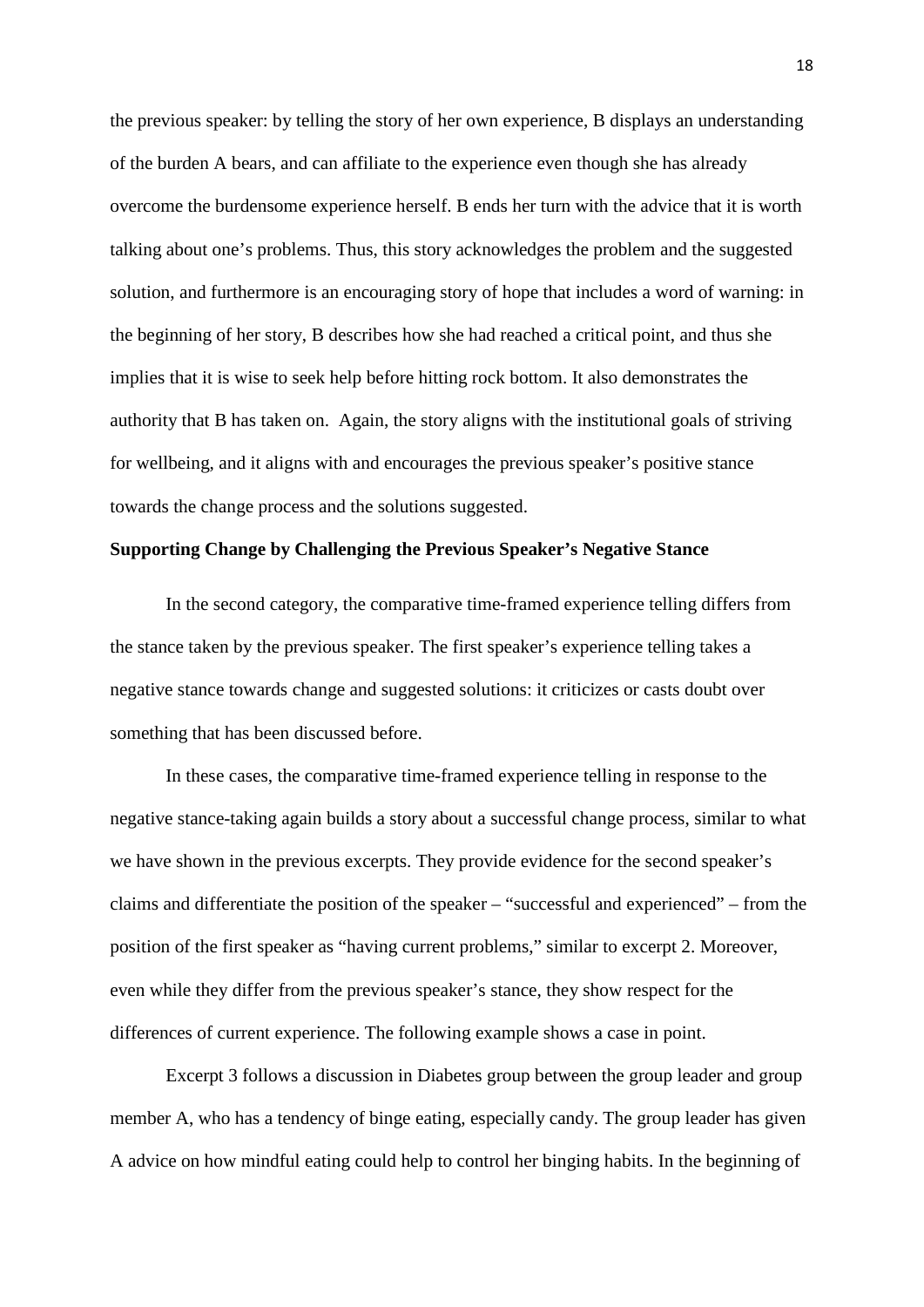this particular session, another group member, B, has announced that she has successfully refrained from eating candy. A responds to the group leader's advice by describing her shock at B's news, and she claims that for her, giving up candy would be very hard (lines 1–10). After the group leader's response (lines 14-29), B tells the story of her successful change process (lines 30-54).

#### **Excerpt 3: Challenging story. (Diabetes group)**

```
1 A: because I was like, (.) so shocked when
2 B told about that in the beginning=she has in August,
3 (.) had candy for the last time? (.)
4 I find it such an inconceivable [issue
5 B: [hm hm hm
6 A: that someone can like bring herself.
7 GL: krhm yeah.=
8 A: =that it is such a big decision like, 
9 I- I thought that it's almost like giving up smoking
10 [( ) be able to do that.
11 X : [(that, quite,)
12 (1.6)
13 A: mm
14 GL: yeah, isn't it interesting that,
((14 lines omitted: Nutritionist talks about how everybody is different and has 
their own strengths and challenges.))
29 GL: =°where's room for improvem[ent°
30 B: [it was indeed a big issue
31 for me too because I have been eager to eat [candy.
32 A: [yeah
33 B: almost always when you go shopping so 
34 you picked something from there and one was always thinking that
35 .hh @what would be good now@
36 =but then after all when one started to think when eating that so,
37 (.) was it so good then.
38 (1.2)
39 B: because [then
40 A: [yeah
41 B: krh you see one, (when) we,
42 had that trip to Helsinki so then we
43 with my daughter we decided=we didn't tell anyone that
44 we bought candy in the train.
45 well for neither of us it wasn't good anymore.
46 (.) we didn't even necessarily eat [all of them
47 GL: [↑hmm
48 B: what we had then, we bough-
49 even though we didn't buy but chocolate bars
```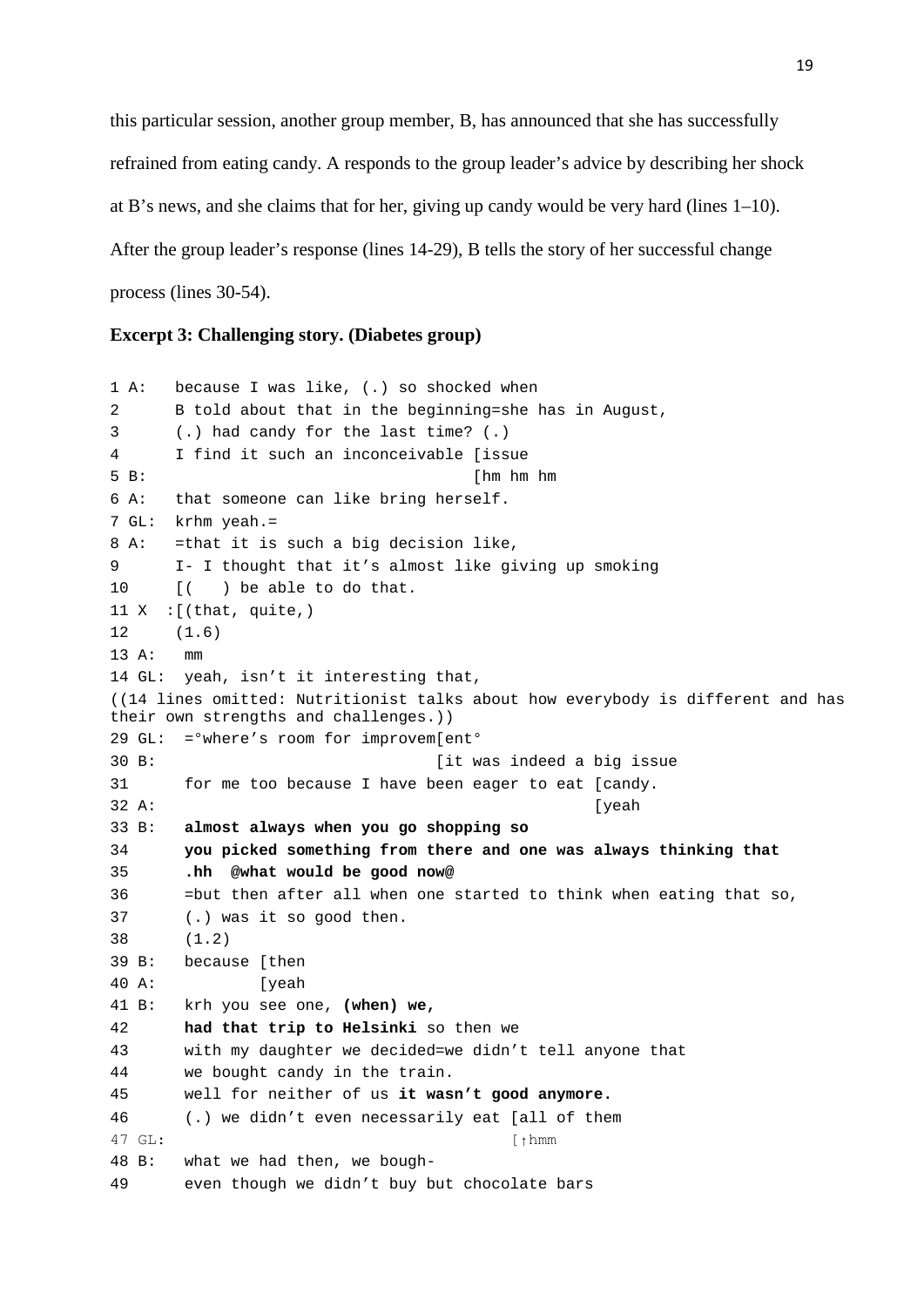```
50 and then those little candy boxes.
51 Y: hm
52 B: so no- our ((Daughter's name)) said that this is not even good.
53 well that @well I don't think so eit(hh)her.@
54 A: ↑mm
55 B: that was [it.
56 GL: [isn't it interesting
((Group leader continues by explaining that preference for sweet can be 
trained.))
```
A takes up a negative stance towards the process of change, claiming that she reckons giving up candy is an almost inconceivable challenge (lines 1–10). B begins her story (line 30 onwards) by showing her access to comparable experience, thus displaying an understanding of A's claim that giving up candy is difficult. She locates her own experience not only in time but also in place, with her description "almost always when you go to the store, you picked something from there and one always thought that 'what would be good'" (lines 33–35), thus creating an illustration of habitual behavior that would likely be hard to change. Hence, B takes into account the views of A, that this kind of change process can be perceived as impossible – that is, she respects her views. Then B introduces another perspective to the topic: her contemplation about whether the candy was even enjoyable (lines 36–37), showing her access to evidence that suggests the change is easier to accomplish than what is presumed. This is met with a long silence (line 38), and B proceeds with another reference to time and place, her journey to Helsinki by train with her daughter, an event which the other participants are aware of (lines 41–44). This part of her story creates powerful evidence of the intrinsic and firm grounds of her changed preferences: even though she had the opportunity to have some candy, she did not find it delicious anymore (lines 45–52). She animates the discussion that took place in the train with her daughter (lines 52–53), thus providing the voice of an external witness to back up her claims (Holt, 1996), and, finally, she ends with a conclusion (line 55), indicating the permanent nature of her change. The story of change provides epistemic evidence to defend the speaker's perspective, and at the same time shows respect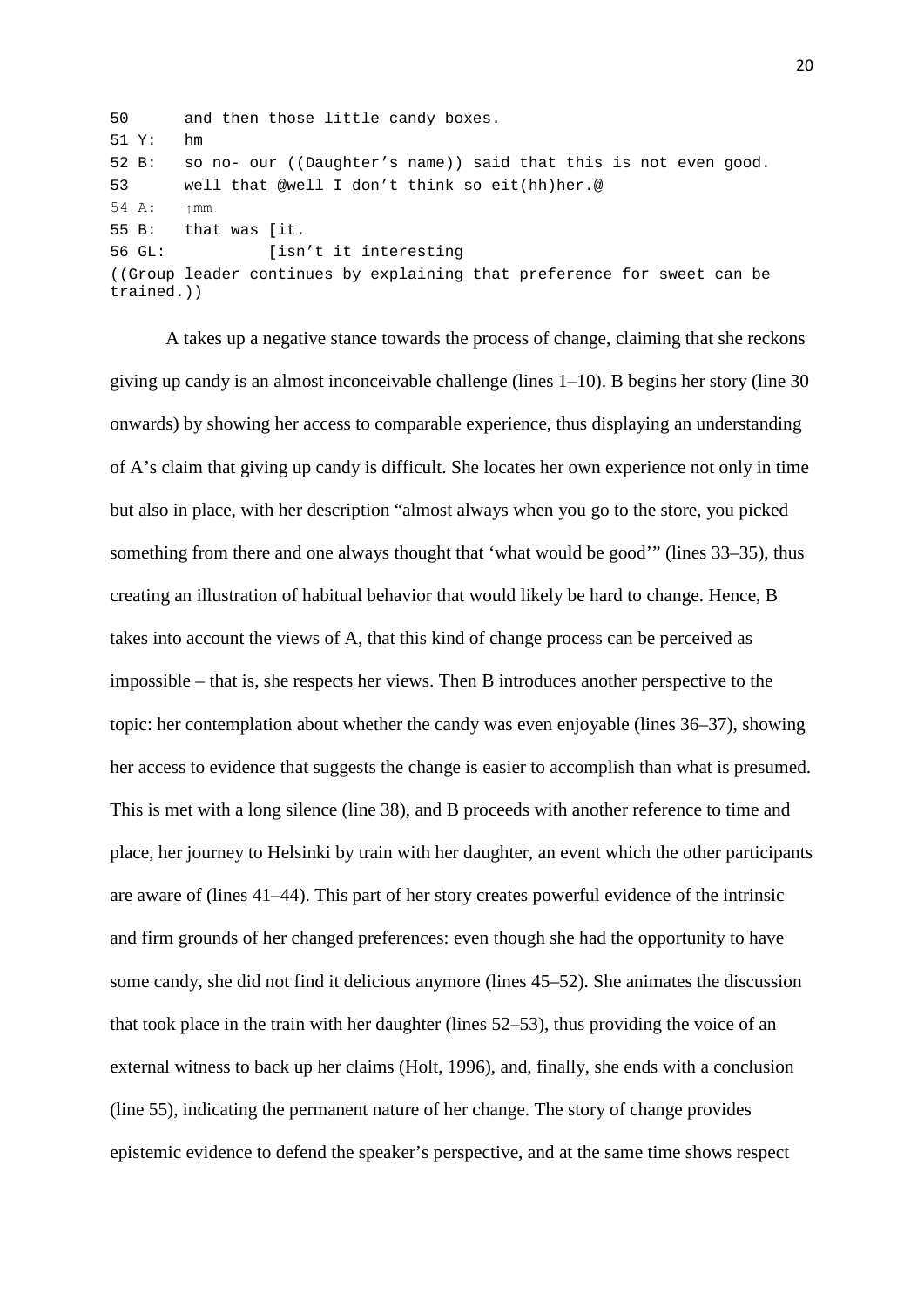for the current differences of experiences between the participants. This is achieved by elaborating on the change in the speaker's own stances, from a similarly negative stance in the past to a different, positive stance in the current moment. Again, the story is aligned with the institutional goals of healthier behavior. It challenges the previous speaker's negative stance towards these goals and the suggested solutions by questioning the grounds of the previous speaker's claims.

Excerpt 4 is another example of challenging stories. In the beginning of the excerpt, the Diabetes group leader prompts group member B to share his views about the benefits of regular meals. B suggests that it would be beneficial to eat something during the day, including breakfast. B's response aligns with the institutional aims of the group activity, and it implies that he may have personal experience with the beneficial habits in question. In lines 12–13, group member A claims that it is impossible to eat breakfast, thus resisting the activity B has just introduced as a good habit. Thereafter, B tells about his experience of how he himself, over a period of time, became accustomed to having breakfast (lines 18–35).

# **Excerpt 4: Challenging story. (Diabetes group)**

| $01$ GL:        | so, what are the benefits of that, $t-$ that, $(0.2)$                     |
|-----------------|---------------------------------------------------------------------------|
| 02              | you said that, that one should eat something during the day.              |
| $03 B$ :        | right. one wouldn't be so awfully hungry in the evening,                  |
| 04              | (then) one wouldn't need to binge (totally).                              |
| 05              | (0.4)                                                                     |
| $06$ GL:        | mm                                                                        |
| 07              | (0.8)                                                                     |
| 08 B:           | well day- to eat something during the day.                                |
| 09              | $(0.2)$ in the morning. $(1.0)$ during the day. $(0.4)$                   |
| 10              | then a little less in the evening.                                        |
| 11              | (1.0)                                                                     |
| $12 \text{ A}:$ | well that's it when the system doesn't, accept food in the morn(h)ing.(.) |
| 13              | other than coffee.                                                        |
| 14              | (0.2)                                                                     |
| $15 B$ :        | $\text{hm}$ (0.4) well that's, a matter of habituation                    |
| 16              | at least for me it was, [sometimes,                                       |
| $17 \times:$    | [yeah                                                                     |
| 18 B:           | when I was younger it was just, $(.)$                                     |
| 19              | coffee and smoke in the morning and that was it.                          |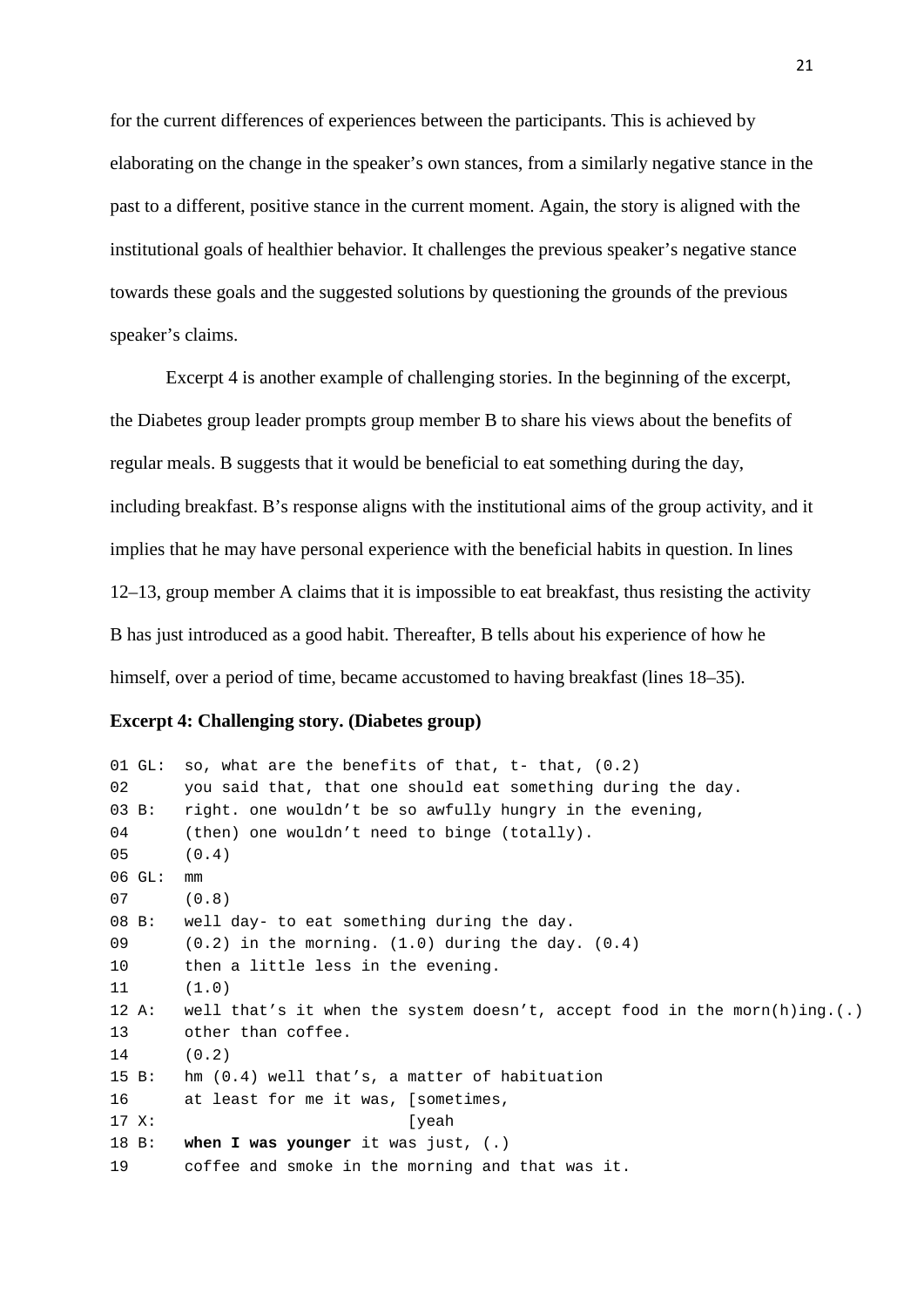20 =one could keep up until the evening with that. 21 (0.6) 22 B: >it's indeed when< one learns to eat every now and then. 23 (0.4) 24 X: °yeah° 25 (0.6) 26 B: it will indeed start to sink in 27 (2.0) 28 B: **nowadays** one just has no time. 29 A: mh hh, h h 30 (2.0) 31 B: but indeed one tends to eat **every morning**. 32 A: huh? 33 B: one tends to eat **every morning**. 34 A: mm yeah. 35 B: (I at least eat) [two- two slices of crisp bread **usually**. 36 A: [yeah, yeah 37 A: nyeah 38 (2.4)

A takes up a negative stance towards the suggested solution, implying that having breakfast is impossible. B does not merely disagree with A; he shows – by demonstrating independent access to a similar experience – that he can understand why A resists the suggestion. This is achieved by telling about his own experience at two reference points in time, the past and the present, thus giving evidence for change: the first reference point being "when I was younger" (lines 18–20), and the second point "nowadays" and "every morning" (31, 33, 35). B keeps adding these details one by one to support his claim and his differing stance and to challenge the negative stance taken by A. Further, by telling his own previous experience, B shows respect for A's experience by taking into account the similarities and differences of their affective stances. The comparative time-framed experience telling shows that the second speaker has been in a similar situation as the first one; they have shared similar experiences and, likely, similar negative stances, but over time, the second speaker's experience – alongside their stance – has changed. Hence, the second speaker also challenges the perception of something being "impossible" by showing that for them, it turned out not to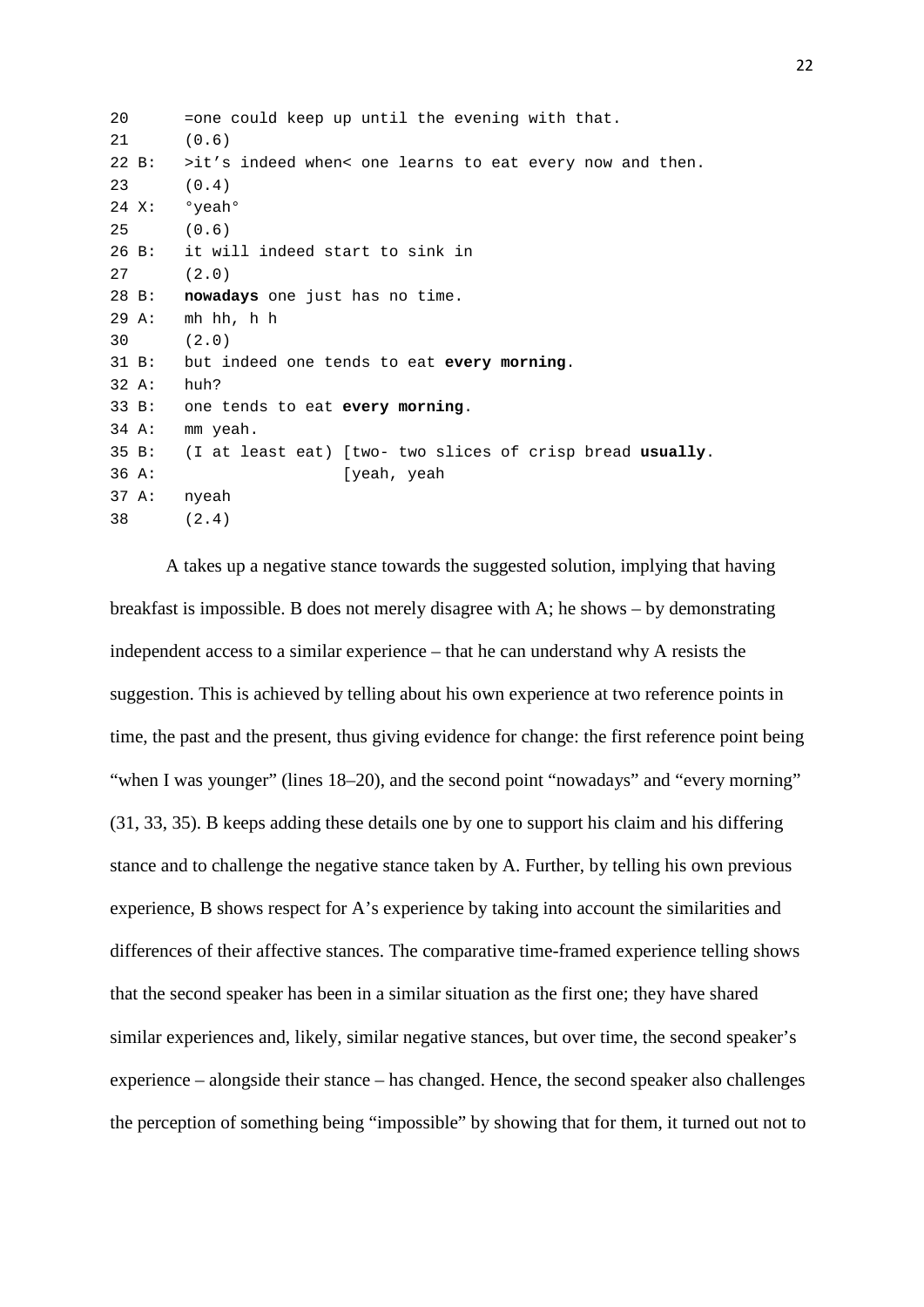be impossible. With comparative time-framed experience telling, B challenges A's negative stance towards the institutional goals and the suggested solutions, aligning with them himself.

#### **Discussion**

In this study, we have described how health promotion group members produce stories of successful change processes with comparative time-framed experience telling. In so doing, they first demonstrate epistemic access to experiences similar to those of the previous speaker, thus producing an interpretation of the experience and showing an understanding of and respect for the previous speaker's views. Second, they show epistemic independence of the argument made by the speaker and present evidence to support the argument. Third, they differentiate the speaker's past experiences from the current ones, and further, may differentiate the speaker's current experiences from those of the previous speaker.

We argue that comparative time-framed experience telling is one practice that solves the dilemma between the uniqueness and comparability of experiences. Locating the experience in time highlights its specific nature (Sacks, 1988; Raymond & White, 2017), but as we have shown, doing so by contrasting two different points in time highlights the comparability of experiences and the possibility of change. Thus, the speakers contemplate the similarities and differences of the experiences both to create generalizations and to challenge them.

The findings show that in group discussions, comparative time-framed experience telling serves several social purposes. Because they differentiate the speaker's position from the other's, they position the speaker as experienced regarding the topic of talk and thus as qualified to give advice and to interpret or challenge the other. Further, they contend with the dilemma of self-praise. Describing your own success is problematic (Speer, 2012; Wu, 2012), especially in a context where another participant has revealed having problems. With comparative time-framed experience telling, speakers produce evidence of change from a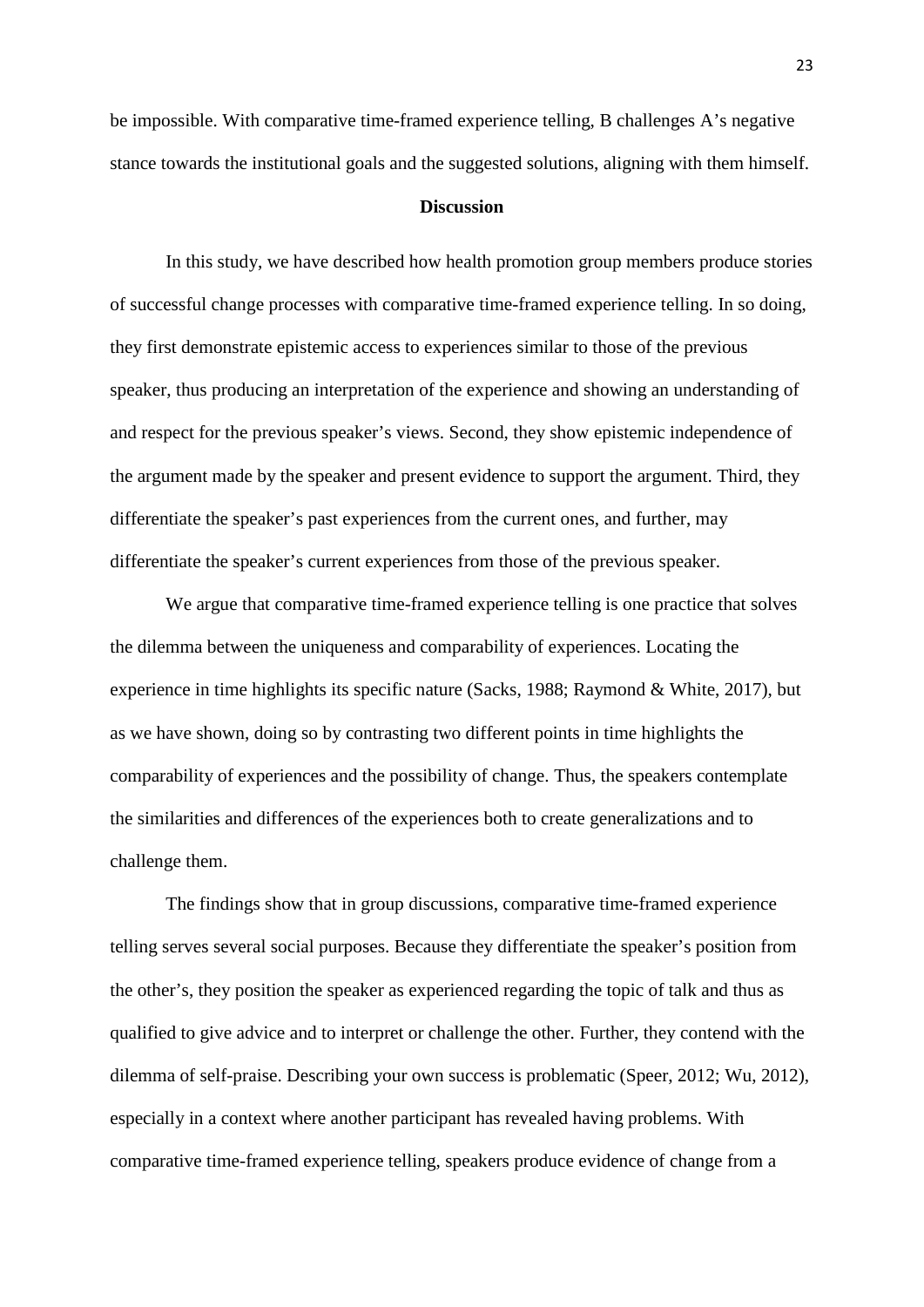problematic starting point to an unproblematic end, hence offering a description of a successful change process while avoiding direct self-praise. Finally, comparative time-framed experience telling is a one way to solve the problem of challenging the other without disrespecting them. If a speaker claims that, according to their own experiences, something is impossible, only they is entitled to the experience, and hence others have limited possibilities to redefine it. However, if the others can show evidence that they have independent access to a similar experience (Pino, 2017) and further, evidence of change in that experience, it enables them to also challenge the previous speaker's experience. As the analysis of the comparative time-framed experience telling that challenges the negative stance of the previous speaker shows, the second speakers take into account the perspective of the previous speaker that something can be understood as impossible – that is, they respected their views. At the same time, the speakers also showed that, regarding the evidence they presented, the particular issue that was claimed as impossible turned out to be possible. Hence, the results add to the knowledge concerning what kind of interactional work participants do in the sharing of experiences.

Earlier research has described how empathy is shown by telling similar stories in response to the previous speaker's stories (Arminen, 1998, 2004; Sacks, 1992, Vol. 2, pp. 249–260). In our data, the comparative time-framed experience telling was not always a "second" story, in that it did not follow some "first story"; it was produced in response to various types of experience descriptions, such as complaints and trouble implications. This study contributes to the understanding of stories in response to descriptions of experience, showing that they may not only endorse but also challenge the stance of the previous speaker. Moreover, the findings demonstrate how the speakers show empathy and understanding, while at the same time managing to disagree. Furthermore, as we have shown*,* the comparative time-framed experience telling oftentimes orients to and affiliates with the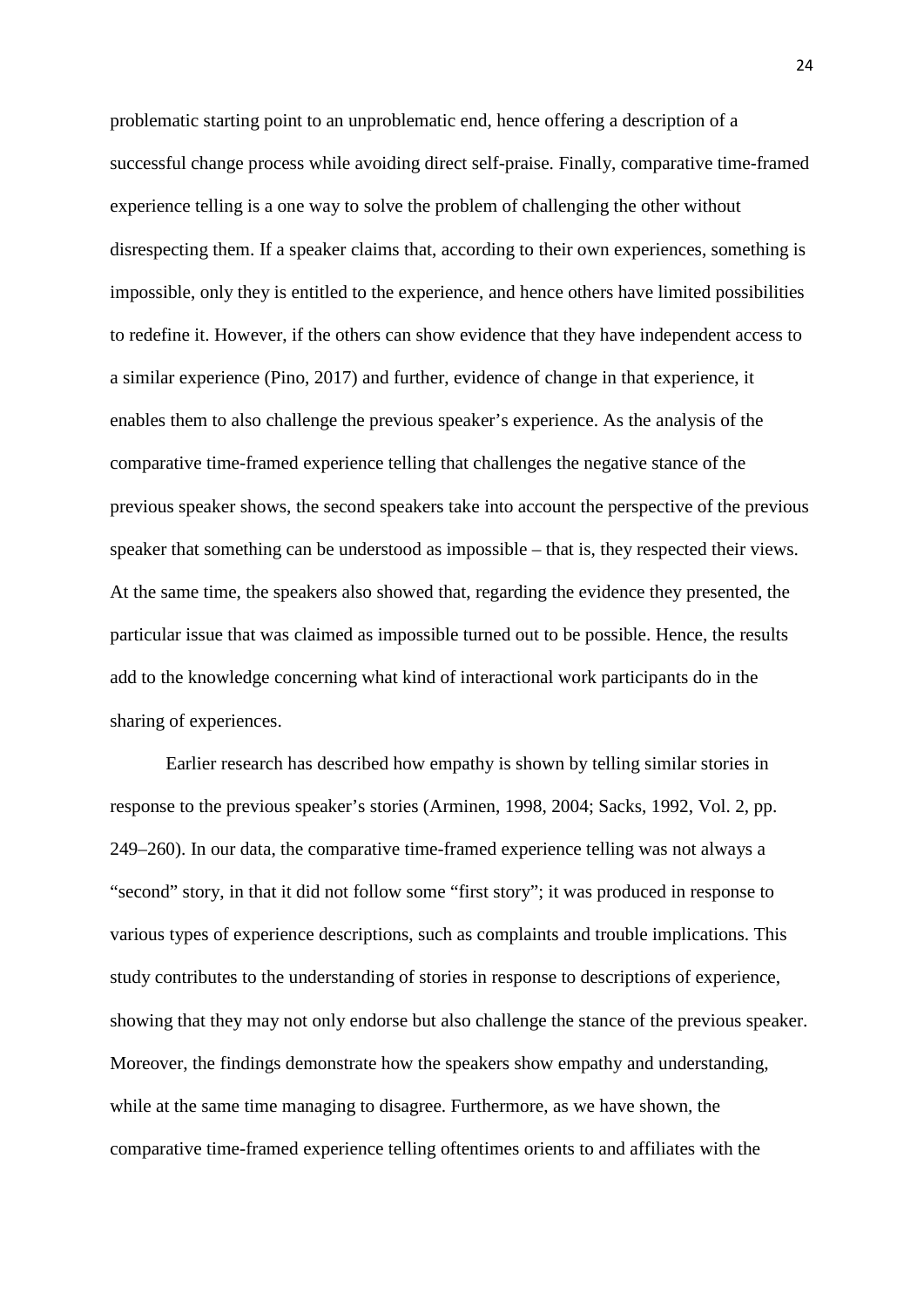trouble implication of the previous turn to which it refers, and thereafter introduces the possibility of change. In addition to showing affiliation with the problematic experience, comparative time-framed experience telling reconstructs the arguments and the shared understanding. Since this is a very explicit way to design a story, indicating a beginning and end, it is a powerful rhetorical device to display knowledge, support the presented arguments, explain reasons for conduct and attribute credibility (see Cranwell & Seymour-Smith, 2012; Veen et al., 2010; Locke, 2004). The analysis describes how the speakers position themselves as someone who is already "a step ahead" of the other, who has "been there, done that" with regard to the process of behavior change, and who therefore knows well what they are talking about. Therefore, this study illustrates the versatility of stories as a resource in peer groups to support change.

#### **Strengths and Limitations of the Study**

In this article, we have described a specific practice of sharing experiences. Since it seems to occur rather infrequently, it has not been previously studied. As argued by Robinson (2007), the frequency of a practice is not an indicator of its significance. Specifically in the context of health promotion groups, which tend to primarily follow the agenda and initiations of the group leader, voluntary and independent sharing between group members, such as the practice we have described here, appear to be important with regard to the social processes occurring between group members. The rich, abundant, and multifaceted data has enabled us to identify and scrutinize this practice, and the findings may provide new insight into the ways in which the efficacy, process, and experiences of participating in group interventions can be evaluated.

A possible limitation may be that the original data is in Finnish. The analysis focuses on specific linguistic features, which may not operate similarly in other languages. Nevertheless, the analysis has described one way to explicitly compare one's own experiences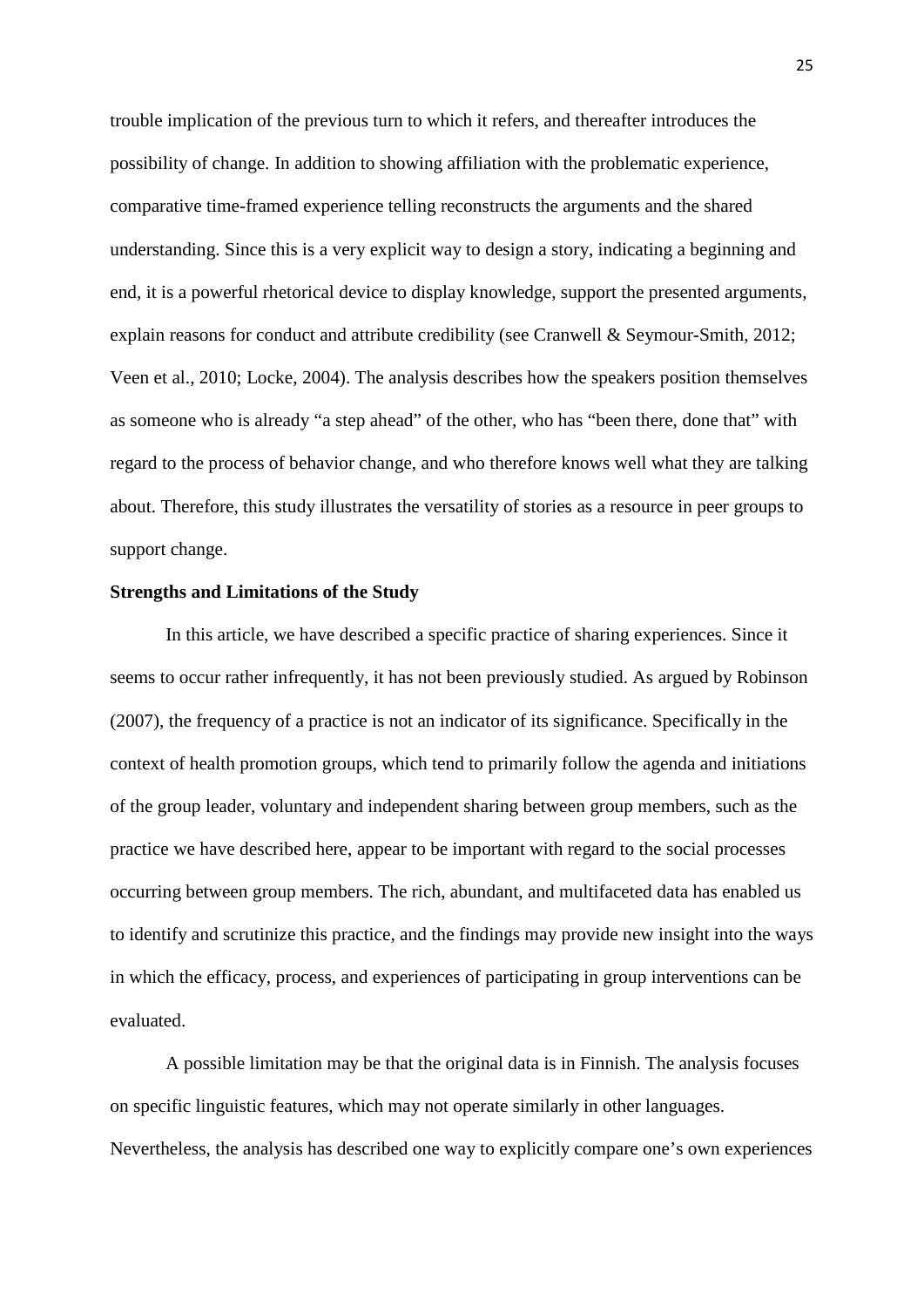in relation to the experiences of others, which, as a phenomenon, is most likely at least partly transferable to other languages and cultures.

#### **Implications for Practice**

Recounting one's own experiences and reflecting upon them is a distinctive feature of the mechanisms that health promotion group discussions operate with (see for example Borek & Abraham, 2018; Kennedy et al., 2007). Comparative time-framed experience telling constitutes a specific practice to address the possibility of change, and therefore supports the activity of reflecting upon experiences. Further, by displaying a description of a successful change, in which the starting point for the change was an experience that was similar to the other group member's, this interactional practice provides social support by presenting a positive model. In the analyzed data, all instances of comparative time-framed experience telling were in line with the institutional task of improving wellbeing and enhancing healthier behavior. They supported group members' positive stance towards institutional goals and suggested solutions, and challenged the negative stance. Moreover, they were also one way to construct institutionally relevant morality regarding the institutional goals and the values that participants orient to as relevant in the current context. In sum, comparative time-framed experience telling contributes to co-constructing the identity of group members as striving for change and to showing them as responsible subjects in terms of maintaining and improving their wellbeing. Therefore, being able to recognize this interactional practice may help group leaders to distinguish when the discussion between group members may be especially beneficial with regard to the aims of the group.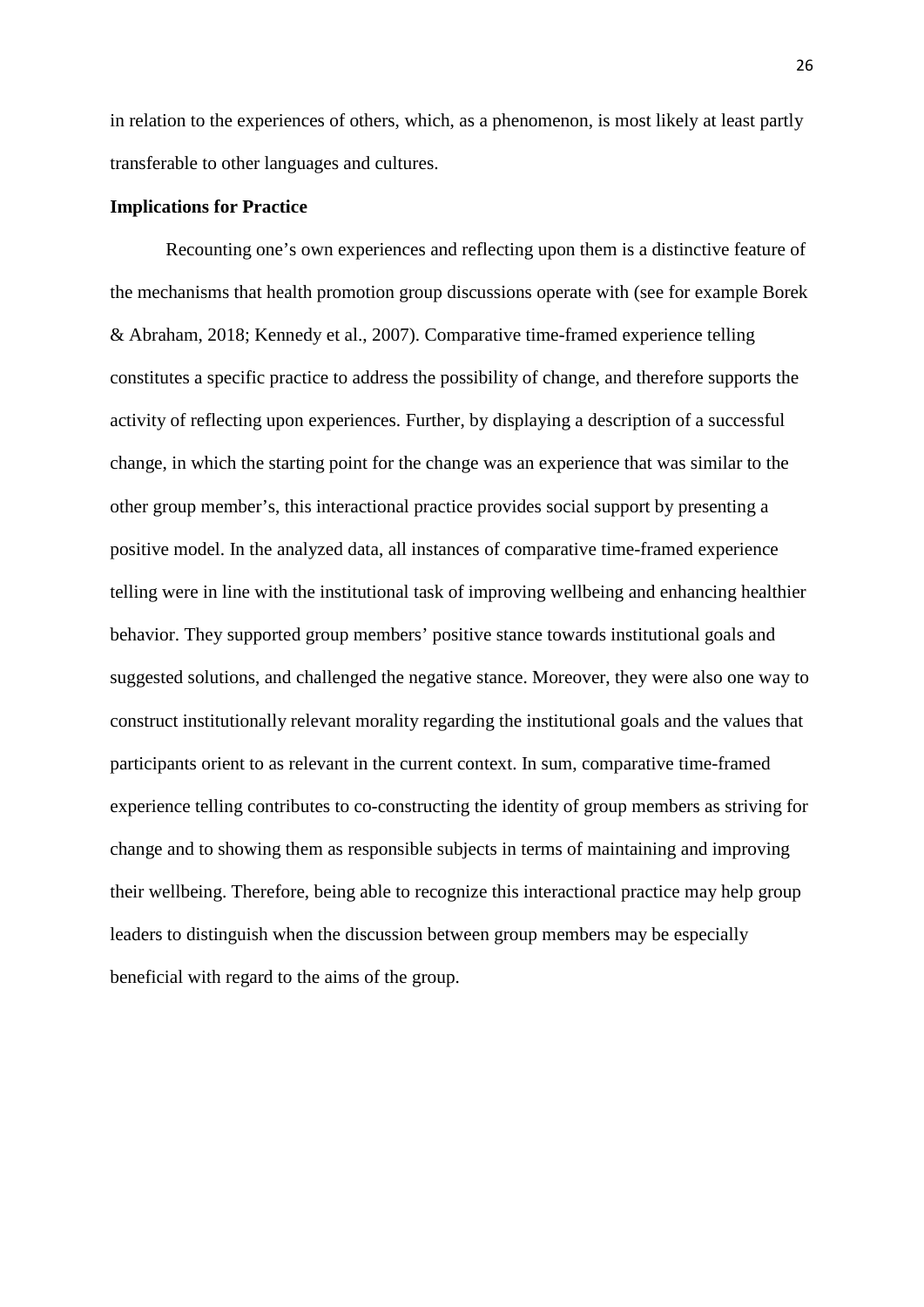#### **References**

- Andersen, E. M. (2017). Typing yourself accountable: Objectifying subjective experiences in an online health forum. *Linguistik Online, 87*(8). https://doi.org/10.13092/lo.87.4172
- Arminen, I. (1998). Sharing experiences: Doing therapy with the help of mutual references in the meetings of Alcoholics Anonymous. *Sociological Quarterly, 39*(3), 491-515. https://doi.org/10.1111/j.1533-8525.1998.tb00515.x
- Arminen, I. (2004). Second stories: The salience of interpersonal communication for mutual help in Alcoholics Anonymous. *Journal of Pragmatics, 36*(2), 319-347. https://doi.org/10.1016/j.pragma.2003.07.001
- Borek, A.J., & Abraham, C. (2018). How do Small Groups Promote Behaviour Change? An Integrative Conceptual Review of Explanatory Mechanisms. *Applied Psychology: Health and Well-being*, *10*(1), 30-61. doi:10.1111/aphw.12120
- Boström, E., Isaksson, U., Lundman, B., Graneheim, U.H., & Hörnsten, Å. (2014) Interaction between diabetes specialist nurses and patients during group sessions about selfmanagement in type 2 diabetes. *Patient Education and Counseling*, *94*(2), 187-192. https://doi.org/10.1016/j.pec.2013.10.010
- Clark, S., & Rendle-Short, J. (2016). Accomplishing a continuing relationship in psychotherapy: Updates and the role of time references. *Australian Journal of Linguistics, 26*(2), 239-256. https://doi.org/10.1080/07268602.2015.1121533
- Cormack, D., Jones, F. W., & Maltby, M. (2018). A "collective effort to make yourself feel better": The group process in mindfulness-based interventions. *Qualitative Health Research*, *28*(1), 3-15. https://doi.org/10.1177/1049732317733448
- Cranwell, J., & Seymour-Smith, S. (2012). Monitoring and normalising a lack of appetite and weight loss: A discursive analysis of an online support group for bariatric surgery. *Appetite, 58*(3), 873-881. https://doi.org/10.1016/j.appet.2012.01.029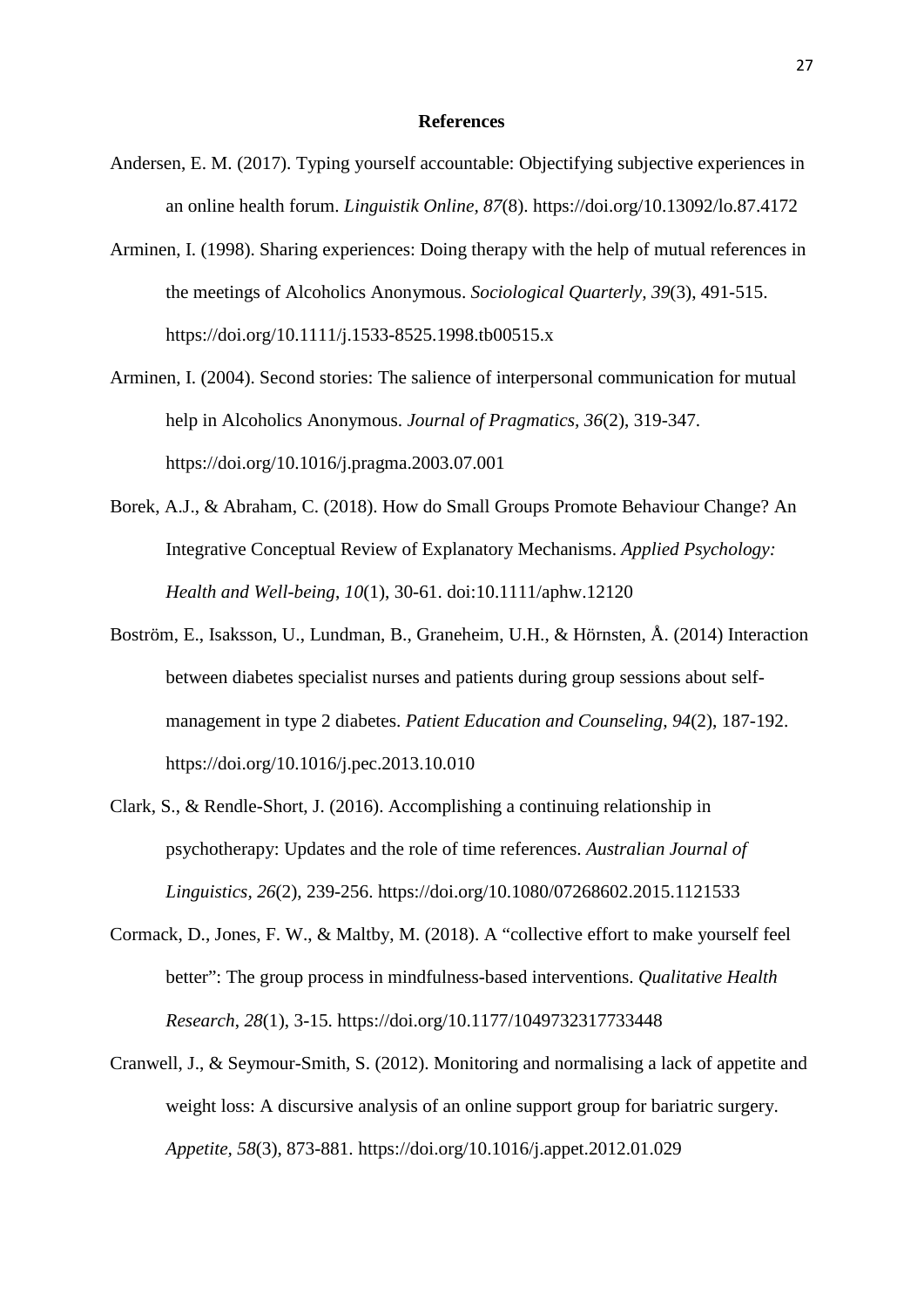Du Bois, J. W. (2007). The stance triangle. In R. Englebretson (Ed.), *Stancetaking in discourse: Subjectivity, evaluation, interaction* (139-182). Amsterdam: John Benjamins. https://doi.org/10.1075/pbns.164.07du

- Du Bois, J. W., & Kärkkäinen, E. (2012). Taking a stance on emotion: Affect, sequence, and intersubjectivity in dialogic interaction. *Text & Talk, 32*(4), 433-451. https://doi.org/10.1515/text-2012-0021
- Due‐Christensen, M., Zoffmann, V., Hommel, E., & Lau, M. (2012). Can sharing experiences in groups reduce the burden of living with diabetes, regardless of glycaemic control?. *Diabetic Medicine*, *29*, 251-256. doi:10.1111/j.1464-5491.2011.03521.x
- Edwards, D., & Potter, J. (1992). Discursive psychology. Sage, London. https://doi.org/10.1002/casp.2450050106
- Frigerio, A., & Montali, L. (2016). An ethnographic-discursive approach to parental self-help groups: The case of ADHD. *Qualitative Health Research*, *26*(7), 935-950. https://doi.org/10.1177/1049732315586553
- Halonen, M. (2008). Person reference as a device for constructing experiences as typical in group therapy. In C. Antaki, S. Vehviläinen, A. Peräkylä, & I. Leudar (Eds.), *Conversation analysis and psychotherapy* (139-151). Cambridge: Cambridge University Press. https://doi.org/10.1017/CBO9780511490002.009
- Hayano, K. (2016). Subjective assessments: Managing territory of experience in conversation. In J. D. Robinson (Ed.), *Accountability in social interaction* (207-236). Oxford: Oxford University Press. https://doi.org/10.1093/acprof:oso/9780190210557.003.0007
- Heritage, J. (2002). Oh-prefaced responses to assessments: A method of modifying agreement/disagreement. In C. Ford, B. Fox, & S. Thompson (Eds.), *The language of turn and sequence* (196-224). Oxford: Oxford University Press.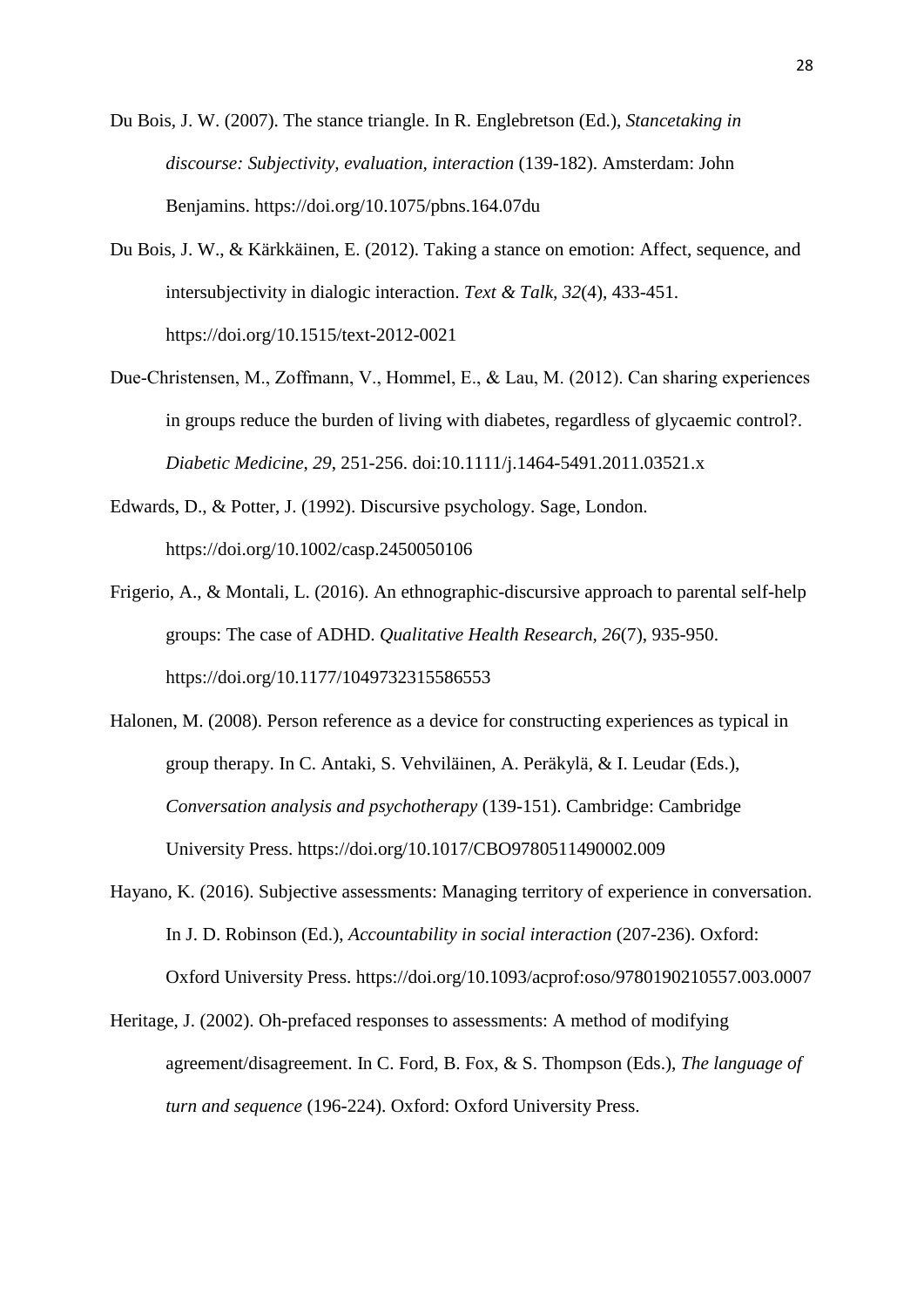Heritage, J. (2011). Territories of knowledge, territories of experience: Empathic moments in interaction. In L. Mondada, T. Stivers, & J. Steensig (Eds.), *The morality of knowledge in conversation* (159-183). Cambridge: Cambridge University Press. https://doi.org/10.1017/CBO9780511921674.008

- Heritage, J. (2013). Action formation and its epistemic (and other) backgrounds. *Discourse Studies, 15*(5), 551-578. https://doi.org/10.1177/1461445613501449
- Heritage, J., & Lindström, A. (2012). Knowledge, empathy and emotion in a medical encounter. In A. Peräkylä & M.-L. Sorjonen (Eds.), *Emotion in interaction* (256-273). Oxford: Oxford University Press. https://doi.org/10.1093/acprof:oso/9780199730735.003.0012
- Heritage, J., & Raymond, G. (2005). The terms of agreement: Indexing epistemic authority and subordination in assessment sequences. *Social Psychology Quarterly*, *68*, 15-38. https://doi.org/10.1177/019027250506800103
- Hoddinott, P., Allan, K., Avenell, A., & Britten, J. (2010). Group interventions to improve health outcomes: a framework for their design and delivery. *BMC Public Health, 10(1)*, 800. https://doi.org/10.1186/1471-2458-10-800
- Holmes, S. E., & Kivlighan, D. M., Jr. (2000). Comparison of therapeutic factors in group and individual treatment processes. *Journal of Counseling Psychology, 47*(4), 478–484. https://doi.org/10.1037/0022-0167.47.4.478
- Holt, E. (1996). Reporting on talk: The use of direct reported speech in conversation. *Research on Language and Social Interaction, 29*(3), 219-245. https://doi.org/10.1207/s15327973rlsi2903\_2
- Hughes, S., Lewis, S., Willis, K., Rogers, A., Wyke, S., & Smith, L. (2017). The experience of facilitators and participants of long term condition self-management group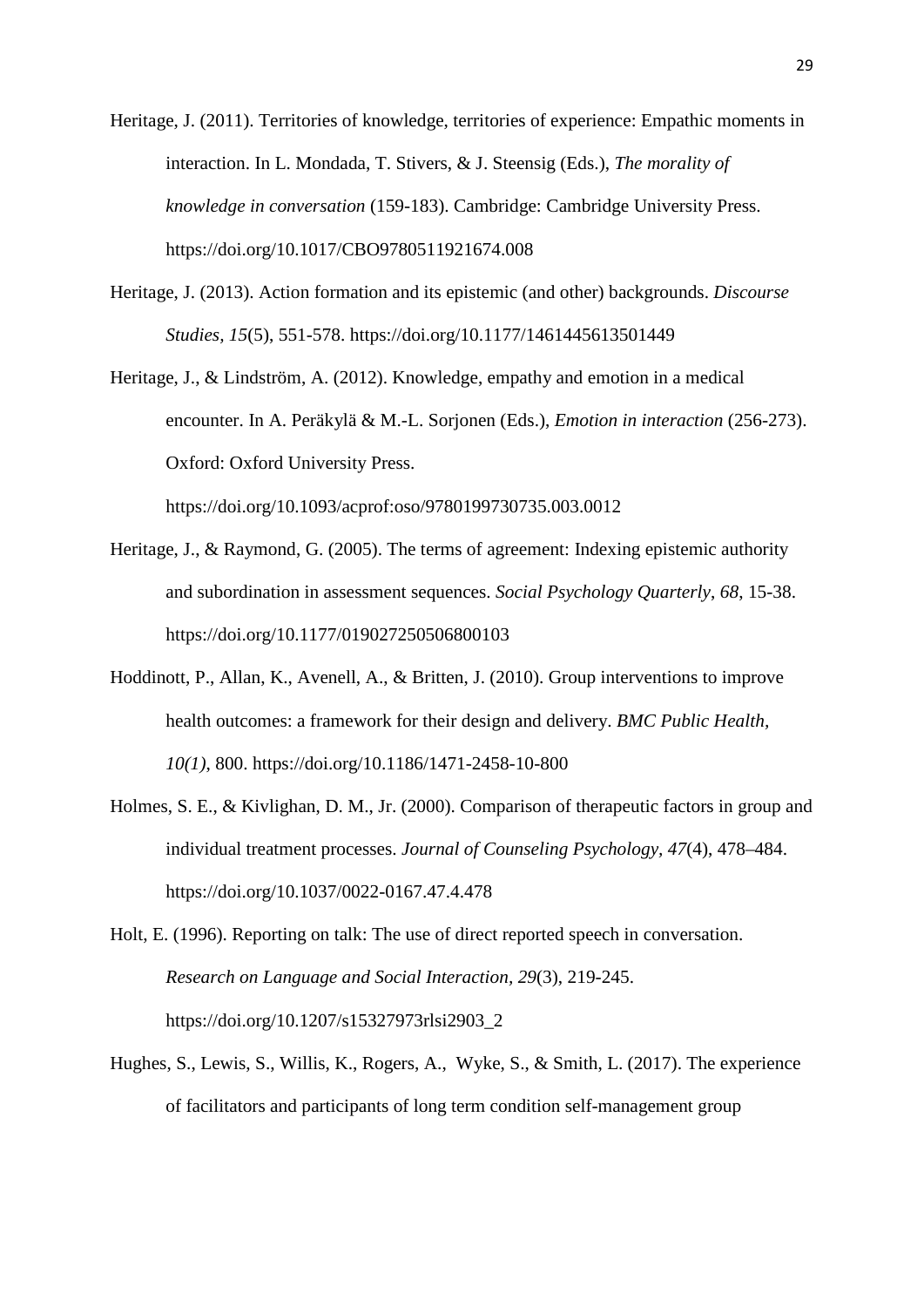programmes: A qualitative synthesis. *Patient Education and Counseling*, *100*(12), 2244-2254. ISSN 0738-3991, https://doi.org/10.1016/j.pec.2017.06.035.

- Jefferson, G. (1988). On the sequential organization of troubles talk in ordinary conversation. *Social Problems*, *35*(4), 418-442. https://doi.org/10.2307/800595
- Jefferson, G. (2004). Glossary of transcript symbols with an introduction. In G. Lerner, (Ed.), *Conversation analysis: Studies from the first generation* (13-31). Amsterdam: Benjamins. https://doi.org/10.1075/pbns.125.02jef
- Kääntä, L., & Lehtinen, E. (2016). Patterns of experience talk and argumentation in digital peer learning discussions. *Language@Internet, 13*(2). urn:nbn:de:0009-7-44078

Kennedy, A., Rogers, A., & Crossley, M. (2007). Participation, roles, and the dynamics of change in a group-delivered self-management course for people living with HIV. *Qualitative Health Research*, *17*(6), 744-758. https://doi.org/10.1177/1049732307302754

- Kuroshima, S., & Iwata, N. (2016). On displaying empathy: Dilemma, category, and experience. *Research on Language and Social Interaction, 49*(2), 92-110. https://doi.org/10.1080/08351813.2016.1164395
- Laitinen, J., Korkiakangas, E., Alahuhta, M., Keinänen-Kiukaanniemi, S., Rajala, U., Timonen, O., Jokelainen, T., Keränen, A. M., Remes, J., Ruokonen, A., Hedberg, P., Taanila, A., Husman, P., & Olkkonen, S. (2010). Feasibility of videoconferencing in lifestyle group counselling. *Int J Circumpolar Health,* 5 (2010) 500–11.
- Laitinen, L. (2006). Zero person in Finnish: A grammatical resource for construing human evidence. In M. L. Helasvuo & L. Campbell (Eds.), *Grammar from the human perspective: Case, space and person in Finnish* (209-232). Amsterdam: Benjamins. https://doi.org/10.1075/cilt.277.15lai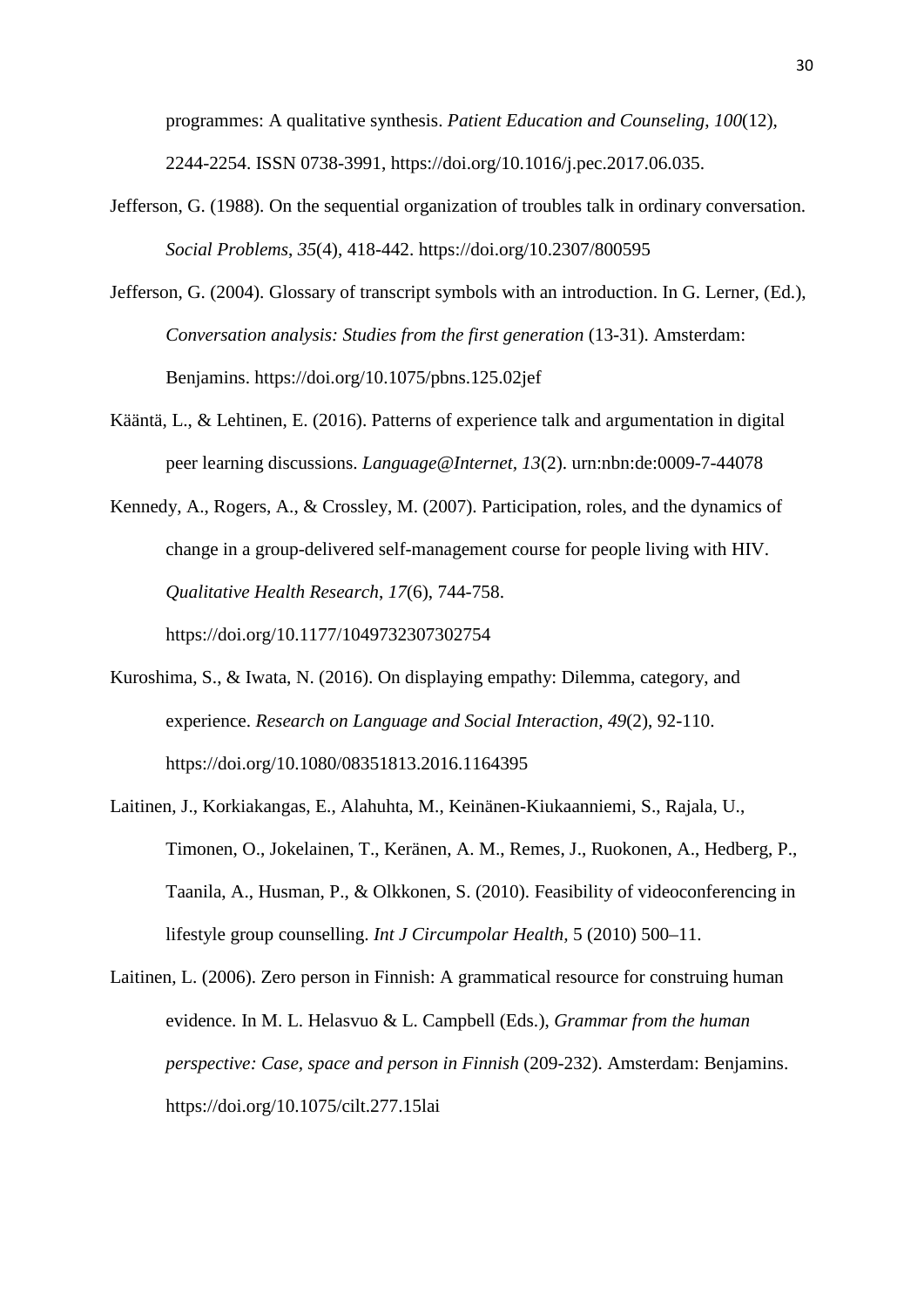- Lehtinen, E. (2006). Achieving similarity: Describing experience in Seventh-Day Adventist Bible study. *Text*, *25*, 341-371. https://doi.org/10.1515/text.2005.25.3.341
- Logren, A., Ruusuvuori, J., & Laitinen, J. (2017a). Group members' questions shape participation in health counselling and health education. *Patient education and counseling*, *100*(10), 1828-1841.
- Logren, A., Ruusuvuori, J., & Laitinen, J. (2017). Self-reflective talk in group counselling. *Discourse Studies*, *19*(4), 422-440.
- Logren, A., Ruusuvuori, J., & Laitinen, J. Peer responses to self-disclosures in group counseling. *Text & Talk*.
- Locke, A. (2004). Accounting for success and failure: A discursive psychological approach to sport talk. *Quest*, *56*(3), 302-320. https://doi.org/10.1080/00336297.2004.10491828
- Lund, K., Argentzell, E., Leufstadius, C., Tjörnstrand C., & Eklund, M. (2019) Joining, belonging, and re-valuing: A process of meaning-making through group participation in a mental health lifestyle intervention. *Scandinavian Journal of Occupational Therapy*, *26*(1), 55-68, DOI: 10.1080/11038128.2017.1409266
- Mazanderani, F., Locock, L., Powell, J. (2012). Being differently the same: The mediation of identity tensions in the sharing of illness experiences. *Social Science & Medicine*, *74*(4), 546-553. https://doi.org/10.1016/j.socscimed.2011.10.036.
- Miller, G., Silverman, D. (1995). Troubles Talk and Counselling Discourse: A Comparative Study. *Sociological Quarterly*, *36*(4), 725-747.

Patterson, F., Fleming, J., & Doig, E. (2019). Patient perceptions of participation in groupbased rehabilitation in an inpatient brain injury rehabilitation setting. *Patient Education and Counseling*, *102*(1), 148-154. https://doi.org/10.1016/j.pec.2018.08.001.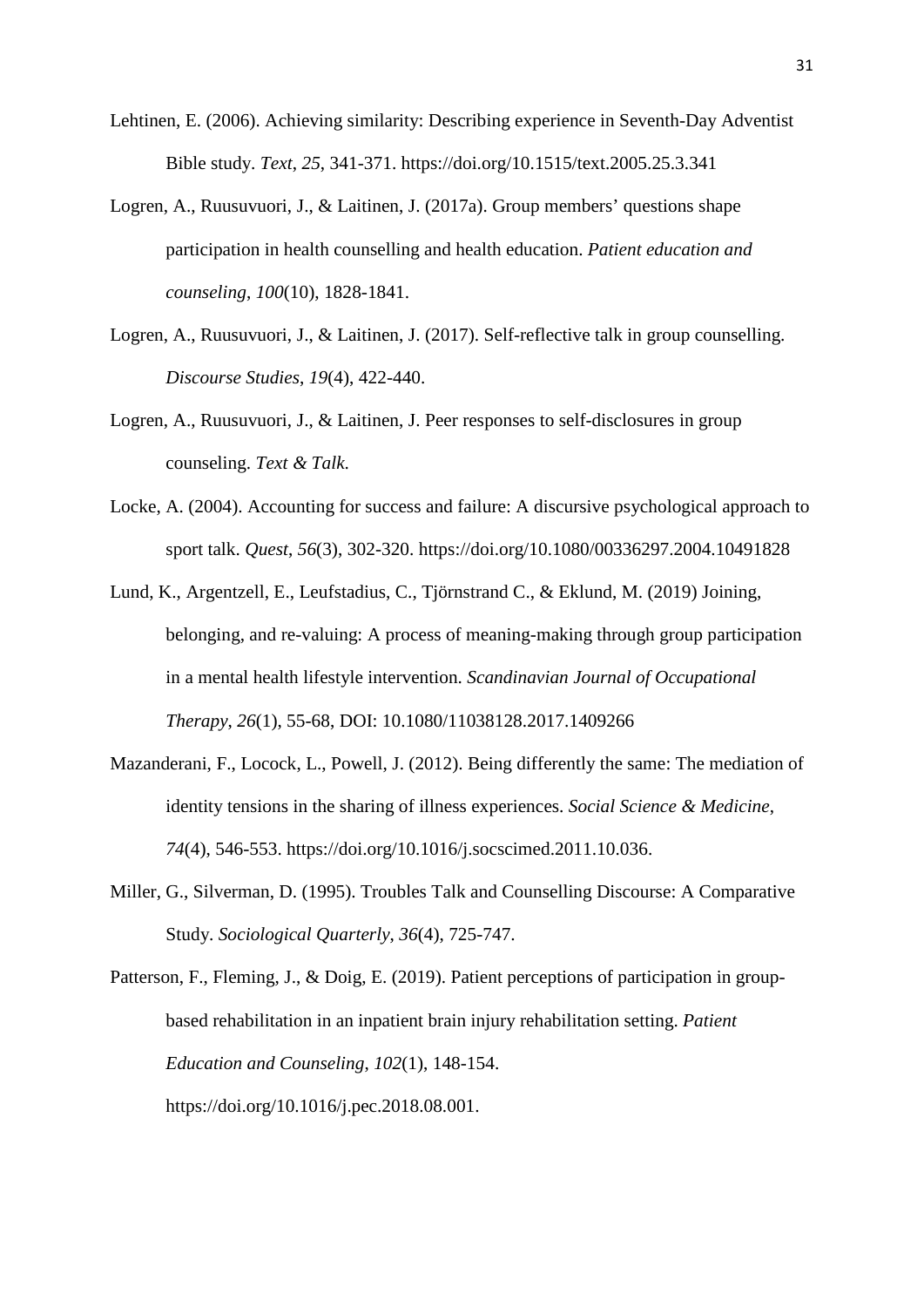- Peräkylä, A., & Silverman, D. (1991). Owning experience: Describing the experience of other persons. *Text*, *11*, 441-80. https://doi.org/10.1515/text.1.1991.11.3.441
- Pino, M. (2016). Knowledge displays: Soliciting clients to fill knowledge gaps and to reconcile knowledge discrepancies in therapeutic interaction. *Patient education and counseling, 99(6)*, 897-904.
- Pino, M. (2017). I-Challenges: Influencing others' perspectives by mentioning personal experiences in therapeutic community group meetings. *Social Psychology Quarterly, 80*(3), 217-242. https://doi.org/10.1177/0190272517706048
- Pollner, M., & Stein, J. (1996). Narrative mapping of social worlds: The voice of experience in Alcoholics Anonymous. *Symbolic Interaction, 19*(3), 203-223. https://doi.org/10.1525/si.1996.19.3.203
- Raymond, C.W., & White, A.E.C. (2017). Time reference in the service of social action. *Social Psychology Quarterly, 80*(2), 109-131. https://doi.org/10.1177/0190272516689468
- Robinson, Jeffrey D. (2007) The role of numbers and statistics within conversation analysis, *Communication Methods and Measures*, *1*(1), 65-75.

http://dx.doi.org/10.1080/19312450709336663

- Ruusuvuori, J. (2005). "Empathy" and "sympathy" in action: Attending to patients' troubles in Finnish homeopathic and general practice consultations. *Social Psychology Quarterly*, *68*(3), 204-222.
- Ruusuvuori, J., Asmuß, B., Henttonen, P., & Ravaja, N. (2019). Complaining about others at work. *Research on Language and Social Interaction*, *52*(1), 41-62.
- Ruusuvuori, J., & Voutilainen, L. (2009). Comparing affiliating responses to troubles-tellings in different types of health care encounters. *Talk in Interaction: Comparative Dimensions. Helsinki: Suomalaisen Kirjallisuuden Seura (SKS)*, 206-230.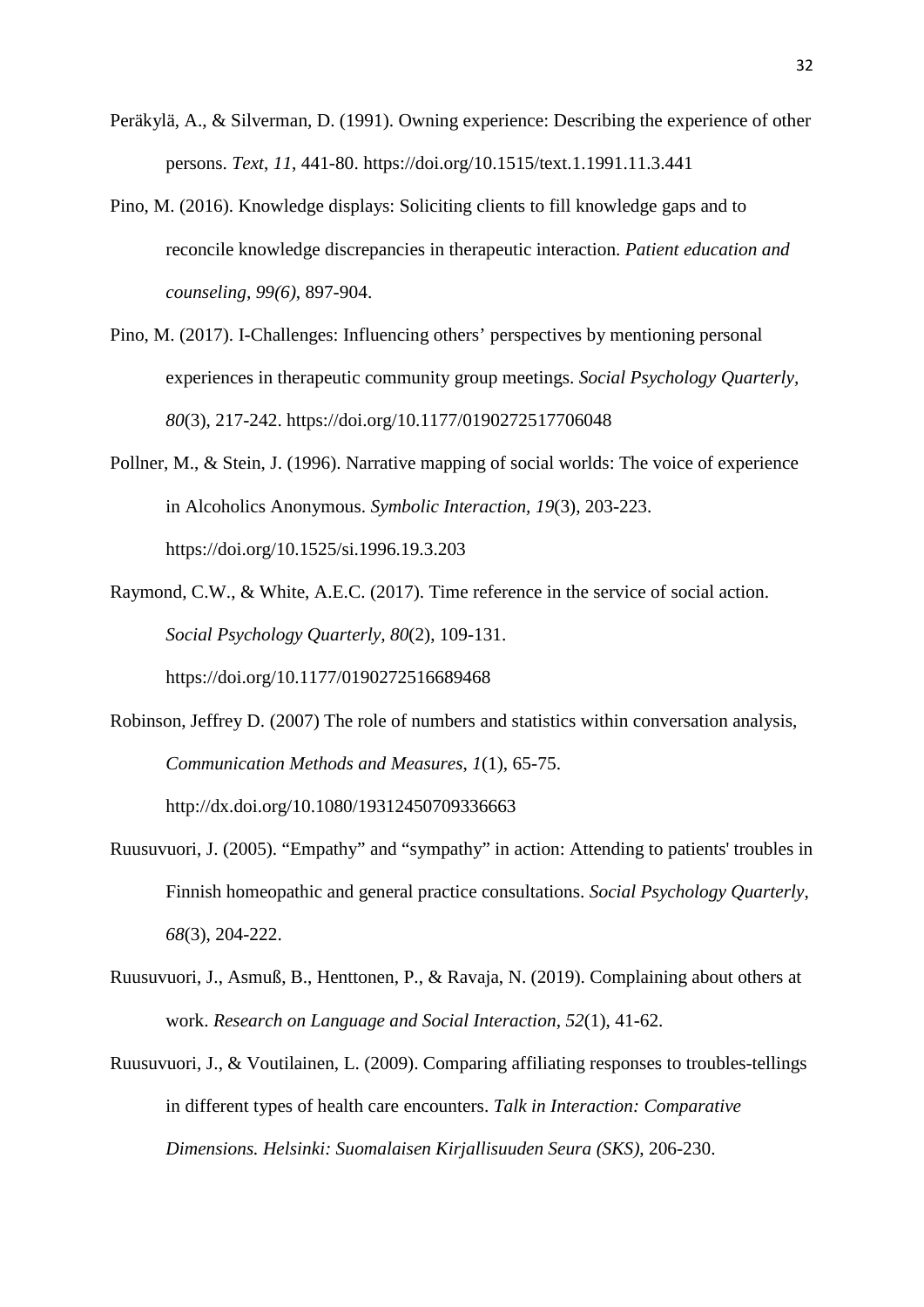- Sacks, H. (1984). On doing 'being ordinary.' In J. M. Atkinson & J. Heritage (Eds.), *Structures of social action: Studies in conversation analysis* (413-429). Cambridge: Cambridge University Press. https://doi.org/10.1017/CBO9780511665868.024
- Sacks, H. (1988). On members' measurement systems. *Research on Language and Social Interaction, 22*(1-4), 45-60. https://doi.org/10.1080/08351818809389297
- Sacks, H. (1992). *Lectures on conversation,* (Vol. 1-2). Oxford: Blackwell. https://doi.org/ 10.1002/9781444328301
- Speer, S. A. (2012). The interactional organization of self-praise: Epistemics, preference organisation and implications for identity research. *Social Psychology Quarterly, 75*(1), 52-79. https://doi.org/10.1177/0190272511432939
- Stead, L. F., Carroll, A. J., & Lancaster, T. (2017). Group behaviour therapy programmes for smoking cessation. *Cochrane Database Of Systematic Reviews*, *3*. https://doi.org/10.1002/14651858.CD001007.Pub3
- Suomalainen, K., & Varjo, M. (2018). *On the border of subjective & intersubjective: The Finnish zeroperson & open 2nd person singular construction in the organisation of experience in everyday conversations.* Conference presentation. 5th International Conference on Conversation Analysis (ICCA), Loughborough University, UK. July 15th, 2018.
- Taggart, J., Williams, A., Dennis, S., Newall, A., Shortus, T., Zwar, N., ... & Harris, M. F. (2012). A systematic review of interventions in primary care to improve health literacy for chronic disease behavioral risk factors. *BMC family practice, 13(1),* 49. https://doi.org/10.1186/1471-2296-13-49
- Tiitinen, S., Weiste, E., Ruusuvuori, J., & Laitinen, J. (2018). Ryhmänohjauksen vuorovaikutusmekanismit vertaistuen kokemusten taustalla [Interactional mechanisms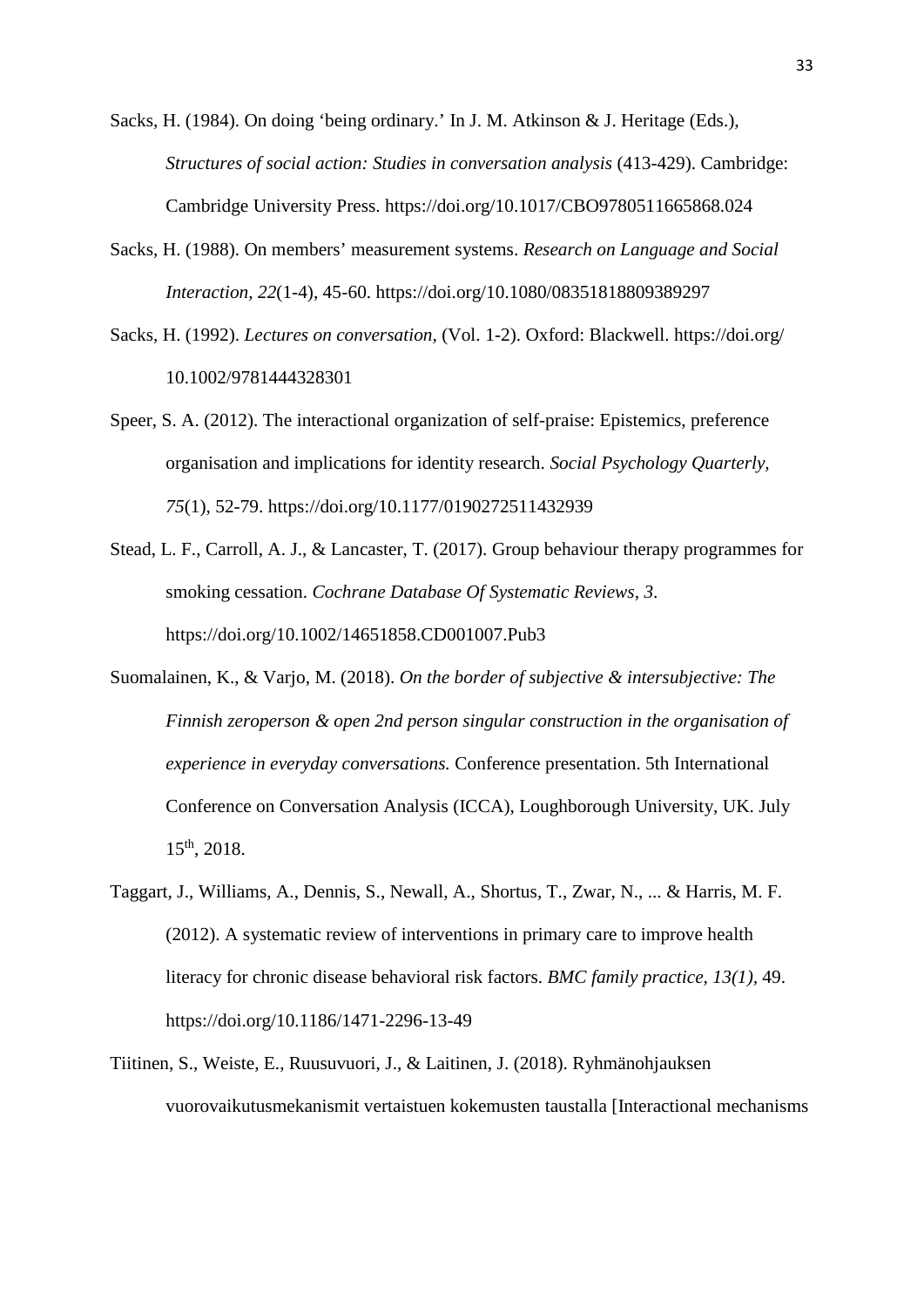explaining the experiences of peer support in group counseling]. *Psykologia*, *53*(05- 06), 345-363.

- Turpeinen M., Nevanperä N., Turunen J., Weiste E., Salmi A., & Laitinen J. (Forthcoming). Associations between work ability, health promotion and business performance among female microentrepreneurs.
- Veen, M., te Molder, H., Gremmen, B., & van Woerkum, C. (2010). Quitting is not an option: An analysis of online diet talk between celiac disease patients. *Health, 14*(1), 23-40. https://doi.org/10.1177/1363459309347478
- Webb, H. (2009). 'I've put weight on cos I've bin inactive, cos I've 'ad me knee done': Moral work in the obesity clinic. *Sociology of Health & Illness*, *31*, 854-871. https://doi.org/10.1111/j.1467-9566.2009.01188.x
- Weiste, E., Voutilainen, L., & Peräkylä, A. (2015). Epistemic asymmetries in psychotherapy interaction: Therapists' practices for displaying access to clients' inner experiences. *Sociology of Health & Illness, 38*(4), 645-661. https://doi.org/10.1111/1467- 9566.12384
- Wiggins, S. (2017). *Discursive psychology: Theory, method and applications.* London: SAGE. https://doi.org/10.4135/9781473983335
- Wu, R. J. R. (2012). Self-praising through reporting: Strategic use of two reporting practices in Mandarin conversation. *Discourse Processes, 49*(8), 622-659. https://doi.org/10.1080/0163853X.2012.722060
- Yalom I. D., & Leszcz, M. (2005). *The theory and practice of group psychotherapy* (5th ed.). New York: Basic Books.
- Öster, I., Hedestig, O., Johansson, M., Klingstedt, N., & Lindh, J. (2013). Sharing experiences in a support group: Men's talk during the radiotherapy period for prostate cancer. *Palliative and Supportive Care*, *11*(4), 331-339. doi:10.1017/S1478951512000661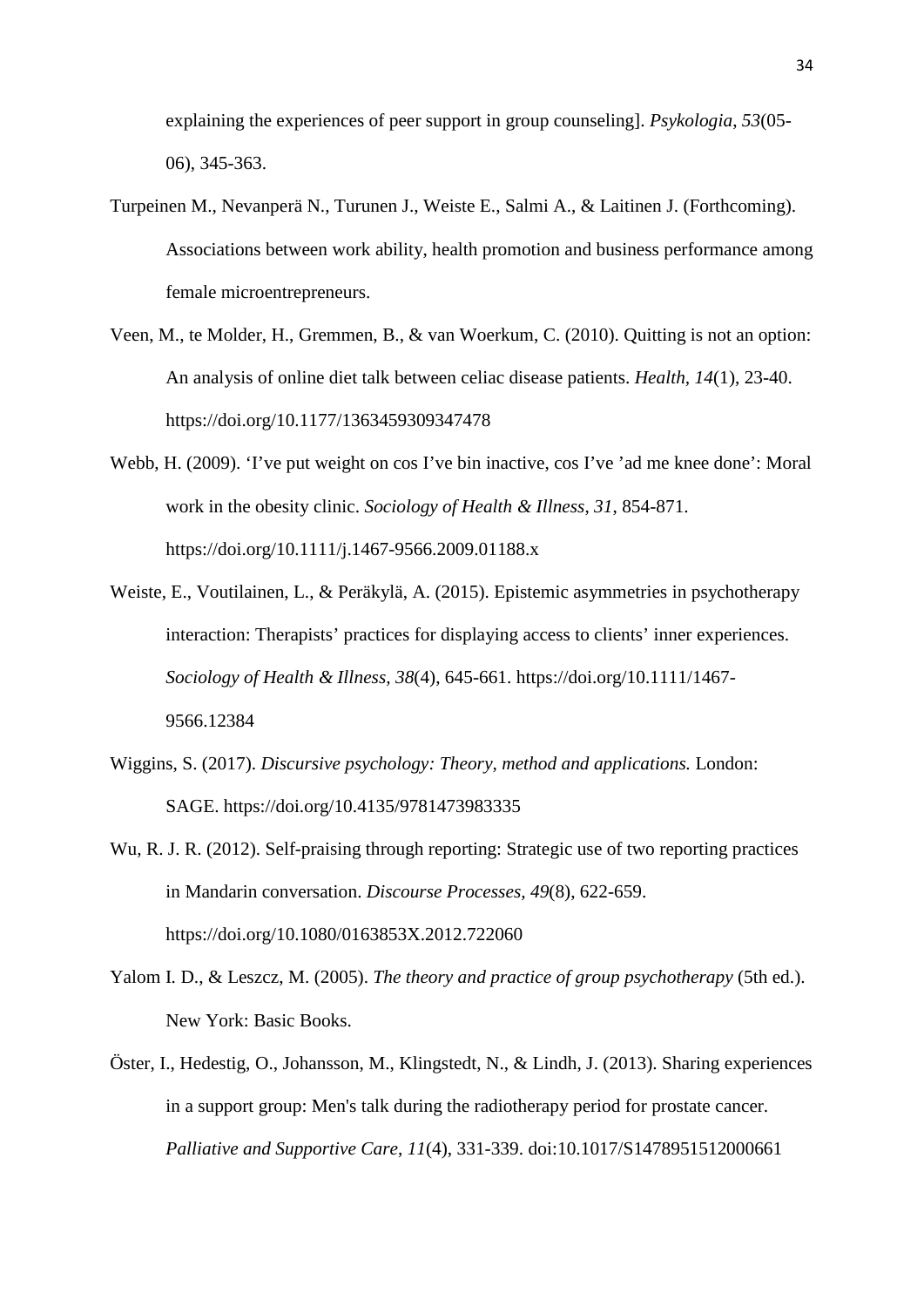**Stories of Change: Comparative Time-Framed Experience Telling in Health Promotion Group Discussions**

**Supplementary file**

#### **Transcription Symbols**

| [word]                  | Onset and offset of overlapping talk                                                      |
|-------------------------|-------------------------------------------------------------------------------------------|
| $=$<br>first            | Contiguous utterances: second is latched immediately onto the                             |
| (0.2)                   | Timed interval within or between utterances, measured in seconds<br>and tenths of seconds |
| $(\cdot)$               | Interval of less than 0.2 seconds                                                         |
| wo:rd                   | Extension of the sound or syllable                                                        |
|                         | Falling intonation                                                                        |
| $\mathbf{r}$            | Continuing intonation                                                                     |
| ?                       | Rising intonation                                                                         |
|                         | Abrupt cut-off                                                                            |
| ↑↓                      | Rising/falling pitch                                                                      |
| word                    | Emphasis                                                                                  |
| WORD                    | Louder volume                                                                             |
| °word°                  | Quieter volume                                                                            |
| >word<                  | Faster-paced talk than the surrounding talk                                               |
| <word></word>           | Slower-paced talk than the surrounding talk                                               |
| #word#                  | Creaky voice                                                                              |
| £word£                  | Smiley voice                                                                              |
| @word@                  | Animated voice                                                                            |
| hh                      | Audible aspiration                                                                        |
| .hh                     | Audible inhalation                                                                        |
| w(h)ord                 | Laughter                                                                                  |
| hah heh huh<br>Laughter |                                                                                           |
| (word) (                | ) Transcriber doubt                                                                       |
| ((word))                | Transcriber's comments                                                                    |
| $\rightarrow$           | Feature of interest                                                                       |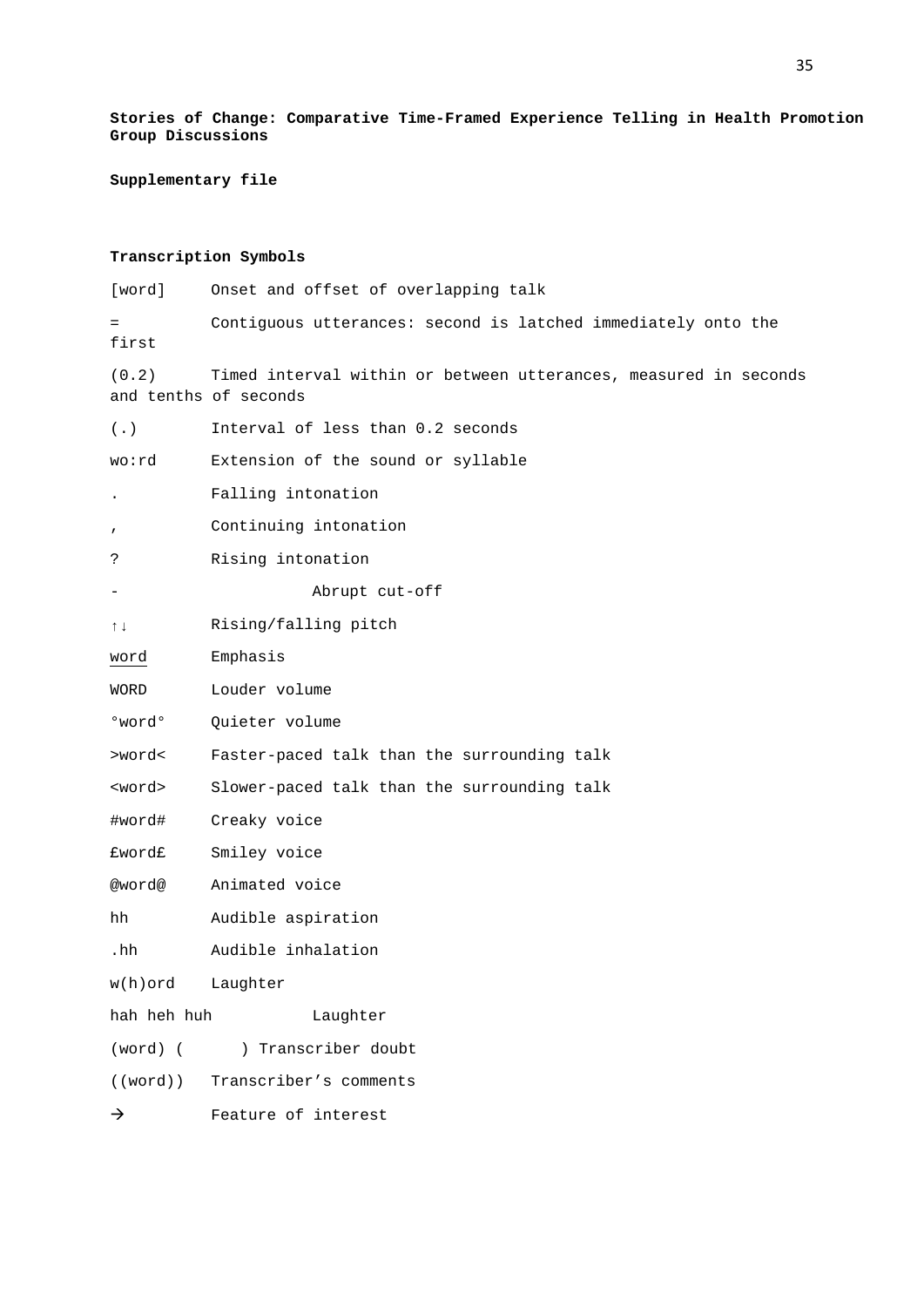**Excerpt 1: Reinforcing story. (Diabetes group)**

- 01 A: suolaa t- sitä ei tuu lisättyä. salt that not 0+tend add+to *salt t- one does not tend to add that.*
- 02 >minä e- ainaki< mullon jääny se pois että tuota I at+least I+have left it out that erm *I d- at least I have left it out that erm*
- 03 .hh minä en lissää sitä suolaa. I don't add that salt *.hh I don't add that salt.*
- ((9 lines omitted))
- 13 A: aamu, aamupuuro o >esimerkiks< tämmöne= morning, morning+porridge is example+for this+like  *breakfast, breakfast porridge is one example=*
- 14 =mie syön suolattoman puuron. I eat salt+less porridge  *=I eat porridge without salt.*
- 15 kyl siihen tottuu. indeed that+to 0+gets+used+to  *one does get used to that.*
- 16 Y: .mt joo-o.  *mcht yeah.*
- 17 B: joo, kyl se tota, nikö, yeah indeed it erm like  *yeah, it is indeed erm, like,*
- 18 poika ko synty ni. (.) son when born+was so  *when my son was born. (.)*
- 19 sit kö se alko syä meän eväitä ni, then when he started eat our meals so  *when he started to eat the same food as us,*

20 (0.2) .hh (0.4)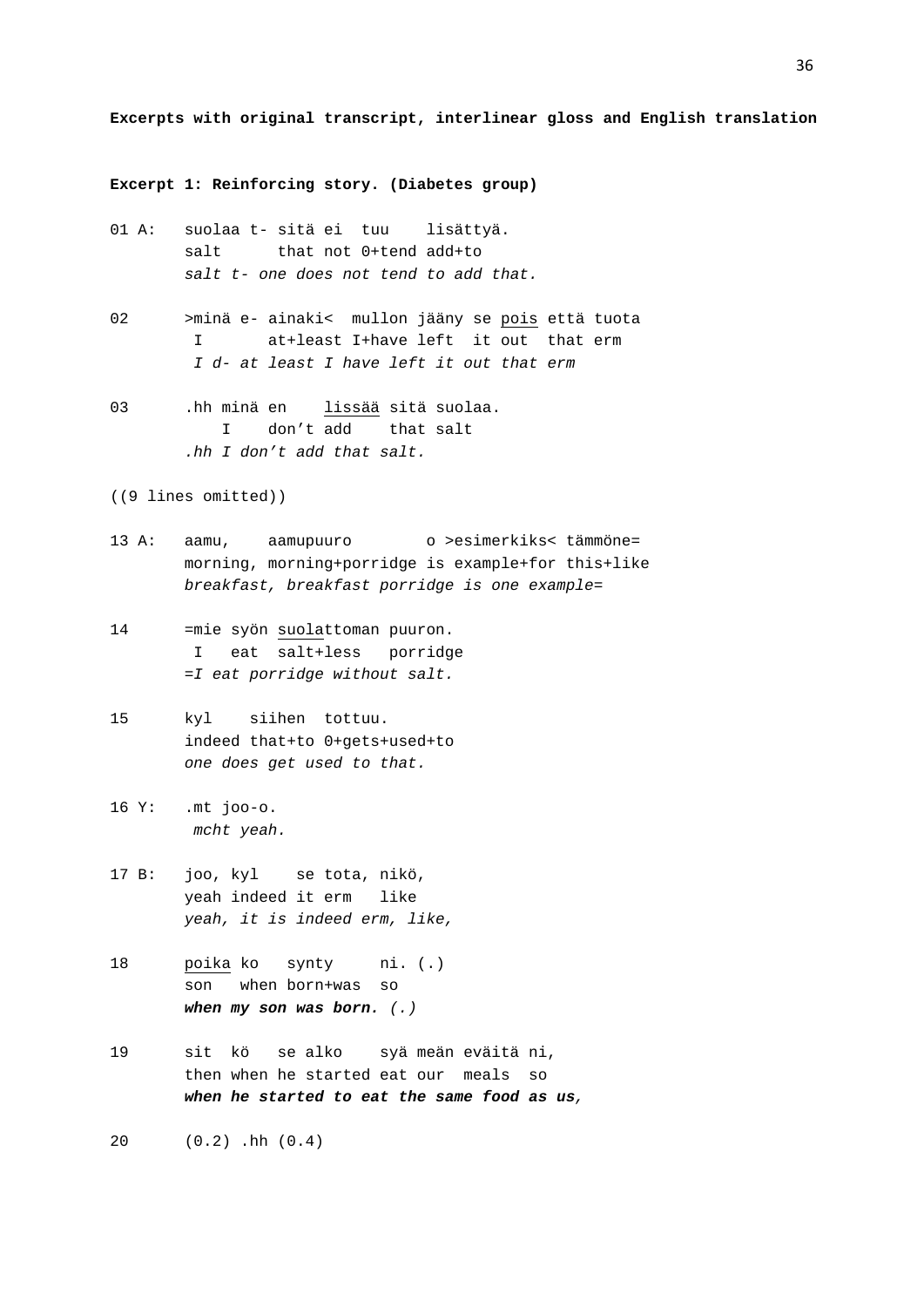- 21 ja >vähä<, jäi se suola pois ni kyl se ↑alussa tuntu and little left that salt out so yes it beginning+in felt  *and, the salt was left out so in the beginning it felt*
- 22 että on se ↓pahanmakusta that is it bad+tasting  *like it tastes bad indeed*
- 23 mut nyt sitä ei kyllä kaipaa sitä suolaa. but now that not indeed 0+miss that salt  *but now one doesn't indeed miss the salt.*
- 24 A: mm
- 25 GL: ↑mm-m
- 26 (.)

#### **Excerpt 2: Encouraging story. (Wellbeing group)**

- 01 A: mää ainaki aattelen sillai että pitäs niinku enempi, I at+least think that+way that 0+should like more  *I at least think that one should like more,*
- 02 (0.6) enempi tavalla tai toisella, panostaa ihteesä. more one+way or another invest one+self  *(0.6) in one way or another, invest in oneself.*
- 03 että löytää niitä keinoja että itellä olis asiat hyvin jahh, that 0+finds those means that oneself have+would things well and+hh  *that one would find those means for one's wellbeing andhh,*
- 04 sitte varmaan tuo, (.) #työ#, (0.2) kuviopuolelle then probably that work pattern+side+to  *then probably for that, (.) work, (0.2) things related to work*
- 05 joutuu palakkaamaan sitä, tai kahtelemmaan sitä, 0+must hire that or look+for that  *one must hire that, or look for that,*
- 06 (0.4) keinoja että tuota seleviää tuostahhh (0.6) means that erm 0+copes that+with  *(0.4) means that erm one copes with thathhh (0.6)*
- 07 kokonaistyömäärästä tai sitte palakata tilapäistyövoimaa lissee. total+work+amount or then hire temporary+work+force more  *total amount of work or then to hire more temporary labor.*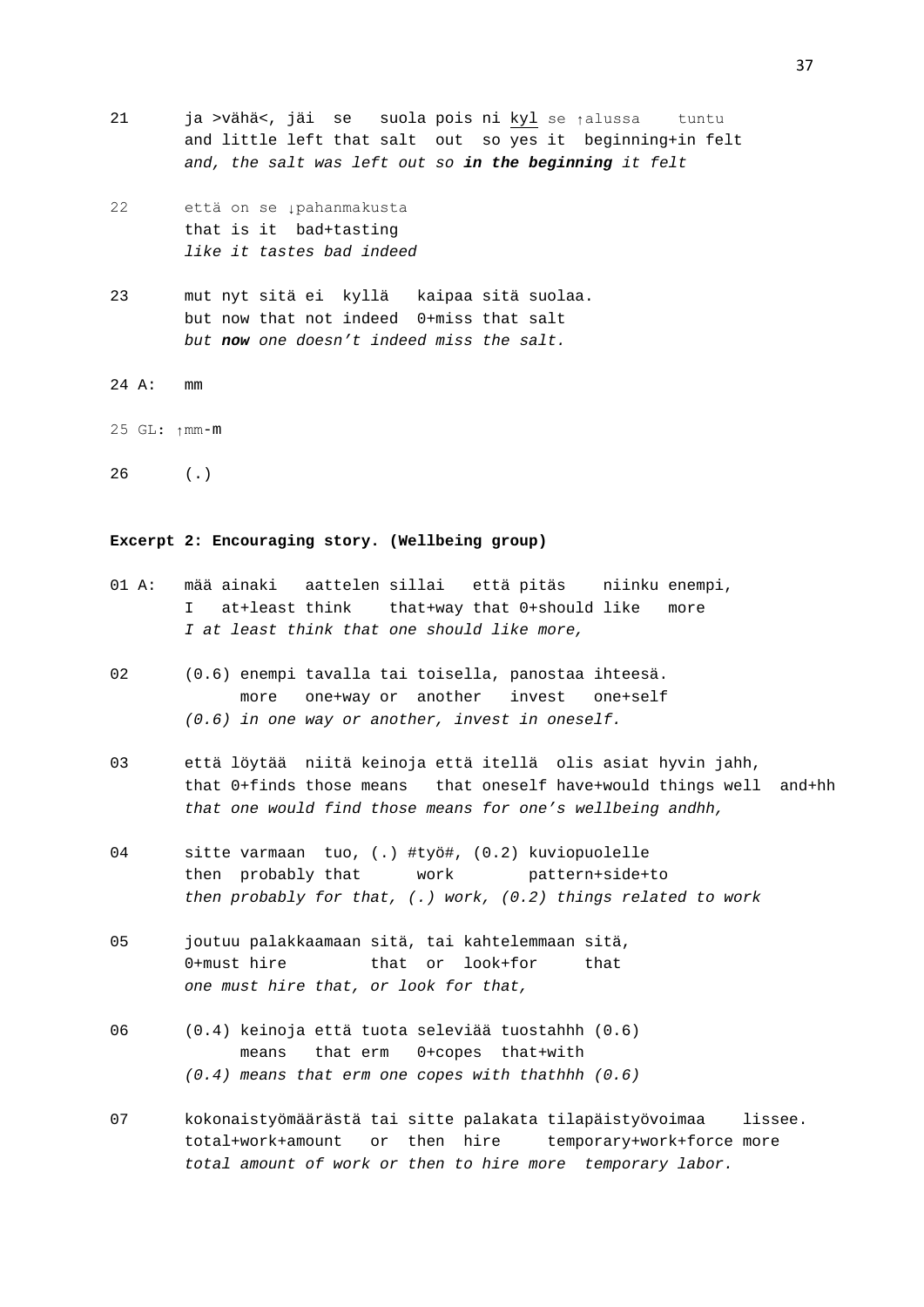- 08 (2.2)
- 09 GL2: joo. (1.2) Mm.  *yeah. (1.2) Mm.*

10 (0.6)

- 11 B: .hhh no mulla se läh- mulla se meni sillä lailla, well I+for it st- I+for it went that way  *.hhh well for me it st- for me it went like that,*
- 12 että t(h)ot(h)a ha ha, .mt .hh mää olin niinku, that erm  $I$  was like  *that e(h)r(h)m(h) ha ha, .mt .hh I was like,*
- 13 mitähän tuosta nyt ois aikaa sitte, (0.2) what+CLI that now would+be time then  *how long ago that would be then, (0.2)*
- 14 varmaan, toista vuotta tai jottain niis maybe second+of year or something so+s  *maybe, over a year ago or something so,*
- 15 >mä olin niinku tullu< siihen pisteeseen #siinä#, I had like arrived that+to point that+in  *I had like reached that point in,*
- 16 (0.8) väsymisessä ja, terveysasioissa #että#, fatigue and health+issues that  *(0.8) the fatigue and, the health issues that,*
- 17 (.) mul oli niinku kaks mahollisuutta #että#, I had like two possibilities that  *(.) I had like two options that,*
- 18 (.) niinku, itelleni tein selväksi like me+for made clear  *(.) like, I made it clear for myself*
- 19 #että joko ylös tai alas tästä lähetään että,# that either up or down here+from go+PASS that  *that it's either up or down to go that,*
- 20 sama tie ei voi jatkua. .hhh (.) same way not can continue  *it's impossible to continue the same way. .hhh (.)*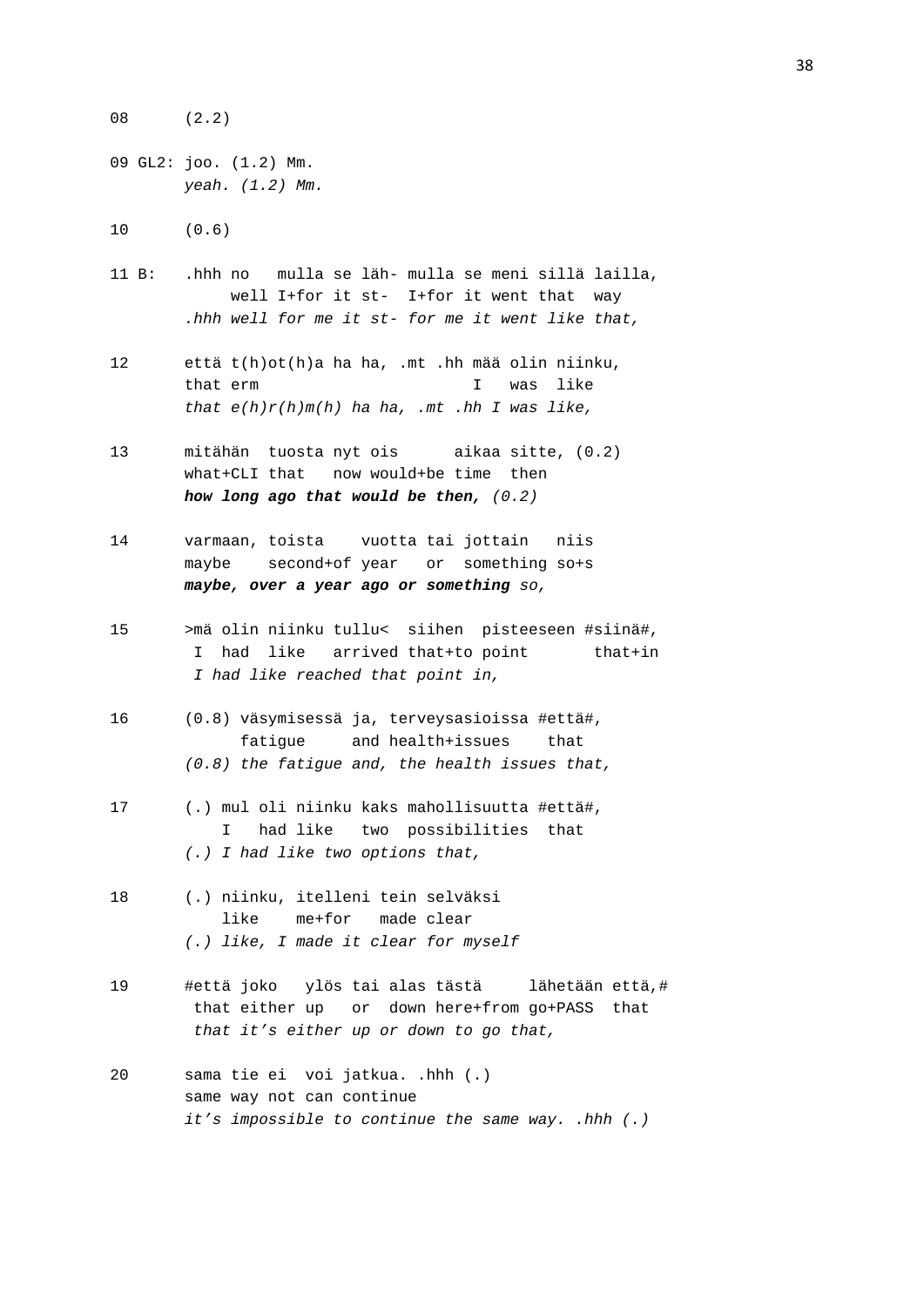- 21 olin ↑yrittäny ↑puhua ↑kotijoukoille ja hh, had+I tried talk home+troops+to and  *I had tried to talk to my family and hh,*
- 22 ja tuota mutta::#, ei sieltä niinku #sillä lailla# and erm but not there+from like that way  *and erm but, there wasn't like that way*
- 23 löytyny sellasta tukea siihen sitte ja, .mh resursseja nin tuota, found that+kind support that+for then and resources so then  *couldn't find that kind of support for that and .mh resources so then,*
- 24 (.) .hh sitte aloin puhua, hh niinku, then started+I talk like  *(.) .hh then I started to talk, hh like,*
- 25 läheisemmille ystäville ja, .nff closer friends+to and  *to some of my closer friends and, .nff*
- 26 sitä kautta rupes löytyy sitte kanavia että, that way started find then channels that  *that way some channels started to emerge that,*
- 27 (0.2) että sain sitte sukulaistytön, (0.2) meille, that got+I then relative+girl us+for  *(0.2) that then I got my niece, (0.2) to our place,*
- 28 (.) tänne, <↑kottiin kaveriksi> ja here home+at companion+as and  *(.) here, at home to accompany me and*
- 29 hänen kautta oon nyt sitte saanu sitte tän her through have+I now then got then he  *by her means I have now got he-*
- 30 =navettaanki ty(h)öv(h)oim(h)aa, ett(h)ä ha ha .hhh, cowshed+also work+force that  *=workforce to the cowshed as well, tha(h)t ha ha .hhh*
- 31 että tuota #ihan#, ihan, kyllä se aina se puhuminen kannattaa. that erm really really yes it always that talking worth+be  *that erm, really, really, it is really always worth to talk.*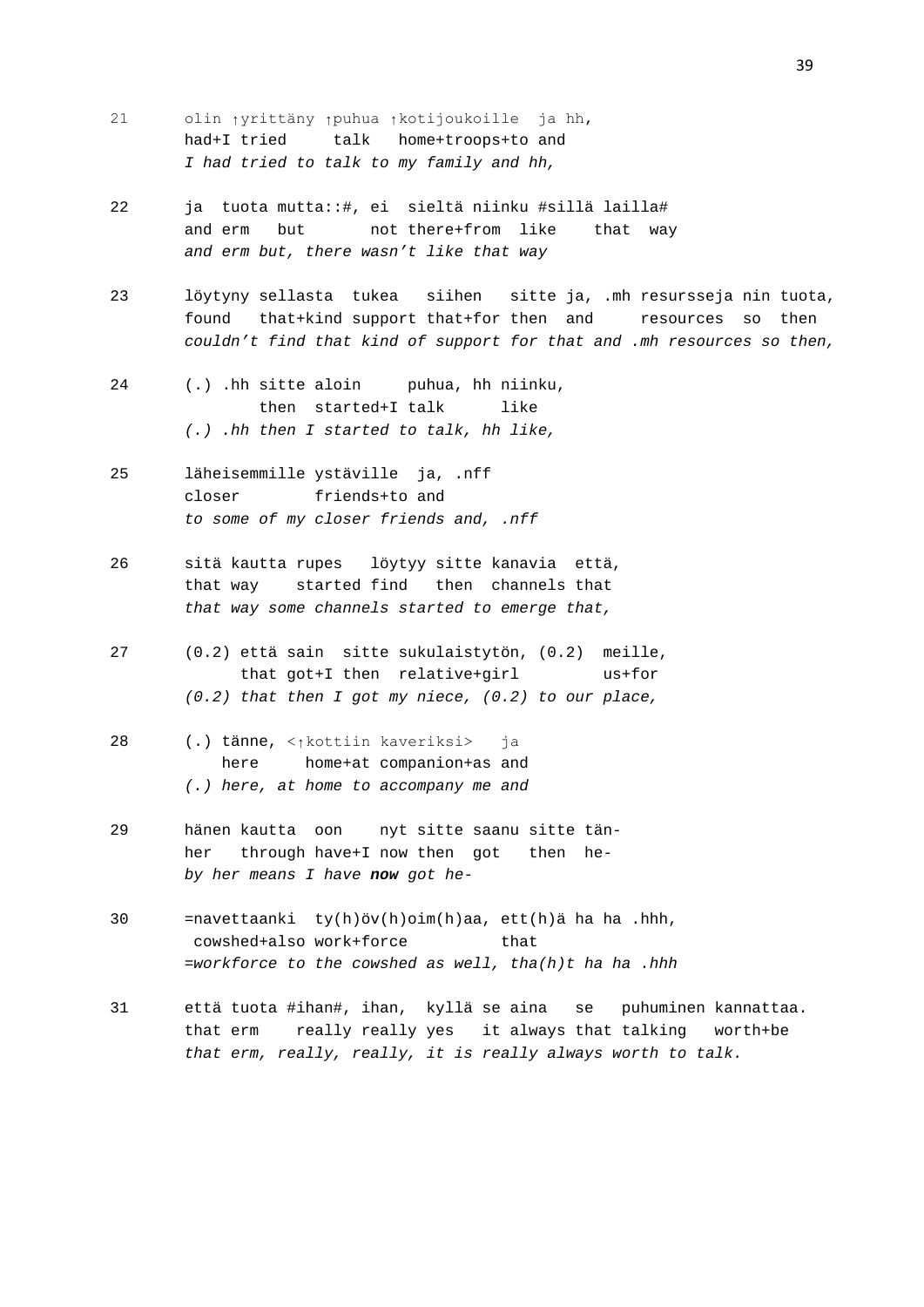#### **Excerpt 3: Challenging story. (Diabetes group)**

- 1 A: ku mää niinku, (.) olin nii: järkyttyny ku because I like was so shocked when  *because I was like, (.) so shocked when* 2 B sitä alussa kerto=hän o elokuussa, B that beginning+in told she has August+in  *B told about that in the beginning=she has in August,* 3 (.) viimeks syöny karkin? (.) last has+eaten a+candy  *(.) had candy for the last time? (.)* 4 ↑MUST ↑se oli NII:N <<käsittämätön [asia>> I+find it was so inconceivable issue  *I find it such an inconceivable [issue* 5 B: [hm hm hm 6 A: et joku niinku kyke:nee. that someone like can+bring+herself  *that someone can like bring herself.* 7 GL: krhm joo.=  *yeah.=* 8 A: =että se on niin iso päätös niinkun, that it is so big decision like  *=that it is such a big decision like,*  9 m- mää ajattelin et on melkeen kun tupakasta luopuminen I thought that is almost like smoking giving+up  *I- I thought that it's almost like giving up smoking* 10 [( ) semmoseen pystys. that+thing able+do  *[( ) be able to do that.* 11 X: [(että, ihan,) that quite  *[(that, quite,)*
- 12 (1.6)

```
13 A: mm
```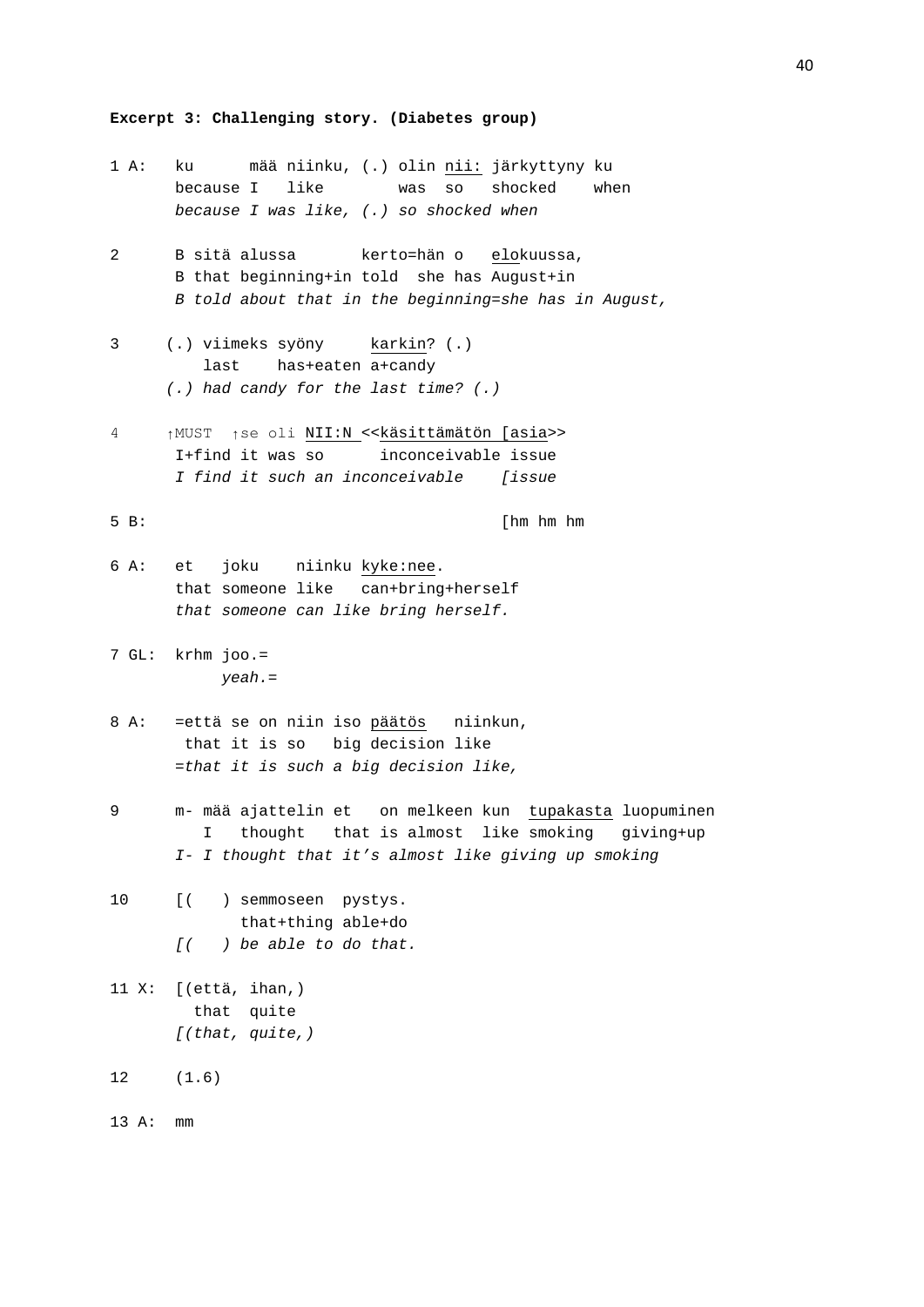- 14 GL: nii, eiks oo jännä et, yeah, not+Q is odd that  *yeah, isn't it interesting that,* ((14 lines omitted: Nutritionist talks about how everybody is different and has their own strengths and challenges.)) 29 GL: =°mis on petraami[sta° where is **improvement**  *=°where's room for improvem[ent°* 30 B: [>kyllähän se oli< iso asia yes+CLI it was big issue *it was indeed a big issue* 31 >mulleki ku mä oon< ollu kova syömään [karkkia. me+for+also because I have been tough eat candy  *for me too because I have been eager to eat [candy.* 32 A: [↑nii  *[yeah* 33 B: >meleki aina ko< käyt kaupassa ni almost always when go+you shop+in so  *almost always when you go shopping so*  34 jotaki #sieltä lähti mukkaa ja# mietti aina että something there came along and 0+thought always that  *you picked something from there and one was always thinking that* 35 .hh @.mikä .nyt .ois .hyvvää@ what now would+be good  *.hh @what would be good now@*
- 36 =mut >sitte ku loppujen lopuks rupes< miettii ku söi sitä nii, but then when end+of after 0+started think when 0+ate that so  *=but then after all when one started to think when eating that so,*
- 37 (.) oliko se sitte nii hyvvää. was+Q it then so good  *(.) was it so good then.*
- 38 (1.2)
- 39 B: ku [sitte,  *because [then*
- 40 A: [↑nii  *yeah*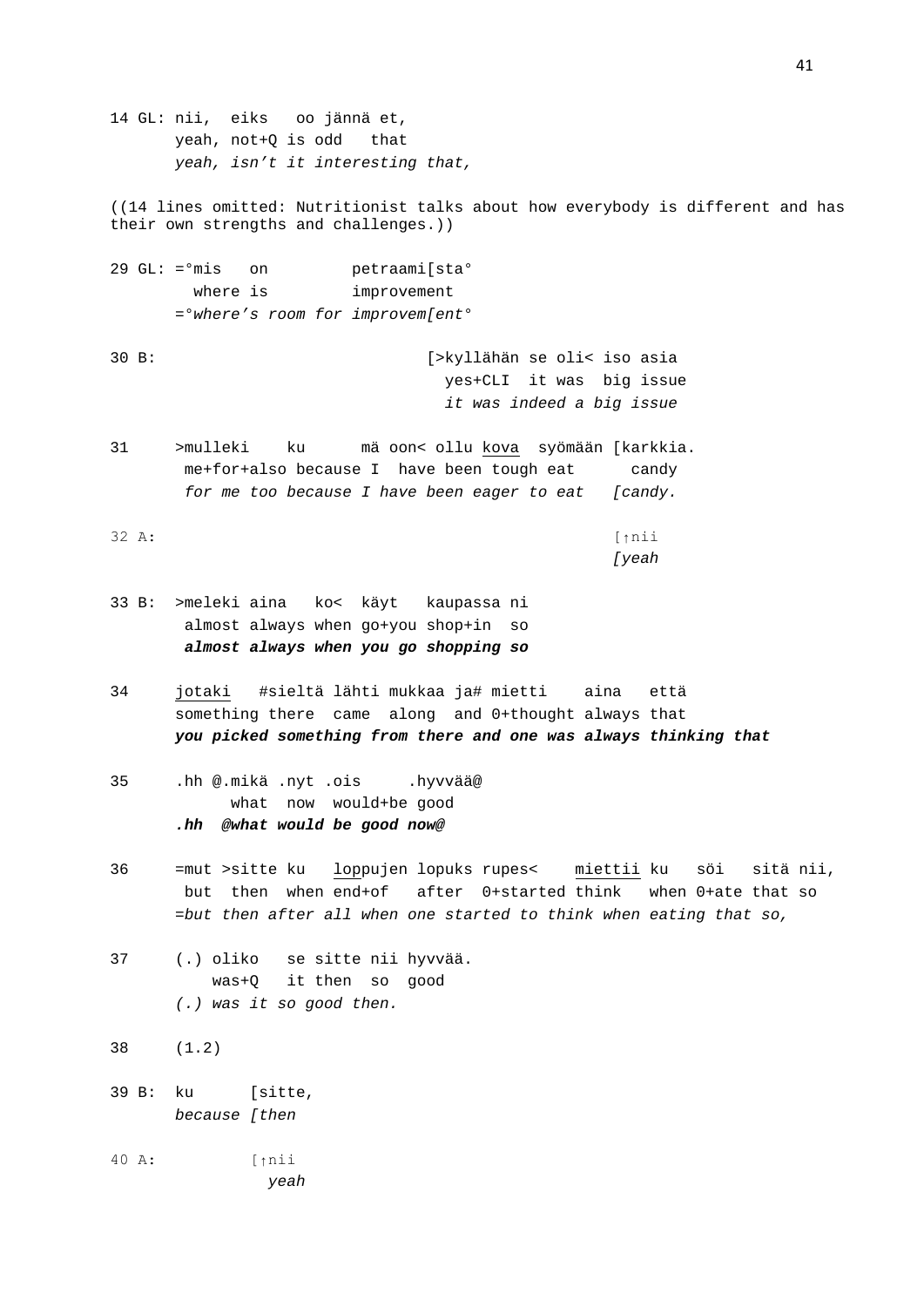- 41 B: krh nimittäin yks, (ku) me, you+see one when we  *krh you see one, (when) we,*
- 42 käytiin siellä Helsingin reissulla >ni me sitte< went there Helsinki trip so we then  *had that trip to Helsinki so then we*
- 43 tytön kanssa päätettii=ei kerrottu kenellekkää että daughter with decided not told anyone that  *with my daughter we decided=we didn't tell anyone that*
- 44 ostettii siellä <junassa karkkia>. bought there train+in candy  *we bought candy in the train.*
- 45 ↑ei se ollu kummastakkaa enää hyvvää. not it was neither+of+us anymore good  *well for neither of us it wasn't good anymore.*
- 46 (.) ei >me edes sitte< välttämättä syöty [niitä kaikkia not we even then necessarily ate them all  *(.) we didn't even necessarily eat [all of them*
- $47 \text{ GL}:$

- 48 B: mitkä meillä oli sit, me:, ostet what we had then we bough  *what we had then, we bough-*
- 49 =VAIKKA EI OSTETTU KU Kismetit even+though not bought+we but Kismet((chocolate bar))  *even though we didn't buy but chocolate bars*
- 50 ja sitte semmoset pikku, karkkirasiat. and then those little candy+boxes  *and then those little candy boxes.*
- 51 Y: hm
- 52 B: nii, ei- >meillä Anna sano et< ei tämä oo edes hyvvää. so not our Anna said that not this is even good  *so no- our Anna said that this is not even good.*
- 53 >no että< @no ei minustak(hh)kaa.@ well that well not my+opinion+neither  *well that @well I don't think so eit(hh)her.@*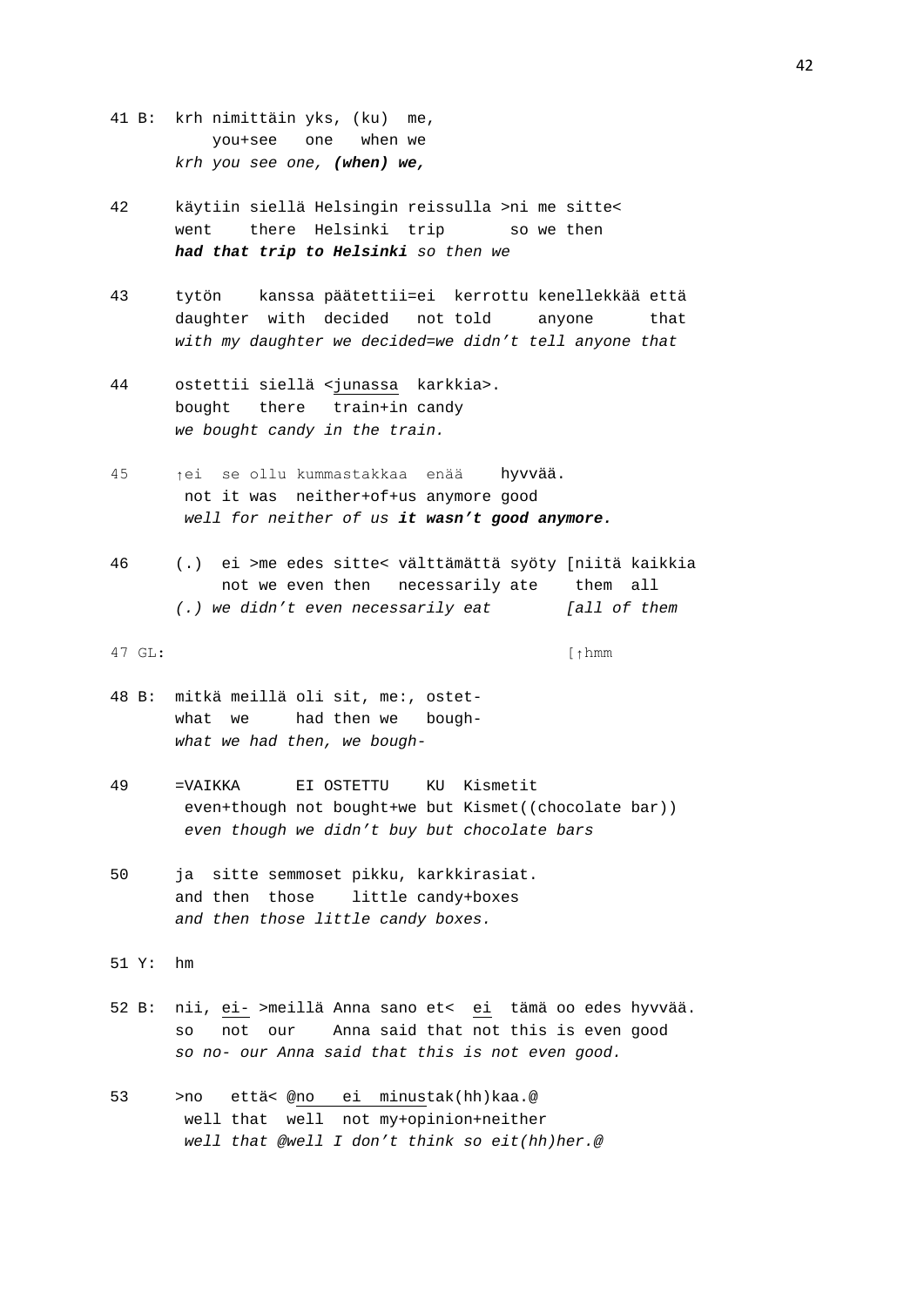54 A: ↑mm

- 55 B: se oli [siinä. that was there  *that was [it.*
- 56 GL: [eiks oo <jän[nä> no+Q is odd  *[isn't it interesting*

((Group leader continues by explaining that preference for sweet can be trained.))

#### **Excerpt 4: Challenging story. (Diabetes group)**

- 01 GL: nii, mitä hyötyä on siitä e- et,(0.2) so what benefit is that+of t- that  *so, what are the benefits of that, t- that, (0.2)*
- 02 sää sanoit että, että pitäs syyä jotaki päivällä. you said that that 0+should eat something day+at  *you said that, that one should eat something during the day.*
- 03 B: niin. ei ois niin ↑illalla nii hirviä ↑nälkä, yes not be+COND so evening+at so awful hunger  *right. one wouldn't be so awfully hungry in the evening,*
- 04 (si) tarvis ahmia sitte (vallan). then 0+need binge then totally  *(then) one wouldn't need to binge (totally).*
- 05 (0.4)
- 06 GL: mm
- 07 (0.8)
- 08 B: no päi- päivällä jotakin syyä. well day- day+during something eat  *well day- to eat something during the day.*
- 09 (0.2) aamulla. (1.0) päivällä. (0.4) morning+at day+at  *(0.2) in the morning. (1.0) during the day. (0.4)*
- 10 illalla vähä vähemmän sitte. evening+at little less then  *then a little less in the evening.*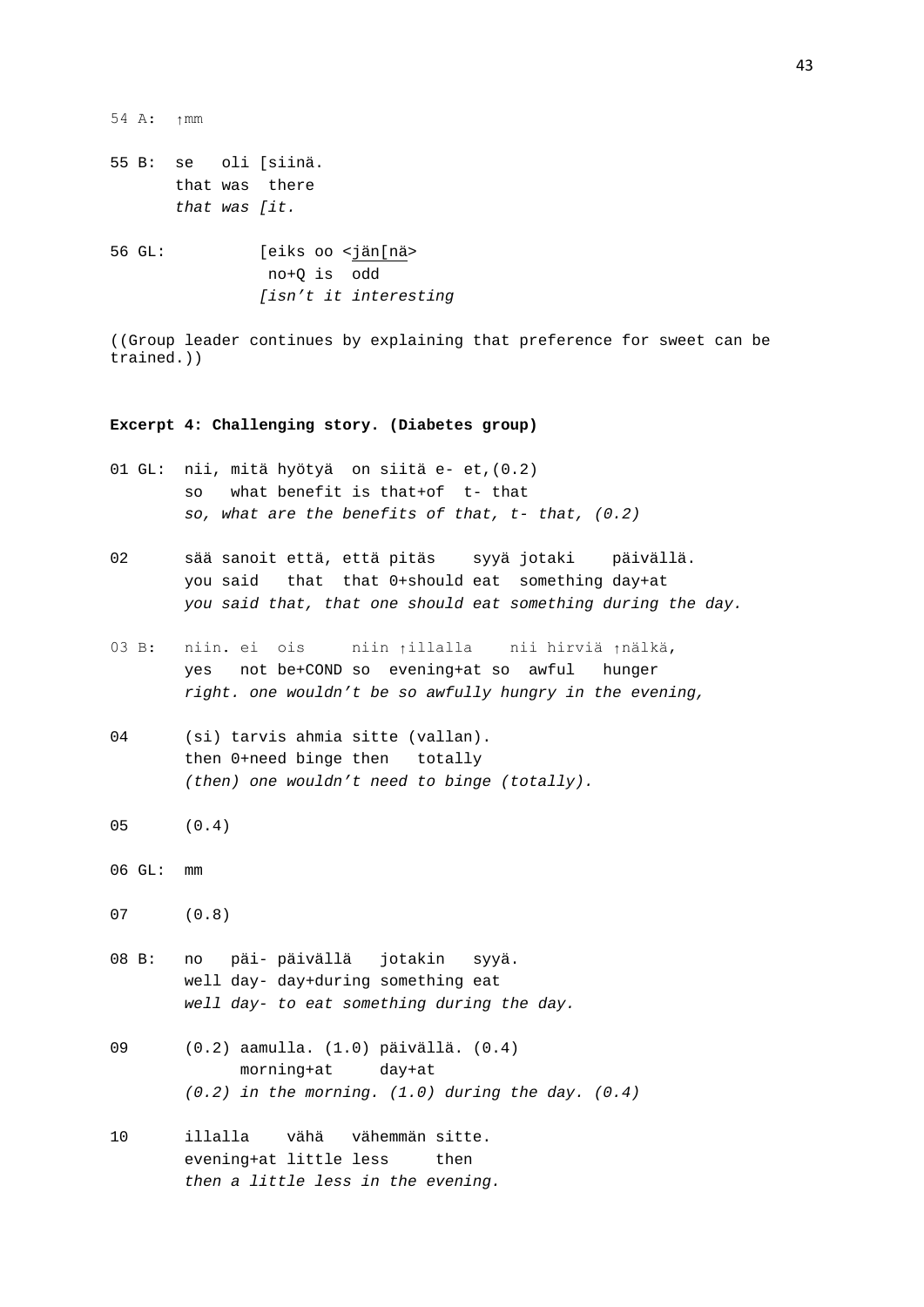- 11 (1.0)
- 12 A: no sehä o ku ei aamulla ota, kone vastaan ruok(h)aa. (.) well that+CLI is when not morning+at take machine in food  *well that's it when the system doesn't, accept food in the morn(h)ing.(.)*
- 13 >muuta ku< kahavee.  *other than coffee.*
- 14 (0.2)
- 15 B: hm (0.4) sehän on, totuttamiskysymys that+CLI is habituation+question  *hm (0.4) well that's, a matter of habituation*
- 16 ainaki mulla oli, [joskus, at+least I had sometimes  *at least for me it was,* [*sometimes,*
- 17 X: [joo [*yeah*
- 18 B: minä, nuorempana nii >ei muuta ku<, (.) I younger+as so not other than  *when I was younger it was just, (.)*
- 19 kahavia ja nortti aamulla ja se oli sillä selevä. coffee and North+Star morning+at and it was that+with clear  *coffee and smoke in the morning and that was it.*
- 20 =sillä pärjäs iltaa asti. that+with 0+coped evening untill  *=one could keep up until the evening with that.*
- 21 (0.6)
- 22 B: >kyllä se ku< opettelee välillä syömää. indeed it when 0+learns every+now+and+then eat+to  *>it's indeed when< one learns to eat every now and then.*
- 23 (0.4)
- 24 X: °joo°  *°yeah°*
- 25 (0.6)